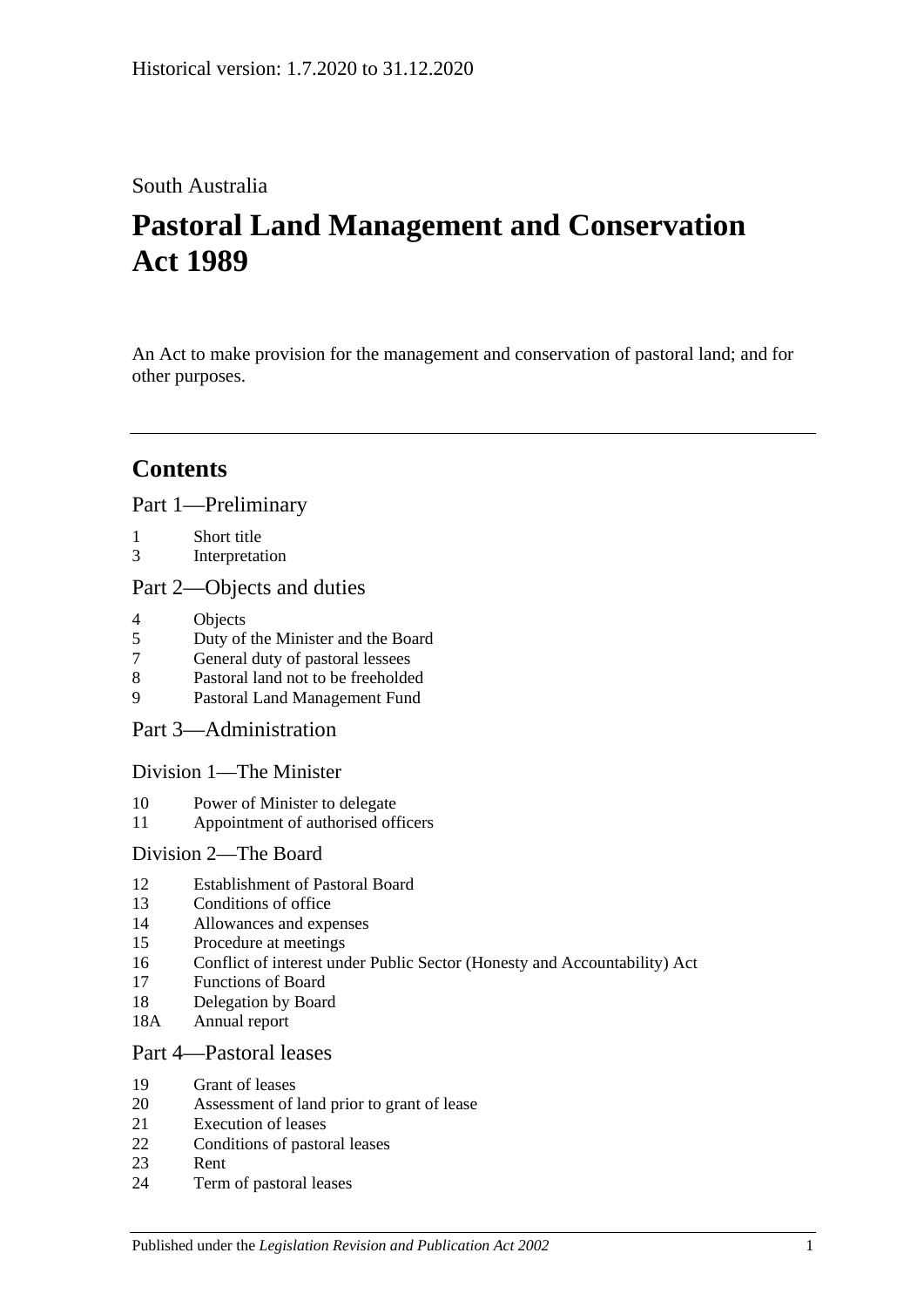- 25 [Assessment of land](#page-15-0)
- 25A [Establishment of pool of persons for the purposes of section](#page-15-1) 25B
- 25B [Assistance to lessee](#page-16-0)
- 26 [Extension of term of pastoral leases and variation of conditions](#page-17-0)
- 27 [Exemption from stamp duty](#page-17-1)
- 28 [Dealing with pastoral leases](#page-18-0)
- 29 [Agreements to deal with a lease](#page-18-1)
- 30 [Consent to certain share transfers in pastoral company](#page-18-2)<br>31 Alteration of boundaries
- [Alteration of boundaries](#page-19-0)
- 31A [Variation of land subject to lease](#page-19-1)
- 32 [Resumption of land](#page-20-0)
- 33 [Abandonment of land](#page-20-1)
- 34 [Vacation of land](#page-20-2)
- 35 [Penalties for late payment of rent](#page-21-0)
- 36 [Waiver](#page-21-1)
- 37 [Cancellation of lease or imposition of fine on breach of conditions](#page-21-2)
- 38 [Cancellation of pastoral lease obtained by false statement](#page-21-3)
- 39 [Compensation](#page-22-0)
- 40 [Notice of adverse action to be given to holders of registered interests or caveats](#page-22-1)

#### [Part 5—Land management and protection](#page-22-2)

- 41 [Property plans](#page-22-3)
- 42 [Verification of stock levels](#page-23-0)
- 43 [Notices to destock or take other action](#page-24-0)
- 44 [Reference areas](#page-25-0)

#### [Part 6—Access to pastoral land](#page-25-1)

#### [Division 1—Public access routes and stock routes](#page-25-2)

- 45 [Establishment of public access routes and stock routes](#page-25-3)
- [Division 2—Travelling stock](#page-27-0)
- 46 [Travelling with stock](#page-27-1)

#### [Division 2A—Indigenous land use agreements](#page-27-2)

- 46A [Indigenous land use agreement binding on lessees](#page-27-3)
- 46B [Immunity from liability](#page-28-0)
- 46C [ILUA to be endorsed on lease](#page-28-1)

#### [Division 3—Public access](#page-29-0)

- 47 [Rights of Aboriginal persons](#page-29-1)
- 48 [Right to travel across and camp on pastoral land](#page-29-2)
- 48A [Public register](#page-30-0)
- 48B [Trespassers on pastoral land the subject of an ILUA](#page-31-0)
- 49 [Public access not to be obstructed](#page-32-0)

#### Division [4—Wind farms](#page-32-1)

- 49A [Interpretation](#page-32-2)
- 49B [Minister may grant licences](#page-33-0)
- 49C [Applicant for licence to enter access agreement](#page-33-1)
- 49D [Interaction between Division and licence](#page-34-0)
- 49E [Rights under licence](#page-34-1)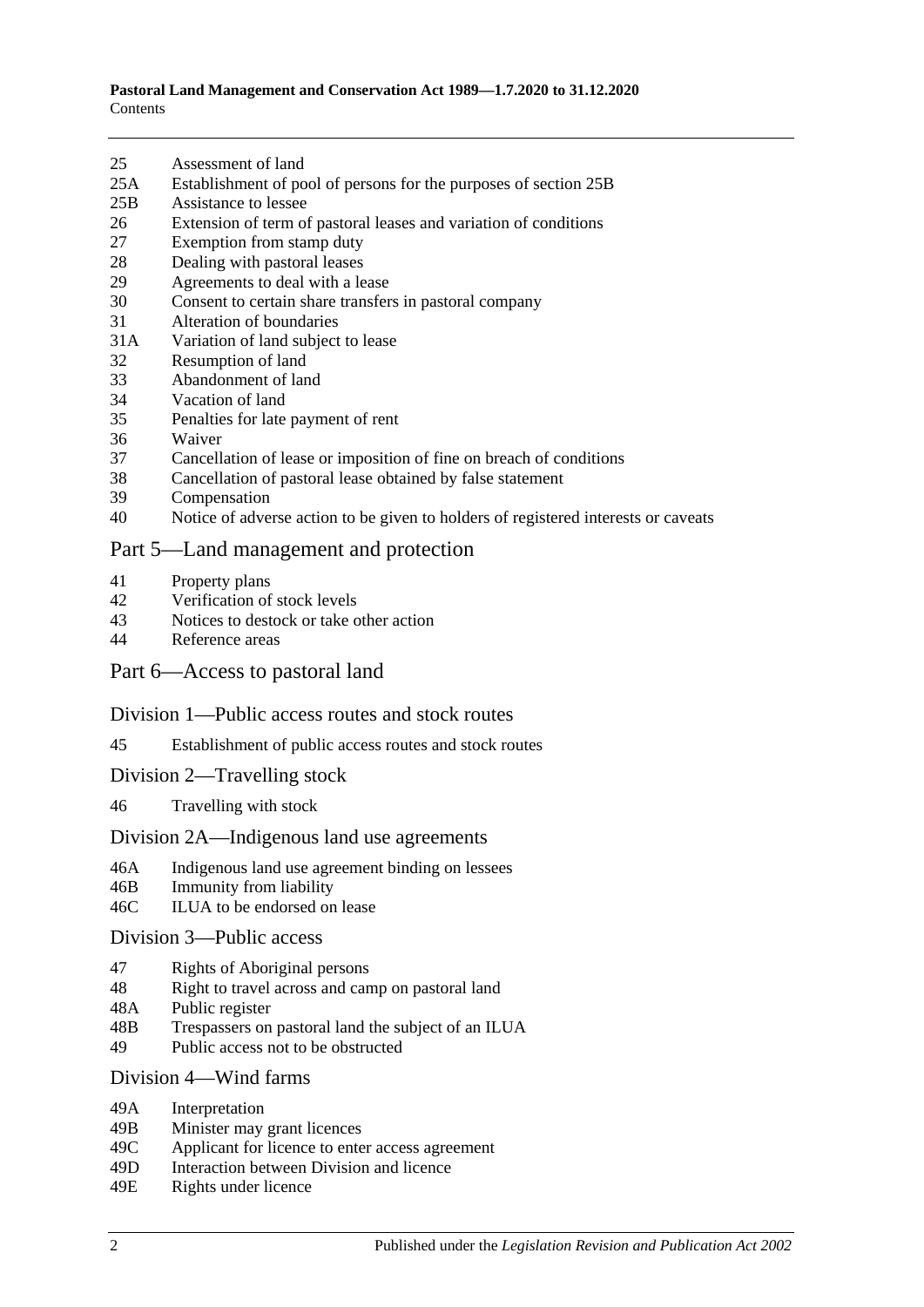- 49F [Minister to fix terms and conditions](#page-34-2)
- 49G [Waiver of conditions etc](#page-35-0)
- 49H [Dealing with licence](#page-35-1)
- 49I [Cancellation of licences](#page-36-0)
- 49J [Access to pastoral land prior to grant of licence](#page-36-1)
- 49K [Payments](#page-37-0)
- 49L [Appeals to ERD Court](#page-37-1)
- 49M [Exemption from stamp duty](#page-39-0)
- 49N [Special provisions relating to Murray-Darling Basin and River](#page-39-1) Murray Protection Areas
- 49O Application of *[Crown Land Management Act](#page-39-2) 2009*
- 49P [Rights under wind farm licence to prevail](#page-39-3)

[Part 7—Reviews](#page-39-4)

#### Division [1—Reviews by Tribunal](#page-39-5)

- 50 [Jurisdiction of Tribunal](#page-39-6)
- 51 [Operation of certain decisions pending review](#page-40-0)
- 52 [Related provisions](#page-40-1)

#### Division [2—Review of valuation and review by Tribunal](#page-41-0)

53 [Valuations—right of review](#page-41-1)

#### [Part 8—Miscellaneous](#page-41-2)

- 57 [Misuse of pastoral land](#page-41-3)
- 58 [Notice to be given of cattle muster](#page-42-0)
- 59 [Right to take water](#page-42-1)
- 60 [Policing powers](#page-42-2)
- 61 [Powers of entry etc](#page-43-0)
- 62 [Act does not derogate from Mining Act, Opal Mining Act or Petroleum Act](#page-43-1)
- 63 [Offence of hindering or obstructing person exercising powers under this Act](#page-43-2)
- 65 [Duty of Registrar-General](#page-44-0)
- 66 [Certain debts are charges over leases](#page-44-1)
- 67 [Service of notices](#page-44-2)<br>68 Evidentiary provis
- [Evidentiary provision](#page-44-3)
- 69 [General defence](#page-45-0)
- 70 [Regulations](#page-45-1)

[Schedule—Transitional provisions](#page-45-2)

### [Legislative history](#page-47-0)

### <span id="page-2-0"></span>**The Parliament of South Australia enacts as follows:**

# **Part 1—Preliminary**

### <span id="page-2-1"></span>**1—Short title**

This Act may be cited as the *Pastoral Land Management and Conservation Act 1989*.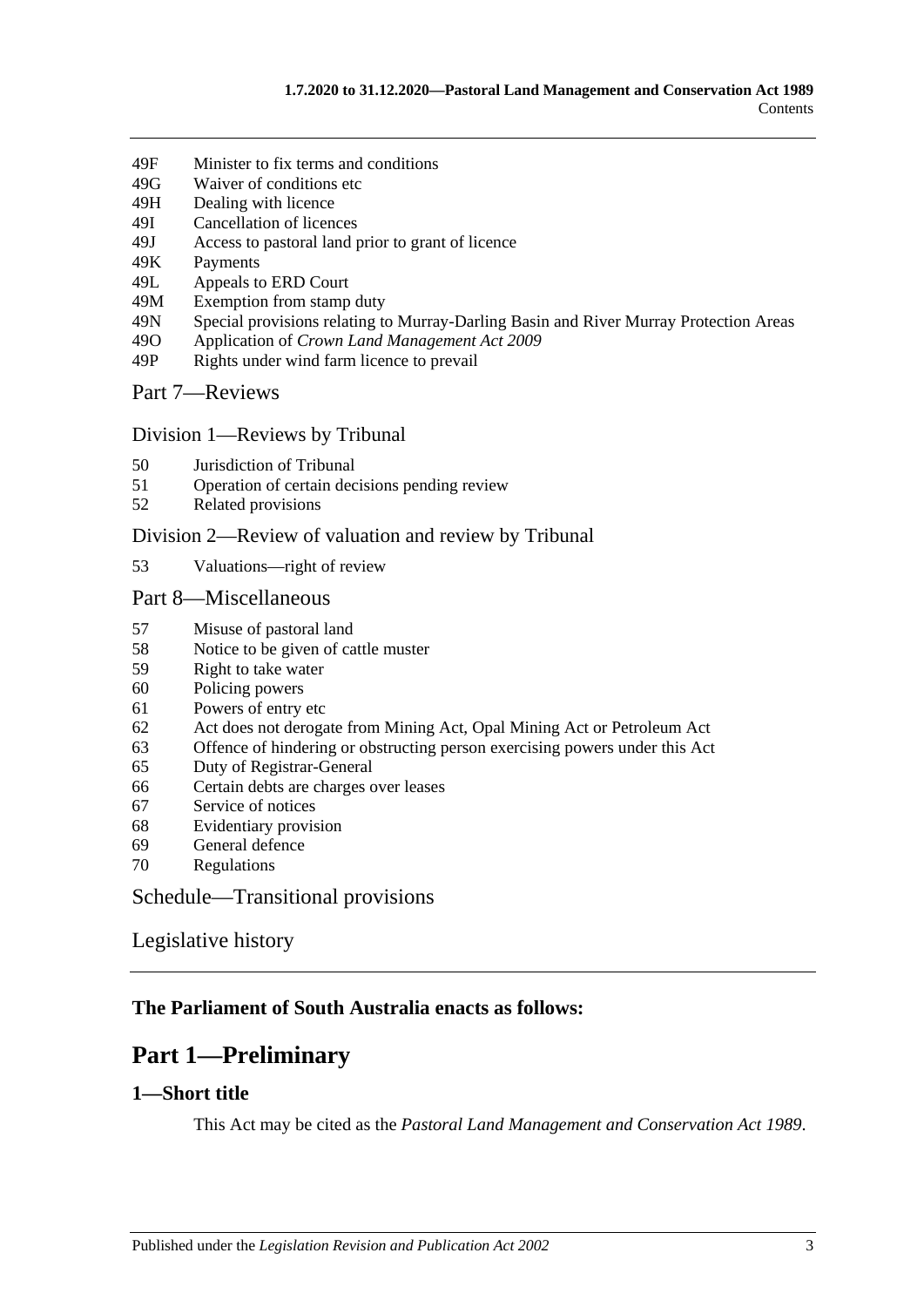## <span id="page-3-2"></span><span id="page-3-0"></span>**3—Interpretation**

(1) In this Act, unless the contrary intention appears—

*Aboriginal people* means the people who inhabited Australia before European colonisation;

*Aboriginal person* means a descendant of the Aboriginal people who is accepted as a member by a group in the community who claim descent from the Aboriginal people;

*authorised officer* means—

- (a) a police officer; or
- (b) a person appointed by the Minister as an authorised officer for the purposes of this Act;

*the Board* means the Pastoral Board established under this Act;

*Crown land* means land held by the Crown that has not been alienated in fee simple and is not part of a reserve under the *[National Parks and Wildlife Act](http://www.legislation.sa.gov.au/index.aspx?action=legref&type=act&legtitle=National%20Parks%20and%20Wildlife%20Act%201972) 1972* or subject to any lease (other than a mining lease), agreement to purchase or dedication;

*degradation* of land means a decline in the quality of the natural resources of the land resulting from human activities on the land, and *degraded* has a corresponding meaning;

*ILUA* means an indigenous land use agreement registered under Part 2 Division 3 of the *Native Title Act 1993* of the Commonwealth, the parties to which must include, but are not limited to, the Crown, a lessee of pastoral land and a native title group;

*motor vehicle* means any vehicle capable of being driven or ridden that is propelled by means of an engine;

*native title group* means—

- (a) in the case where the ILUA is an ILUA (body corporate agreement) under Part 2 Division 3 Subdivision B of the *Native Title Act 1993* of the Commonwealth—the persons referred to in section 24BD(1) of that Act; and
- (b) in the case where the ILUA is an ILUA (area agreement) under Part 2 Division 3 Subdivision C of the *Native Title Act 1993* of the Commonwealth—the persons referred to in section 24CD(2) or (3) (as the case requires) of that Act; and
- <span id="page-3-1"></span>(c) in any case—
	- (i) a person who is, pursuant to section 24EA of the *Native Title Act 1993* of the Commonwealth, bound by a particular ILUA; and
	- (ii) a person—
		- (A) who holds native title; or
		- (B) who is a member of a native title claim group (within the meaning of the *Native Title Act 1993* of the Commonwealth),

in relation to the land or waters subject to a particular ILUA; and

(iii) any other person identified in the regulations as being included within the ambit of this definition.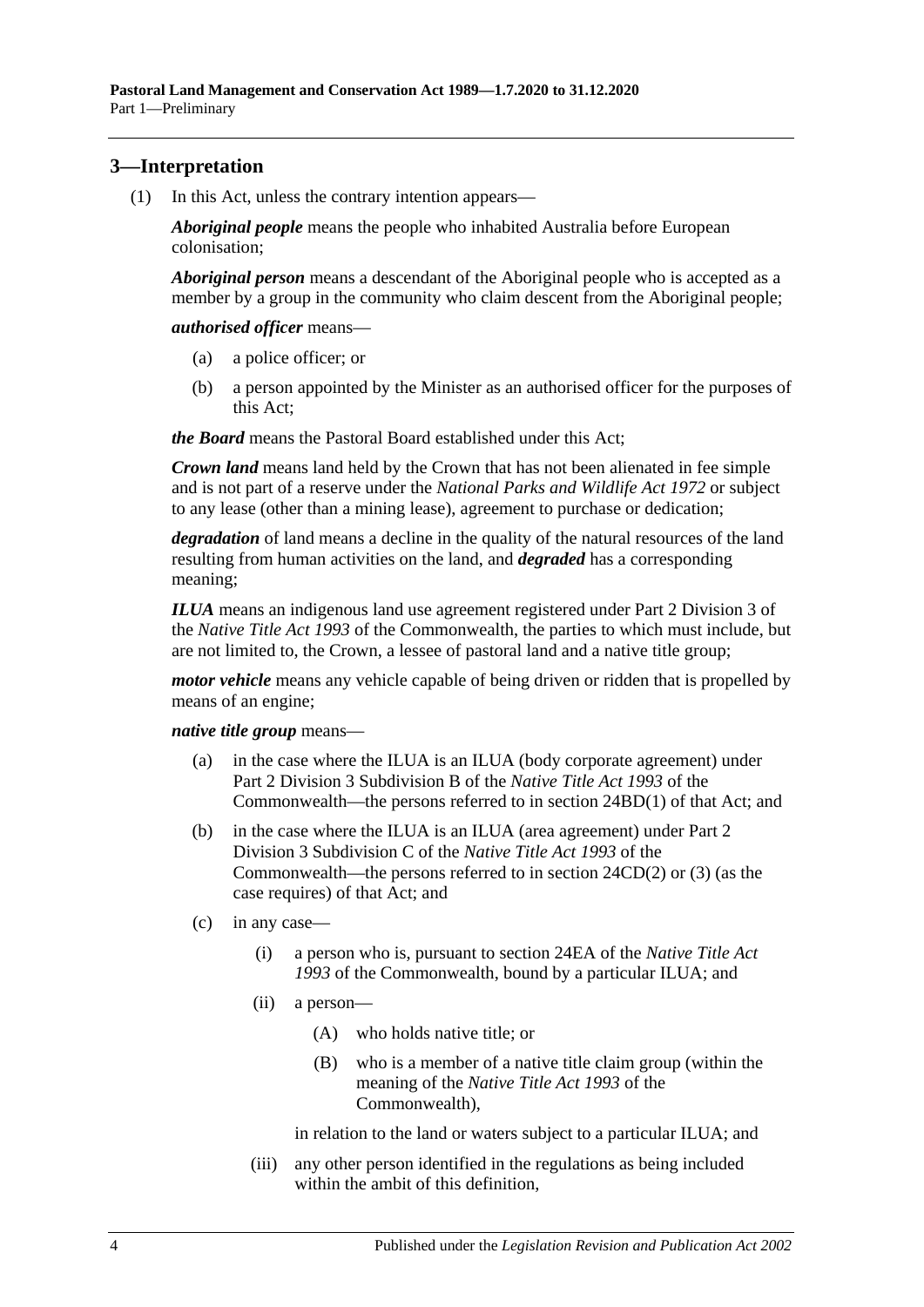but does not include a person identified in the regulations as being excluded from the ambit of this definition;

*pastoral land* means land comprised in a pastoral lease;

*pastoral lease* means a lease granted under this Act over Crown land for pastoral purposes;

*pastoral purposes* means the pasturing of stock and other ancillary purposes;

*rehabilitation* of degraded land means to bring the land back to at least the condition it was in before its degradation, having particular regard to its capacity to carry stock and its level of soil stability;

*the repealed Act* means the *[Pastoral Act](http://www.legislation.sa.gov.au/index.aspx?action=legref&type=act&legtitle=Pastoral%20Act%201936) 1936* repealed by this Act;

*solar energy facility* means a facility for the harnessing of energy from the sun;

*stock* means any species of animal permitted by the terms of a pastoral lease to be pastured by the lessee on the land as part of the commercial enterprise under the lease;

*Tribunal* means the South Australian Civil and Administrative Tribunal established under the *[South Australian Civil and Administrative Tribunal Act](http://www.legislation.sa.gov.au/index.aspx?action=legref&type=act&legtitle=South%20Australian%20Civil%20and%20Administrative%20Tribunal%20Act%202013) 2013*;

*unimproved value*, in relation to land, means unimproved value as defined in the *[Valuation of Land Act](http://www.legislation.sa.gov.au/index.aspx?action=legref&type=act&legtitle=Valuation%20of%20Land%20Act%201971) 1971*;

*variation* of conditions includes an addition, deletion or substitution, and *to vary* has a corresponding meaning;

*wind farm* means a facility for the harnessing of energy from the wind;

*wind farm licence* means a licence under [Part 6 Division](#page-32-1) 4 authorising the operation of a wind farm (or specified aspects of a wind farm) on pastoral land, including the construction of access roads and infrastructure associated with the wind farm.

(2) For the purposes of the definition of *ILUA*, a *native title group* does not include a person who would not, but for the operation of [paragraph](#page-3-1) (c) of the definition of *native title group*, be included in the definition of *native title group*.

# <span id="page-4-0"></span>**Part 2—Objects and duties**

### <span id="page-4-1"></span>**4—Objects**

The objects of this Act are as follows:

- (a) to ensure that all pastoral land in the State is well managed and utilised prudently so that its renewable resources are maintained and its yield sustained; and
- (b) to provide for—
	- (i) the effective monitoring of the condition of pastoral land; and
	- (ii) the prevention of degradation of the land and its indigenous plant and animal life; and
	- (iii) the rehabilitation of the land in cases of damage; and
- (c) to provide a form of tenure of Crown land for pastoral purposes that is conducive to the economic viability of the pastoral industry; and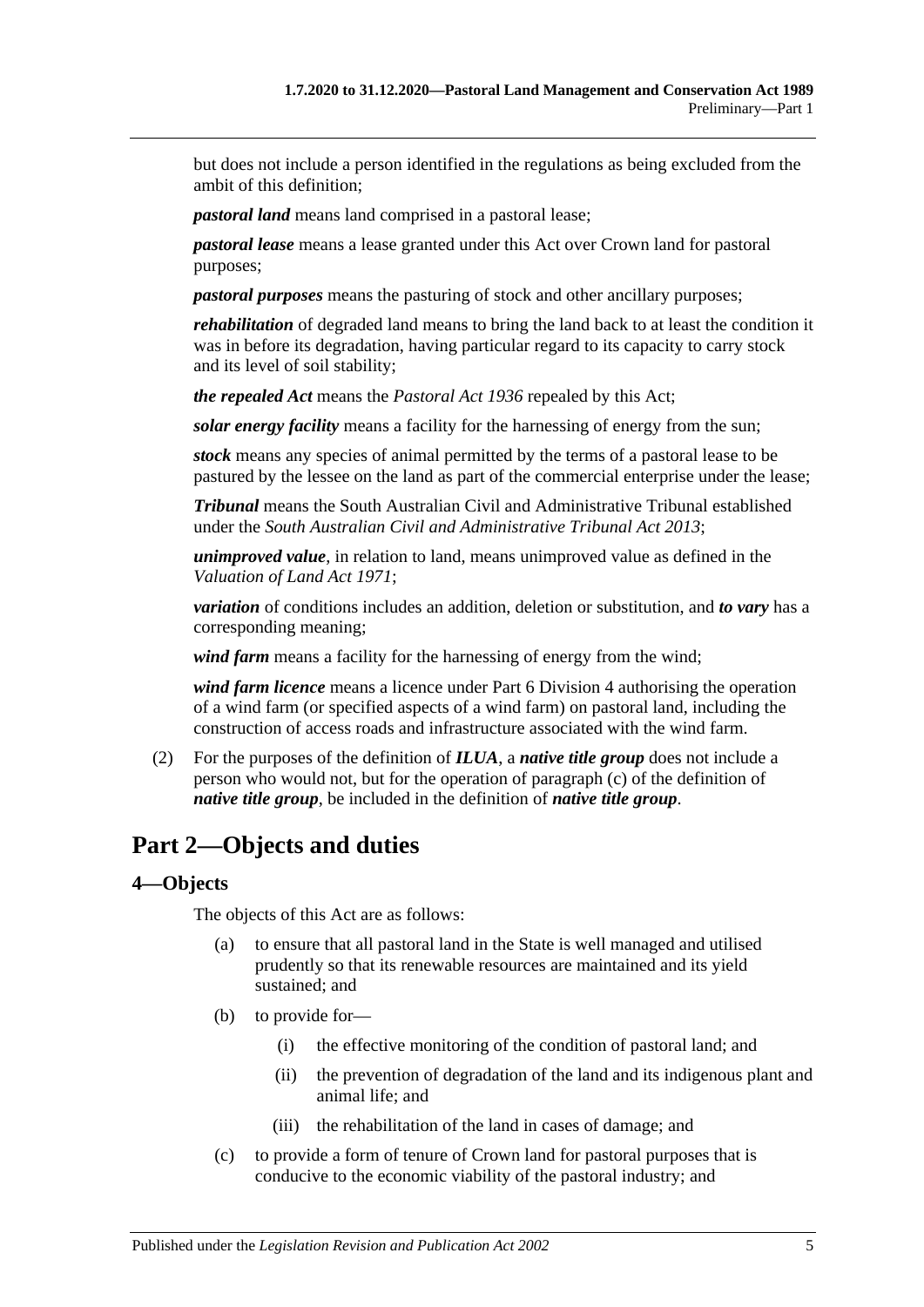- (d) to recognise the right of Aboriginal persons to follow traditional pursuits on pastoral land; and
- (e) to provide the community with a system of access to and through pastoral land that finds a proper balance between the interests of the pastoral industry and the interests of the community in enjoying the unique environment of the land; and
- (f) to provide for the operation of wind farms on pastoral land, concurrently with the land being used for pastoral purposes.

#### <span id="page-5-0"></span>**5—Duty of the Minister and the Board**

The Minister and the Board, in administering this Act and in exercising any other power or discharging any other function in relation to pastoral leases—

- (a) must act consistently with and seek to further the objects of this Act; and
- (b) must have regard to plans or guidelines established by Government agencies, regional landscape boards and planning authorities that are applicable to pastoral land; and
- (c) must have regard to the relevant terms of any ILUA.

#### <span id="page-5-1"></span>**7—General duty of pastoral lessees**

It is the duty of a lessee throughout the term of a pastoral lease—

- (a) to carry out the enterprise under the lease in accordance with good land management practices; and
- (b) to prevent degradation of the land; and
- (c) to endeavour, within the limits of financial resources, to improve the condition of the land.

#### <span id="page-5-2"></span>**8—Pastoral land not to be freeholded**

Despite any Act or law to the contrary—

- (a) the Minister cannot enter into any agreement or arrangement for transferring an estate in fee simple in pastoral land to the lessee of that land, except pastoral land that the Governor has determined is to be used for some purpose other than pastoral purposes;
- (b) a pastoral lease is the only form of tenure that can be granted over Crown land that is to be used wholly or principally for pastoral purposes.

#### <span id="page-5-3"></span>**9—Pastoral Land Management Fund**

- (1) The Minister must establish a fund to be entitled the *Pastoral Land Management Fund* (in this section referred to as the *Fund*).
- <span id="page-5-4"></span>(2) The Fund will consist of—
	- (a) if the amount received in a particular year by way of rent paid under pastoral leases exceeds the administrative costs attributable to administering those leases for that year—a prescribed percentage (being not less than 5 per cent or more than 15 per cent) of the excess; and
	- (ab) 95% of—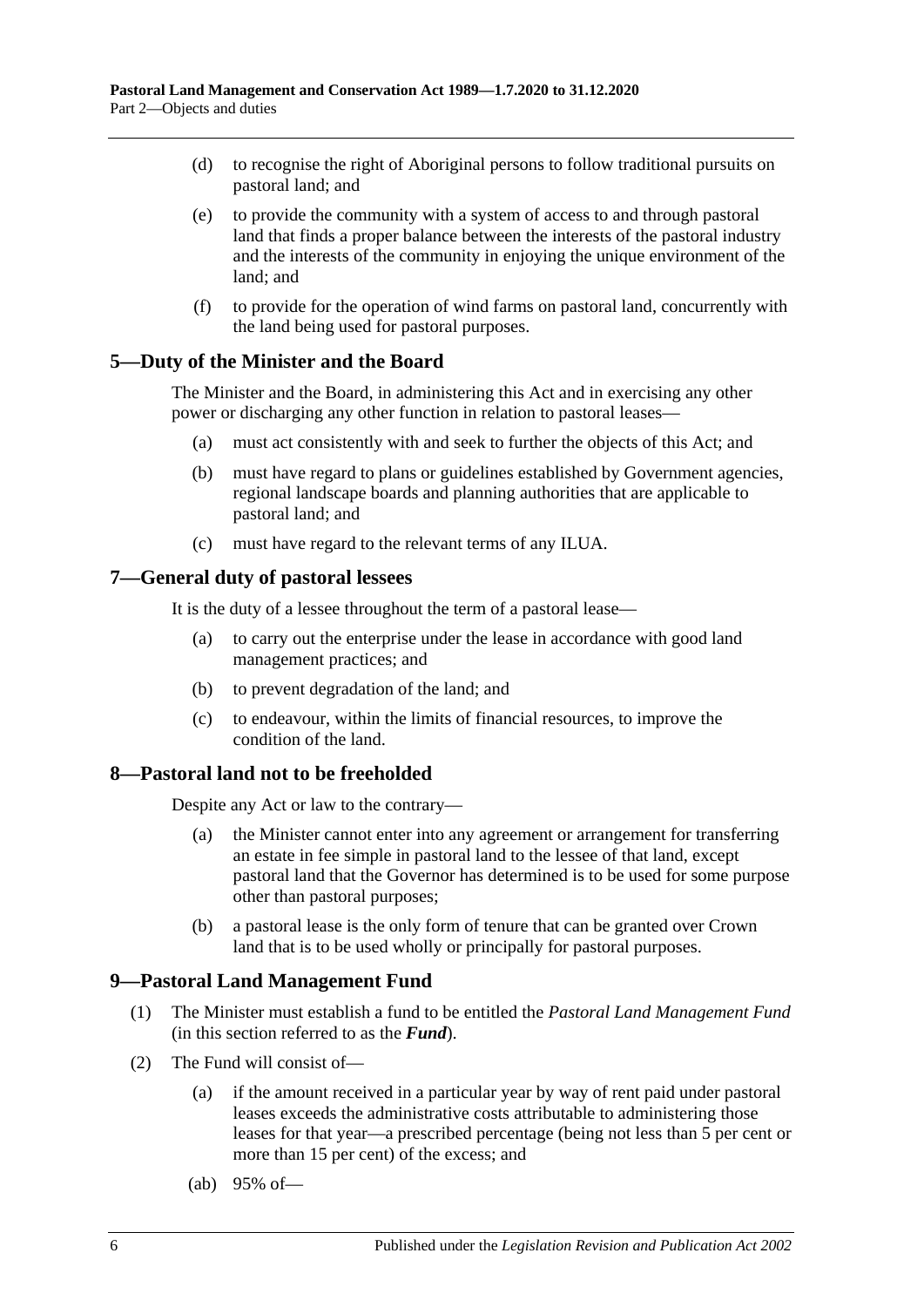- (i) any fee paid for an approval under [Part 6 Division](#page-32-1) 4 to enter and occupy pastoral land; and
- (ii) any licence fees payable under a wind farm licence granted under [Part 6 Division](#page-32-1) 4; and
- (b) any money provided by Parliament for the purposes of the Fund; and
- (c) any money paid into the Fund pursuant to any other Act; and
- (d) any accretions arising out of investment of the money of the Fund.
- (3) The amount to be paid into the Fund in respect of a particular year pursuant to [subsection](#page-5-4) (2)(a) must be paid into the Fund no later than 30 June of the next ensuing year.
- (4) The money in the Fund may be invested in such manner as the Minister thinks fit.
- (5) Subject to [subsection](#page-6-3) (6), the Fund must be applied in such manner as the Minister, on the recommendation of the Board, thinks fit for the following purposes and in the following order of priority:
	- (a) research into techniques for pastoral land management, for prevention or minimisation of pastoral land degradation and for rehabilitation of degraded pastoral land;
	- (b) the publication of research findings and dissemination of information relating to those techniques;
	- (e) experimentation with and practical development of those techniques;
	- (d) such other projects relating to the management and conservation of pastoral land as the Minister thinks fit.
- <span id="page-6-3"></span>(6) The Fund may be applied for the purpose of making a payment under [section](#page-37-0) 49K.

# <span id="page-6-0"></span>**Part 3—Administration**

### <span id="page-6-1"></span>**Division 1—The Minister**

### <span id="page-6-2"></span>**10—Power of Minister to delegate**

- (1) The Minister may delegate any of the Minister's powers or functions under this Act (except for this Part)—
	- (a) to the Board; or
	- (b) to any particular person or body; or
	- (c) to the person for the time being occupying a particular office or position.
- (2) A delegation under this section—
	- (a) must be by instrument in writing; and
	- (b) may be absolute or conditional; and
	- (c) does not derogate from the power of the Minister to act in any matter; and
	- (d) is revocable at will by the Minister.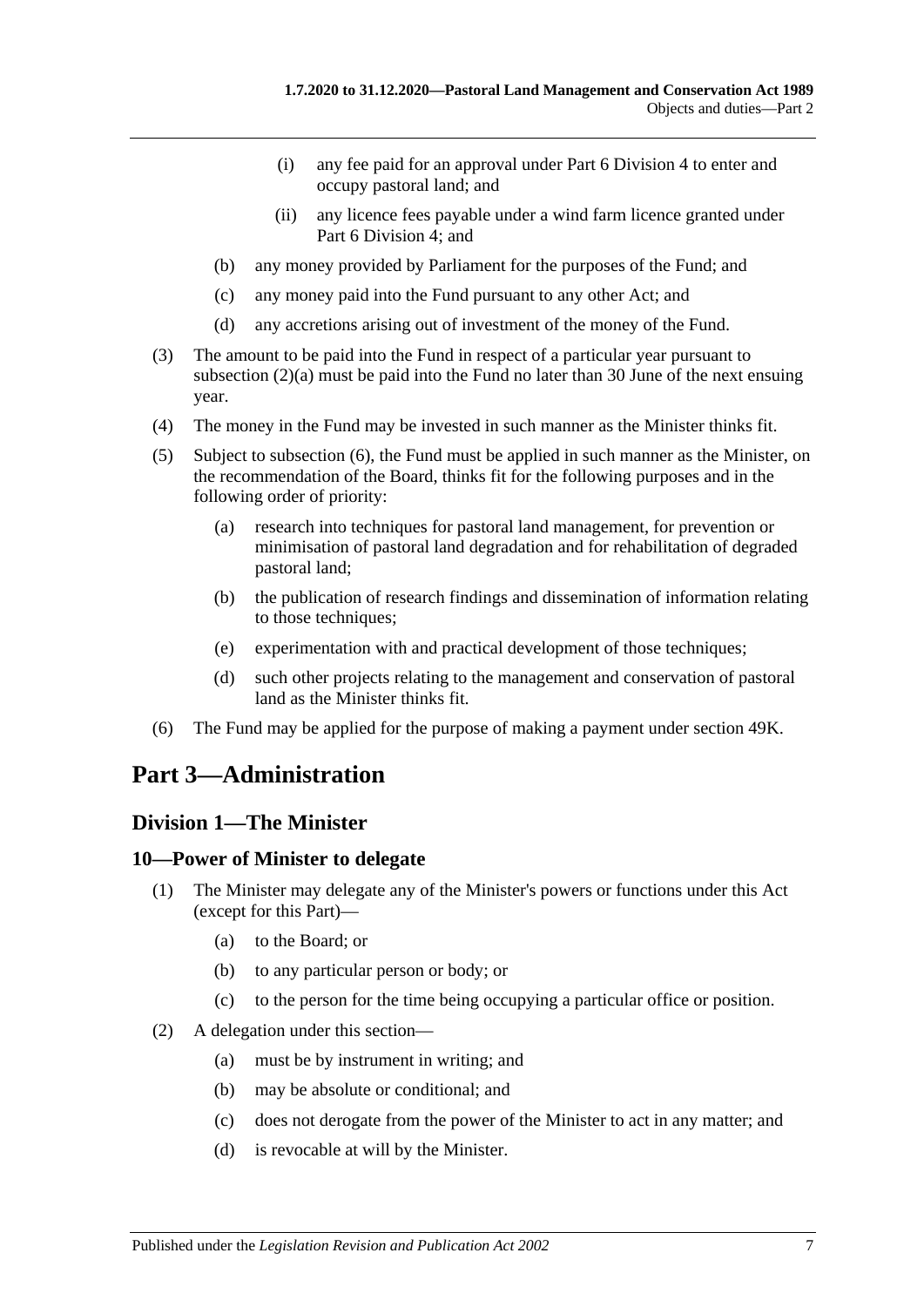#### <span id="page-7-0"></span>**11—Appointment of authorised officers**

- (1) The Minister may appoint such persons to be authorised officers for the purposes of this Act as the Minister thinks fit.
- (2) An appointment under this section—
	- (a) will be for a period stated in the instrument of appointment; and
	- (b) may be made subject to conditions limiting the area within which, or the purposes for which, the appointee may exercise the powers of an authorised officer.
- (3) A person appointed as an authorised officer must be issued with an identity card in a form approved by the Minister.

# <span id="page-7-1"></span>**Division 2—The Board**

### <span id="page-7-2"></span>**12—Establishment of Pastoral Board**

- (1) The *Pastoral Board* is established.
- (2) The Board consists of 6 members appointed by the Minister, of whom—
	- (a) one, being a person who has, in the opinion of the Minister, wide experience in administration of pastoral leases; and
	- (b) one, being a person who has, in the opinion of the Minister for Environment and Heritage, a wide knowledge of the ecology, and experience in the management, of the pastoral land of this State, will be appointed on the nomination of that Minister; and
	- (c) one, being a person who, in the opinion of the Minister for Primary Industries, Natural Resources and Regional Development, has had wide experience in the field of land and soil conservation of pastoral land, will be appointed on the nomination of that Minister; and
	- (d) one will be selected by the Minister from a list of 3 persons who produce beef cattle on pastoral land outside the dog fence, submitted by Livestock SA Incorporated; and
	- (e) one will be selected by the Minister from a list of 3 persons who produce sheep on pastoral land inside the dog fence, submitted by the South Australian Farmers Federation; and
	- (f) one will be selected by the Minister from a list of 3 persons submitted by the Conservation Council of South Australia Inc.
- <span id="page-7-5"></span><span id="page-7-4"></span><span id="page-7-3"></span>(3) At least one member must be a woman and one a man.
- (4) The Minister will appoint a member of the Board to preside at meetings of the Board.
- (5) The Minister must appoint a deputy to each member of the Board.
- (6) A person who is to be the deputy of a member appointed under [subsection](#page-7-3)  $(2)(d)$ , [\(e\)](#page-7-4) or [\(f\)](#page-7-5) must be appointed in the same manner as the member was appointed to the Board.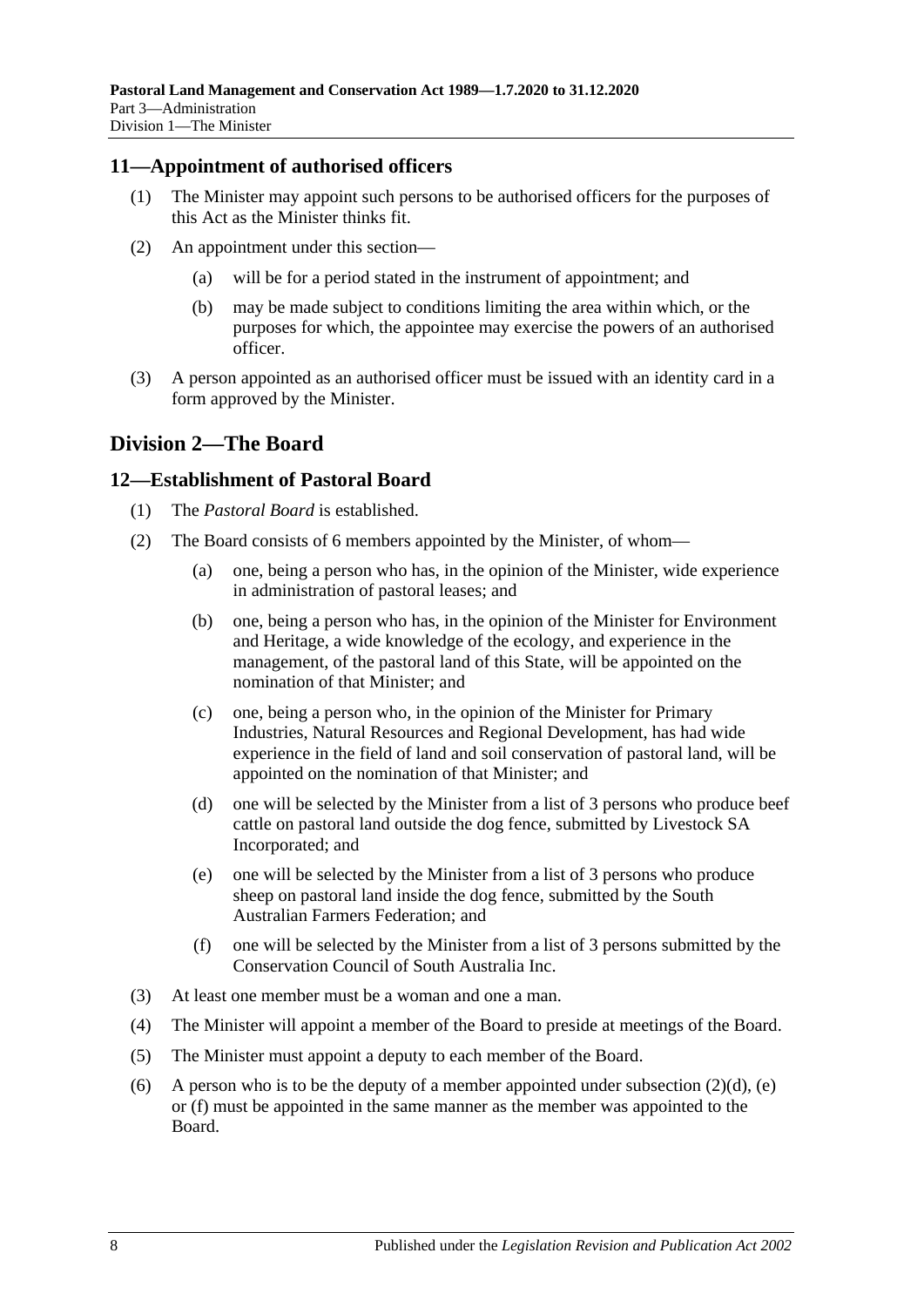- (7) Where the appointments of a member under [subsection](#page-7-3)  $(2)(d)$ , [\(e\)](#page-7-4) or [\(f\)](#page-7-5) and of that member's deputy are being made at the same time, both must be selected from the one panel of names.
- (8) A deputy may, in the absence of the member, act as a member of the Board.

# <span id="page-8-0"></span>**13—Conditions of office**

- (1) A member of the Board will be appointed for a term not exceeding three years and will, on the expiration of a term of office, be eligible for reappointment.
- <span id="page-8-3"></span>(2) The Minister may remove a member of the Board from office—
	- (a) for misconduct; or
	- (b) for neglect of duty; or
	- (c) for incompetence; or
	- (d) for mental or physical incapacity to carry out the duties of office satisfactorily.
- (3) The office of a member becomes vacant if the member—
	- (a) dies; or
	- (b) completes a term of office and is not reappointed; or
	- (c) resigns by written notice addressed to the Minister; or
	- (d) is removed from office by the Minister under [subsection](#page-8-3) (2).
- (4) Upon the office of a member becoming vacant, a person must be appointed in accordance with this Act to the vacant office.

### <span id="page-8-1"></span>**14—Allowances and expenses**

A member of the Board is entitled to such allowances and expenses as the Minister may determine.

### <span id="page-8-2"></span>**15—Procedure at meetings**

- (1) A meeting of the Board will be chaired by the member appointed to preside at meetings or, in the absence of that person, by a member chosen by the members present from amongst their own number.
- (2) Subject to [subsection](#page-8-4) (3), the Board may act despite there being vacancies in its membership.
- <span id="page-8-4"></span>(3) Four members constitute a quorum of the Board and no business may be transacted at a meeting of the Board unless a quorum is present.
- (4) Each member present at a meeting of the Board has one vote on any question arising for decision and, if the votes are equal, the member presiding at the meeting may exercise a casting vote.
- (5) A decision carried by a majority of the votes cast by the members present at a meeting is a decision of the Board.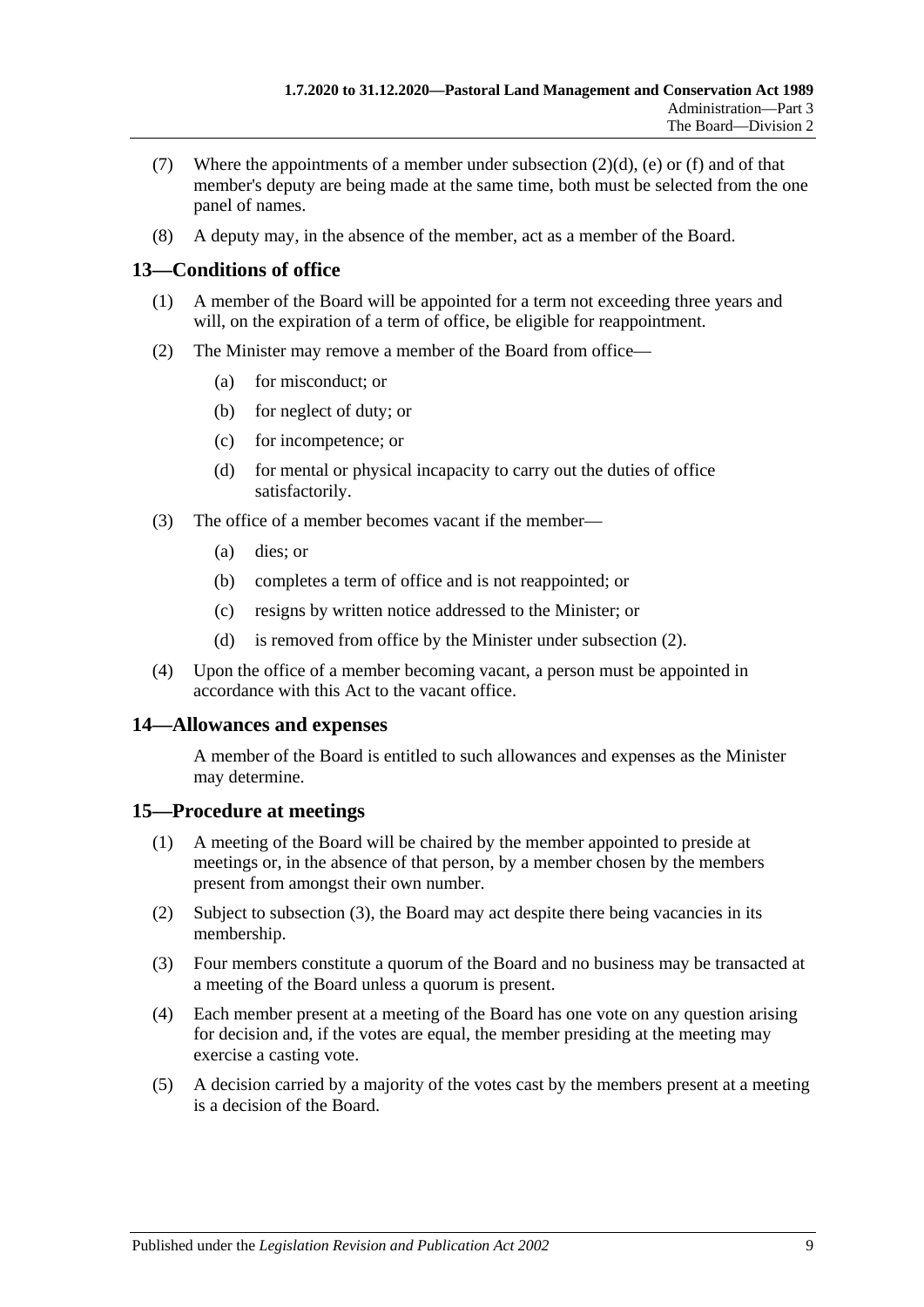- (5a) A conference by telephone or other electronic means between members of the Board will, for the purposes of this section, be taken to be a meeting of the Board at which the participating members are present if—
	- (a) notice of the conference is given to all members in the manner determined by the Board for that purpose; and
	- (b) each participating member is capable of communicating with every other participating member during the conference.
- (5b) A proposed resolution of the Board becomes a valid decision of the Board despite the fact that it is not voted on at a meeting of the Board if—
	- (a) a notice of the proposed resolution is given to all members in accordance with procedures determined by the Board; and
	- (b) a majority of the members expresses concurrence in the proposed resolution by letter, telex, facsimile transmission or other written communication setting out the terms of the proposed resolution.
- (5c) The Board must cause accurate minutes of its meetings to be kept.
- (6) Subject to this Act, the proceedings of the Board may be conducted as it thinks fit.

### <span id="page-9-0"></span>**16—Conflict of interest under Public Sector (Honesty and Accountability) Act**

A member of the Board will not be taken to have a direct or indirect interest in a matter for the purposes of the *[Public Sector \(Honesty and Accountability\) Act](http://www.legislation.sa.gov.au/index.aspx?action=legref&type=act&legtitle=Public%20Sector%20(Honesty%20and%20Accountability)%20Act%201995) 1995* by reason only of the fact that the member has an interest in a matter that is shared in common with pastoralists generally, or a substantial section of pastoralists.

#### <span id="page-9-1"></span>**17—Functions of Board**

- (1) The Board is responsible to the Minister for the administration of this Act and, in carrying out that function, is subject to the control and direction of the Minister.
- (2) The other functions of the Board are as follows:
	- (a) to advise the Minister on the policies that should govern the administration of pastoral land;
	- (b) to advise the Minister on any other matter referred to the Board by the Minister;
	- (c) to perform the other functions assigned to the Board by or under this Act or another Act or by the Minister.

### <span id="page-9-2"></span>**18—Delegation by Board**

- (1) The Board may, with the consent of the Minister, delegate any of its powers or functions (other than the function of advising the Minister on the policies that should govern the administration of pastoral land)—
	- (a) to a member of the Board; or
	- (b) to any particular person or body; or
	- (c) to the person for the time being occupying a particular office or position.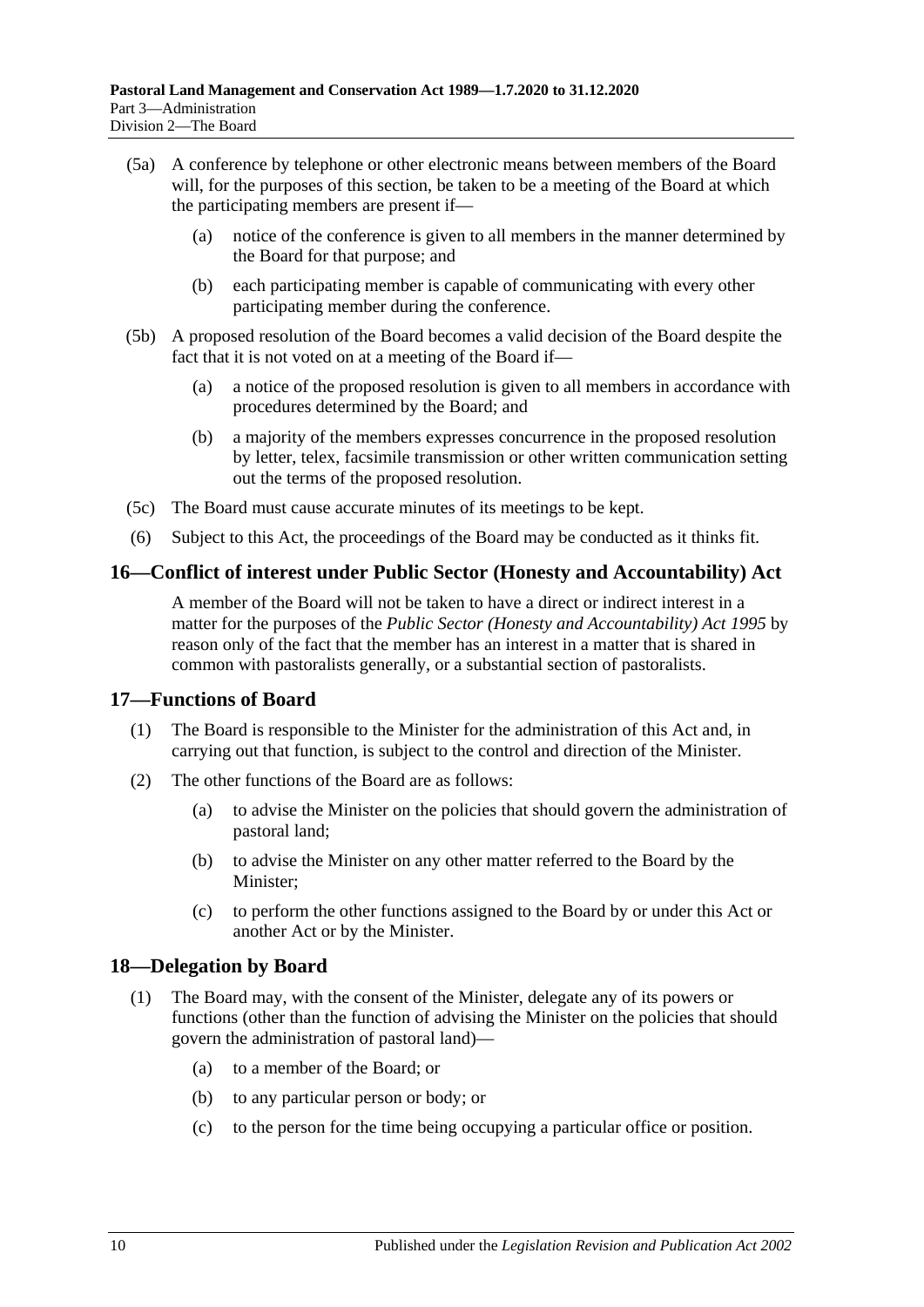- (2) A delegation under this section—
	- (a) must be by instrument in writing; and
	- (b) may be absolute or conditional; and
	- (c) does not derogate from the power of the Board to act in any matter; and
	- (d) is revocable at will by the Board.

#### <span id="page-10-0"></span>**18A—Annual report**

- (1) The Board must, no later than 30 September in each year, furnish the Minister with a report of its operations during the preceding financial year.
- (2) The Minister must, within 12 sitting days of receiving a report, have copies of it laid before both Houses of Parliament.

# <span id="page-10-1"></span>**Part 4—Pastoral leases**

#### <span id="page-10-2"></span>**19—Grant of leases**

- (1) Subject to this Act, the Minister may grant pastoral leases over Crown land.
- <span id="page-10-4"></span>(2) Where the Minister proposes to make Crown land available for lease for pastoral purposes, the process for taking a lease must be an open competitive process.
- (3) [Subsection](#page-10-4) (2) does not apply—
	- (a) if the Minister is satisfied that special circumstances exist justifying the addition of the land to the holding of an existing lease; or
	- (b) if the land was subject to a pastoral lease that was surrendered upon condition that a further such lease be granted to the same lessee or a nominee of the lessee; or
	- (c) if the Minister is satisfied, on the recommendation of the Board, that for any other good and proper reason it would be just and equitable to offer the land to a particular person.

#### <span id="page-10-3"></span>**20—Assessment of land prior to grant of lease**

- (1) The Minister cannot grant a pastoral lease over Crown land—
	- (a) if the Governor has determined that the land should be set aside or used for some other more appropriate purpose; or
	- (b) unless—
		- (i) the Board is satisfied that the land is suitable for pastoral purposes; and
		- (ii) an assessment has been made of the condition of the land.
- <span id="page-10-5"></span>(2) However, the Minister may grant a pastoral lease over Crown land without an assessment having been made under [subsection](#page-10-5) (1)(b)(ii) if an assessment has been made within the previous 14 years.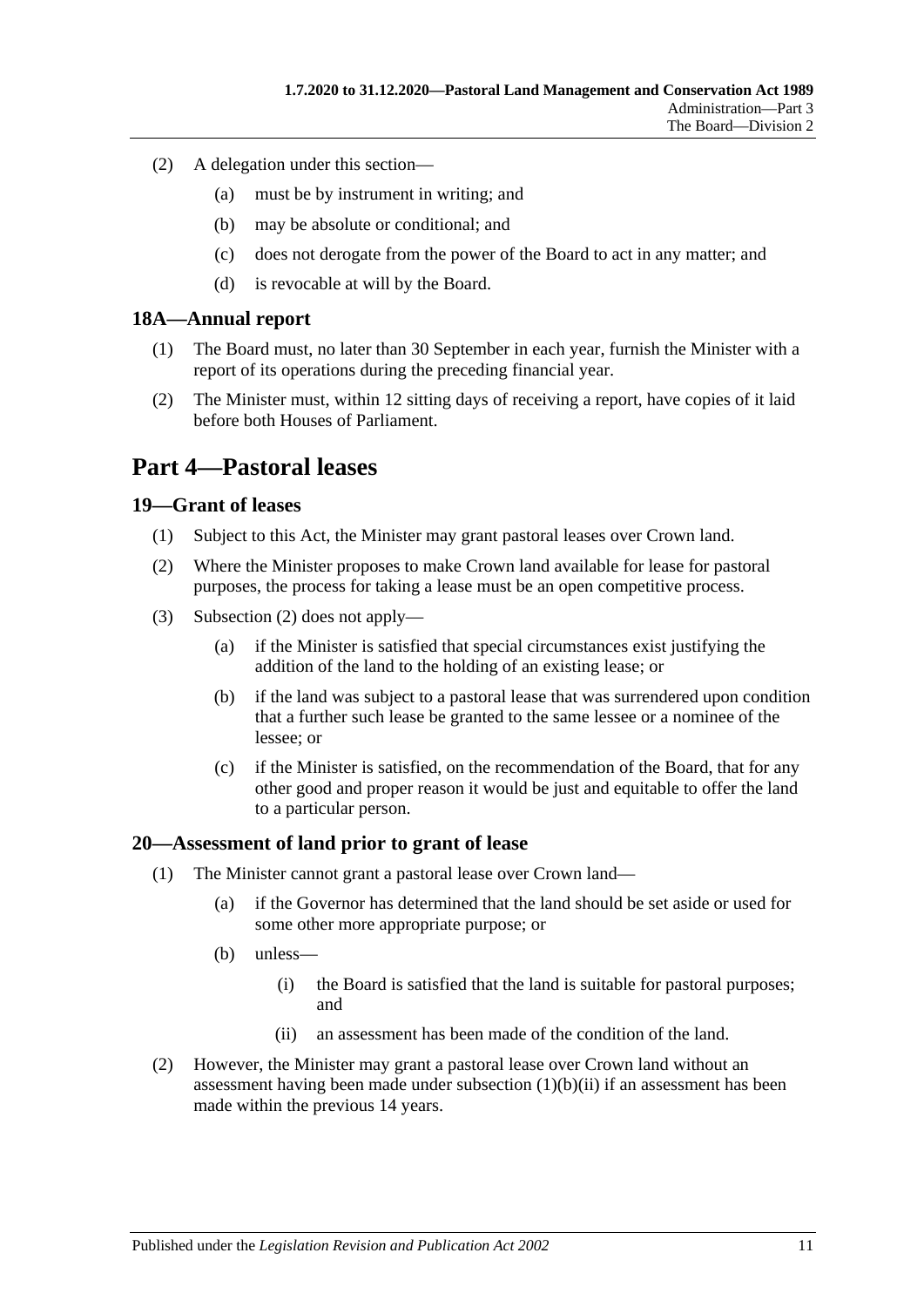#### <span id="page-11-0"></span>**21—Execution of leases**

Where—

- (a) a document intended to constitute a pastoral lease is sent to the prospective lessee for execution; and
- (b) the document is not returned duly executed, together with such fees or other amounts as may be required, within a period (which must be at least 30 days) specified in an accompanying notice,

the Minister may decline to enter into the lease and forfeit any deposit or other money paid in connection with it.

#### <span id="page-11-1"></span>**22—Conditions of pastoral leases**

- <span id="page-11-4"></span><span id="page-11-3"></span><span id="page-11-2"></span>(1) A pastoral lease will be granted subject to conditions and reservations providing for the following matters (but no others):
	- (a) general conditions providing for—
		- (iii) the payment of rent annually in arrears;
		- (iv) the lessee's obligation to pay in the due manner all rates, taxes and other government charges in relation to the land;
		- (v) the lessee's obligation to comply with the following Acts and any regulations under those Acts to the extent that they apply in relation to the land:
			- (A) the *[Landscape South Australia Act](http://www.legislation.sa.gov.au/index.aspx?action=legref&type=act&legtitle=Landscape%20South%20Australia%20Act%202019) 2019*; and
			- (B) the *[Dog Fence Act](http://www.legislation.sa.gov.au/index.aspx?action=legref&type=act&legtitle=Dog%20Fence%20Act%201946) 1946*; and
			- (C) the *[Mining Act](http://www.legislation.sa.gov.au/index.aspx?action=legref&type=act&legtitle=Mining%20Act%201971) 1971*; and
			- (D) the *[Petroleum Act](http://www.legislation.sa.gov.au/index.aspx?action=legref&type=act&legtitle=Petroleum%20Act%202000) 2000*; and
			- (G) any other prescribed Act;
		- (vi) the lessee's obligation not to hinder or obstruct any person who is exercising, or attempting to exercise, a right of access to the land pursuant to this Act or any other Act;
		- (vii) the lessee's obligation not to hinder, obstruct or interfere with the holder of a wind farm licence under [Part 6 Division](#page-32-1) 4 who is exercising, or attempting to exercise, a right under the licence;
	- (b) land management conditions providing for—
		- (i) the lessee's obligation not to pasture (as part of the commercial enterprise under the lease) any species of animal on the land other than the species specified in the lease, except with the prior approval of the Board;
		- (ii) the lessee's obligation to ensure that numbers of stock on the land or a particular part of the land do not exceed the maximum levels specified in the lease, except with the prior approval of the Board;
		- (iii) the lessee's obligation not to use the land for any purpose other than pastoral purposes, except with the prior approval of the Board;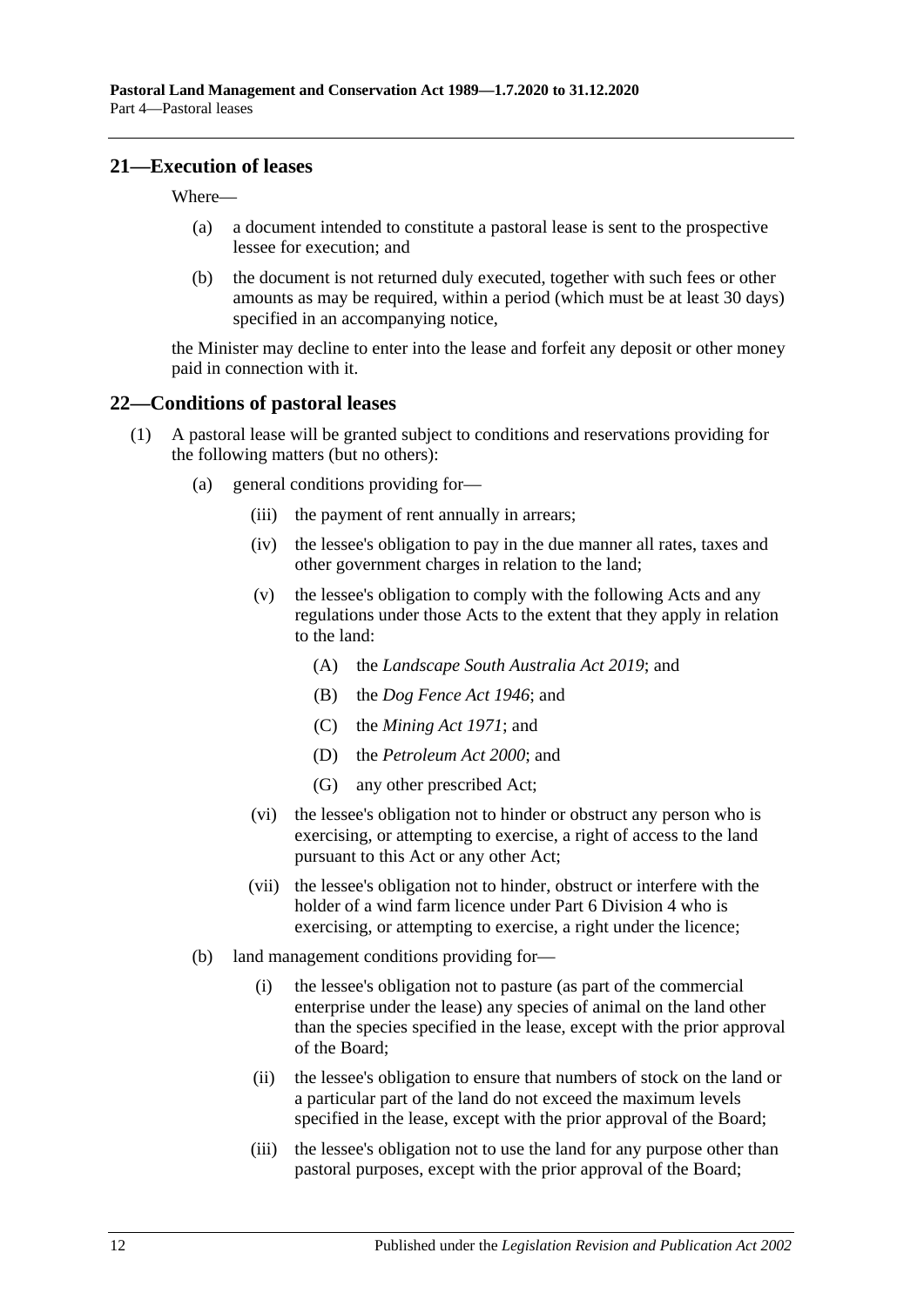- (iv) the lessee's obligation to maintain existing fencing in a stockproof condition;
- (v) the lessee's obligation to maintain existing constructed stock watering points in proper working order;
- (vi) the lessee's obligation to close off specified areas on the land, or to close or move specified access points on the land, for the purposes of rehabilitation of degraded land;
- (vii) in the case of a pastoral lease relating to land in the Arkaroola Protection Area under the *[Arkaroola Protection Act](http://www.legislation.sa.gov.au/index.aspx?action=legref&type=act&legtitle=Arkaroola%20Protection%20Act%202012) 2012*—the lessee's obligation to use the land in accordance with the management plan under that Act;
- <span id="page-12-0"></span>(c) reservations providing for—
	- (i) the property in minerals, petroleum, underground waters and live or dead standing timber on or under the land to be vested in the Crown;
	- (ii) the right of the Commissioner of Highways to establish public roads across the land;
	- (iii) the right of the Minister to grant a wind farm licence under [Part 6](#page-32-1)  [Division](#page-32-1) 4.
- (1a) A condition referred to in [subsection](#page-11-2)  $(1)(a)$  or  $(1)(b)$ , and a reservation referred to in [subsection](#page-12-0) (1)(c), will be taken to be a condition or reservation (as the case requires) of all pastoral leases (whether granted before or after the commencement of this subsection).
- (2) The form of a pastoral lease and any matters (such as maximum stock levels) to be specified in the conditions of a lease will be determined by the Board.
- (3) The only conditions of a pastoral lease that can be varied by the Board pursuant to this Act are the land management conditions.
- (4) Nothing in this Act prevents a lessee and the Board from entering into an agreement for the variation of a condition of the lease.
- (5) A condition of a pastoral lease is, to the extent that it relates to the minimum stocking rate of pastoral land, void and of no effect.
- <span id="page-12-1"></span>(6) The Board may, at the request or with the consent of the lessee—
	- (a) approve the pasturing (as part of the commercial enterprise under the lease) of a species of animal other than a species specified in the lease; and
	- (b) approve a level of stock on the land, or on a particular part of the land, in excess of the maximum levels specified in the lease; and
	- (c) approve the use of land subject to a pastoral lease for a purpose other than pastoral purposes; and
	- $(d)$
- (i) set aside from use for pastoral purposes land, or a part of the land, subject to a pastoral lease; and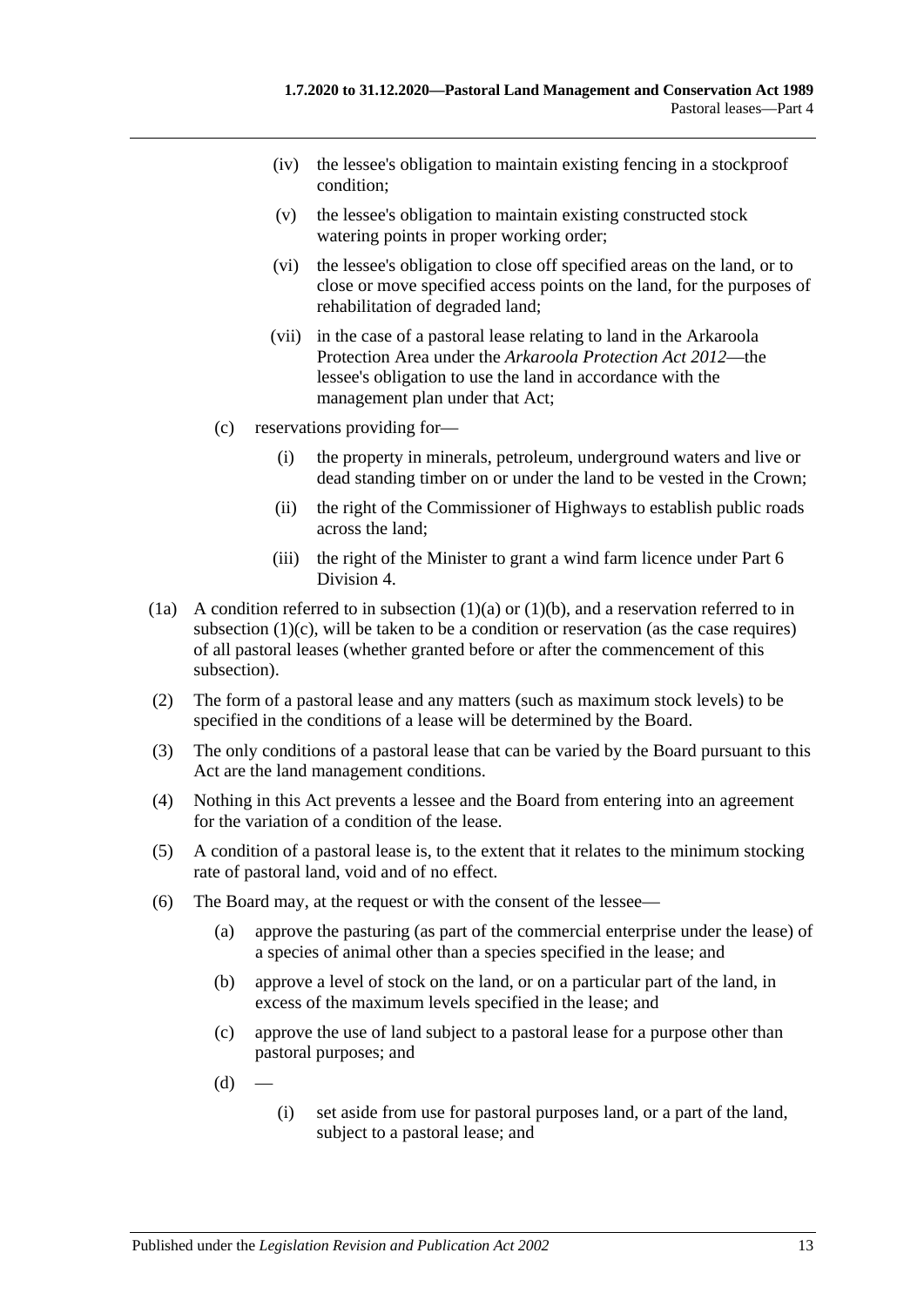- (ii) approve the use of the pastoral land set aside for the primary purpose of traditional Aboriginal pursuits, conservation purposes or other purposes as specified by the Board.
- (7) An approval of the Board under [subsection](#page-12-1) (6) must be in writing and may be subject to conditions.
- (8) Despite the preceding provisions of this section, the Minister may, from time to time, issue directions to a lessee for the purposes of the condition referred to in [subsection](#page-11-4)  $(1)(a)(vi)$  (and such directions will have effect as if they were conditions of the lease).

**Note—**

Directions might, for example, specify areas in which trees are not to be planted so as not to interfere with the operation of a wind farm.

#### <span id="page-13-0"></span>**23—Rent**

- (1) The rent payable to the Crown under a pastoral lease—
	- (a) is the amount from time to time determined under this section to be the annual rent for the lease; and
	- (b) is payable annually in arrears.
- <span id="page-13-1"></span>(2) The annual rent for a pastoral lease is to be determined as follows:
	- (a) the Valuer-General will from time to time determine the unimproved value of the land in accordance with the *[Valuation of Land Act](http://www.legislation.sa.gov.au/index.aspx?action=legref&type=act&legtitle=Valuation%20of%20Land%20Act%201971) 1971*, taking into account, in addition to any other matters taken into account under that Act, the following matters:
		- (i) the purposes, whether authorised under the lease or by the Board, for which the land is used and the inherent capacity of the land to be used for those purposes; and
		- (ii) any prevailing climatic conditions currently affecting the productivity of the land; and
		- (iii) the proximity and accessibility of markets and other facilities to the extent that they affect the profitability of the lessee's enterprise; and
		- (iv) any views as to land condition factors expressed by the regional landscape board within whose region the land is situated (and the Valuer-General must seek those views before making the determination); and
		- (v) the views of any consultative committee established by the Minister for the purpose of assisting in the determination of pastoral lease rents;
	- (b) the Valuer-General will, on making a determination under [paragraph](#page-13-1) (a), fix the annual rent for the lease as a percentage of the unimproved value of the land, being a percentage—
		- (i) that represents, in the Valuer-General's opinion, the appropriate rate of return for the land, taking into account the purposes for which the land is being used; and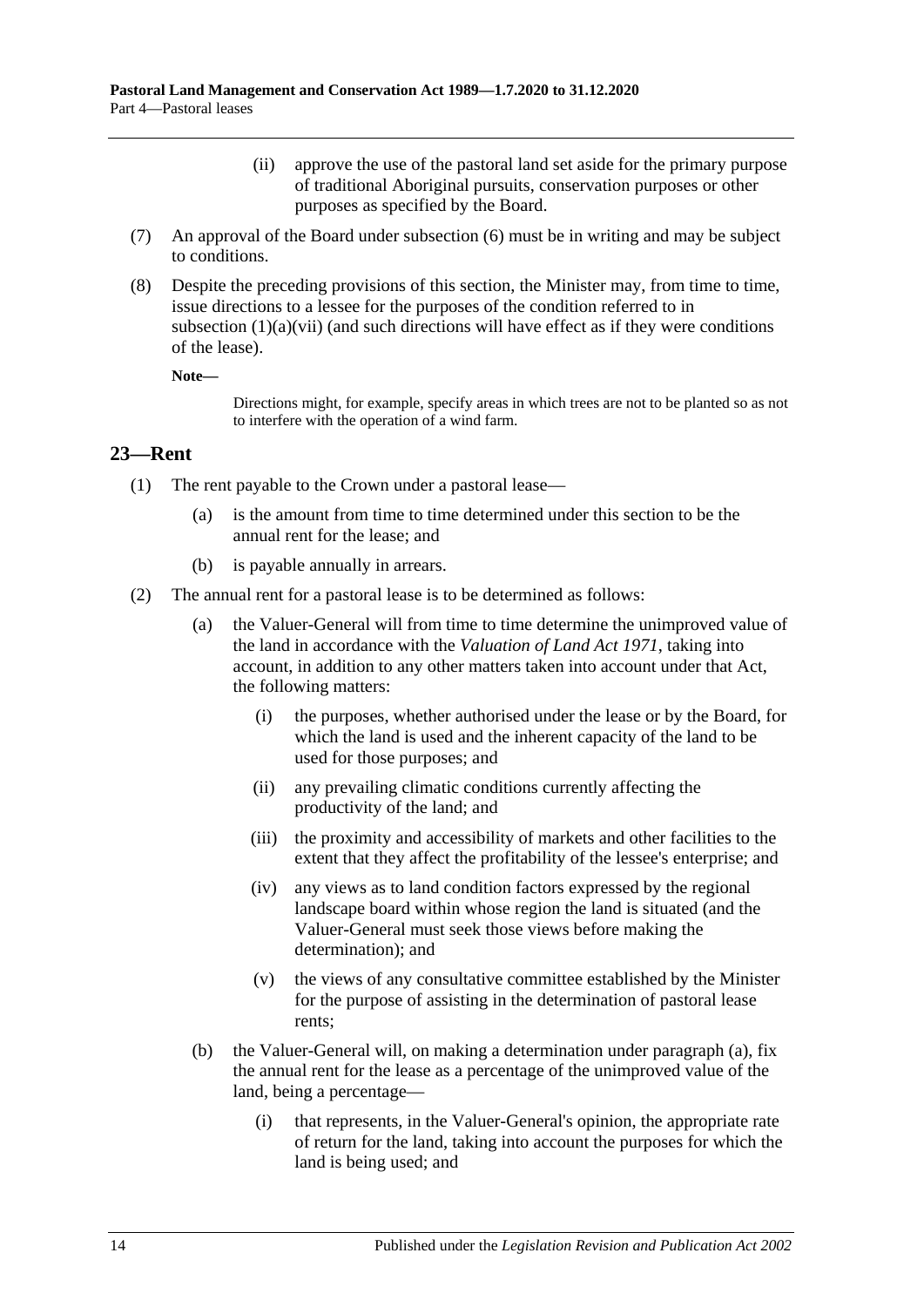- (ii) that may vary from lease to lease according to the various purposes for which land is being used.
- (3) The Valuer-General must make a determination of the rents for all pastoral leases at the same time.
- (4) The Valuer-General—
	- (a) may make such a determination at any time; and
	- (b) must do so on direction by the Minister,

but, in any event, must make such a determination at least every 5 years.

- (5) On completing a determination of the annual rent for a pastoral lease, the Valuer-General must give to the Board a notice of the determination that includes a statement of the unimproved value of the land and the percentage on which the rent is based.
- (6) The Minister may, on the recommendation of the Board, and if the Minister is satisfied—
	- (a) that some factor exists affecting the profitability of the enterprise under a pastoral lease that has arisen since the Valuer-General last determined the annual rent for the lease; or
	- (b) that the lessee has, under an agreement with the Minister, carried out work on the land on behalf of the Minister for which the lessee has not been recompensed; or
	- (c) that the lessee has, on his or her own initiative, undertaken special measures to remedy or prevent degradation of the land,

reduce by an appropriate amount the rent that would otherwise be payable under the lease in respect of any particular year.

- (7) The Board is responsible for issuing and sending to lessees annual rent accounts.
- (8) The Board may, for the purposes of administrative efficiency, fix a common day by which the rent under all pastoral leases must be paid in each year and, for that purpose, rent accounts for a period greater or less than a year may be sent to lessees.
- (9) A rent account must be accompanied by or include—
	- (a) a copy of the Valuer-General's notice of determination if a new determination has been made since the last rent account sent to the lessee; and
	- (b) an explanation of any debits or credits shown on the account; and
	- (c) a statement of the reasons for any reduction, waiver or deferment of rent pursuant to this section.
- (10) The Minister may, on the recommendation of the Board, and if the Minister is satisfied that a case of hardship exists, waive or defer payment of any amount of the rent due and payable under a pastoral lease, subject to such conditions (if any) as the Board recommends.

### <span id="page-14-0"></span>**24—Term of pastoral leases**

(1) Subject to [subsection](#page-15-2) (2), a pastoral lease will be granted for a term of 42 years.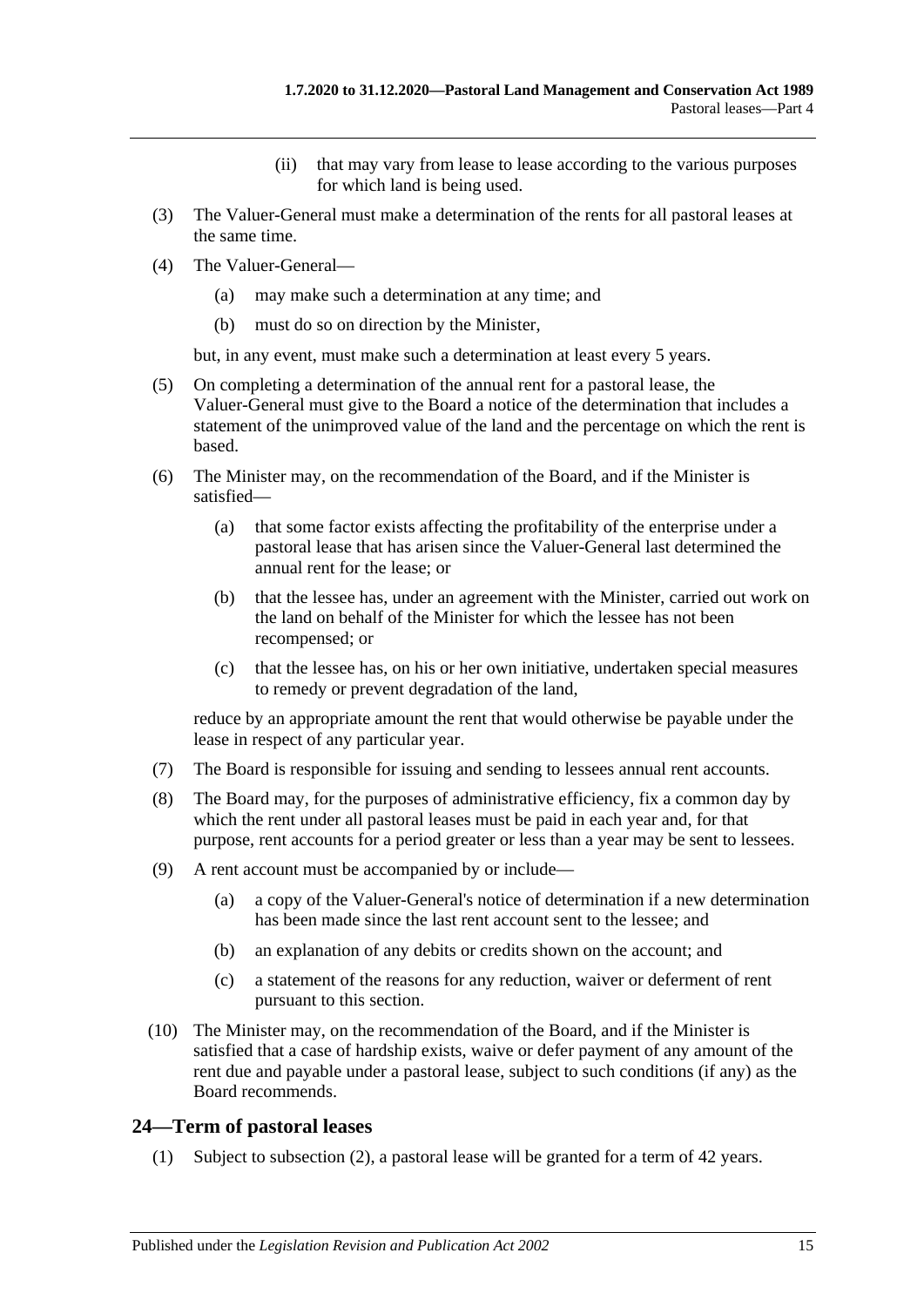<span id="page-15-2"></span>(2) Where a lessee surrenders two or more pastoral leases for the purposes of merger of the leases, the term of the lease to be granted to the lessee will be such term as the Board, having regard to the terms of the surrendered leases, thinks appropriate.

#### <span id="page-15-0"></span>**25—Assessment of land**

- (1) The Board must cause an assessment of the condition of the land comprised in each pastoral lease to be completed at intervals of not more than 14 years.
- (2) An assessment of the condition of land pursuant to this Act—
	- (a) must be thorough; and
	- (b) must include an assessment of the capacity of the land to carry stock; and
	- (c) must be conducted in accordance with recognised scientific principles; and
	- (d) must be carried out by persons who are qualified and experienced in land assessment techniques; and
	- (e) must take into account any matter prescribed by the regulations.
- (3) The Board must, by notice in writing, advise a lessee of a proposed assessment not less than 28 days before the assessment is due to commence.
- <span id="page-15-4"></span>(4) On completing an assessment of the condition of land, the Board must forward—
	- (a) a copy of the assessment; and
	- (b) a written report of any action the Board proposes taking as a consequence of the assessment,

to the lessee.

(5) The Board cannot take any action under this Act as a consequence of an assessment until after the end of the period during which an application for assistance may be lodged under [section](#page-16-0) 25B.

### <span id="page-15-1"></span>**25A—Establishment of pool of persons for the purposes of [section](#page-16-0) 25B**

- (1) The Minister must establish a pool of persons for the purposes of [section](#page-16-0) 25B.
- <span id="page-15-3"></span>(2) The pool will consist of such number of persons (being not less than 2 and not more than 6) as the Minister thinks fit, appointed by the Minister after consultation with Livestock SA Incorporated and the Conservation Council of South Australia Inc.
- (3) A member of the public service is not eligible for appointment as a member of the pool.
- (4) A member of the pool will be appointed on terms and conditions determined by the Minister.
- (5) Each person appointed under [subsection](#page-15-3) (2) must have qualifications or experience in pastoral land management.
- (6) The Minister must maintain a public register containing the name and contact details of each member of the pool.
- (7) The public register is to be available for inspection, without fee, during ordinary office hours—
	- (a) at a public office, or public offices, determined by the Minister; and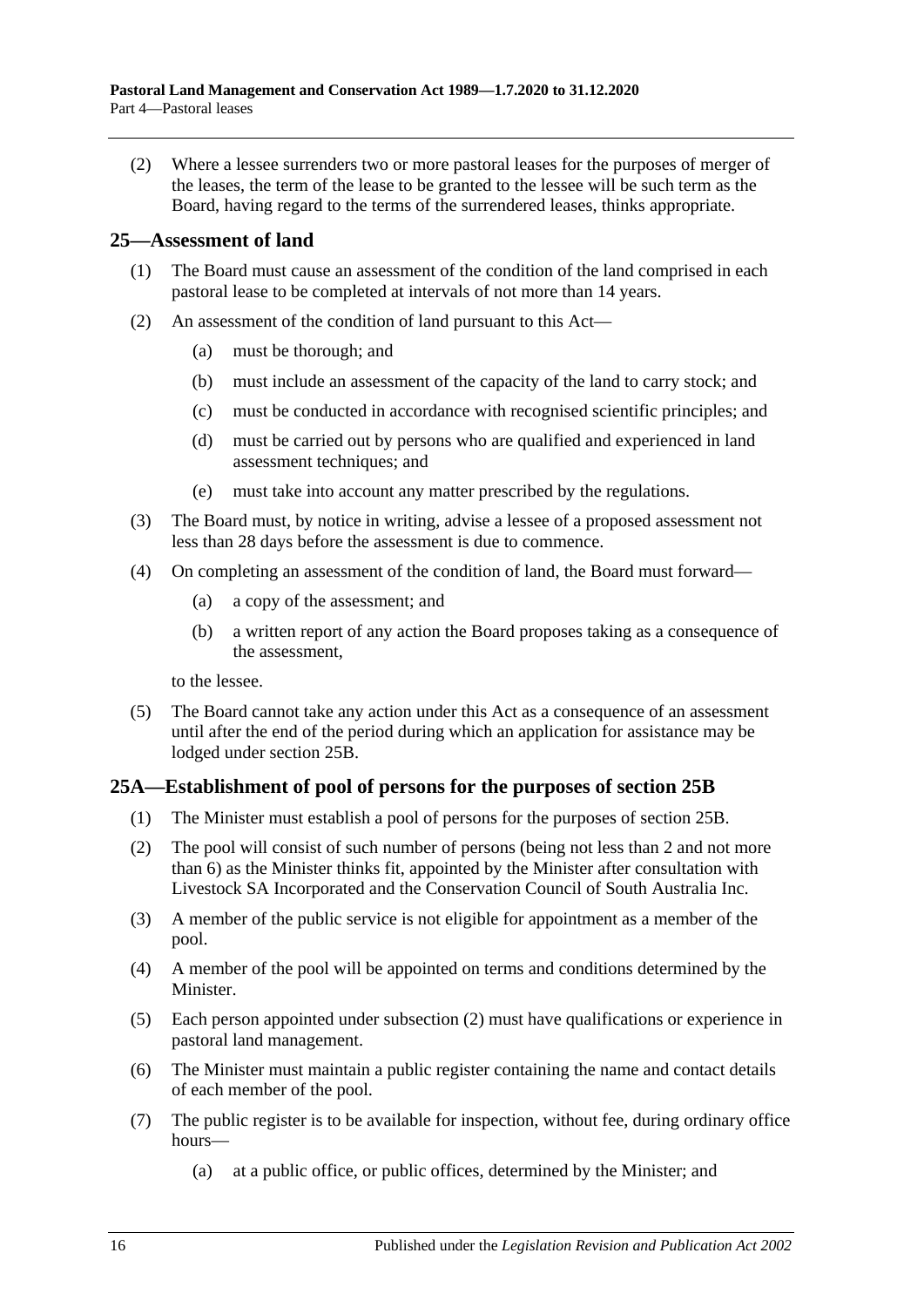- (b) at a website determined by the Minister.
- <span id="page-16-2"></span>(8) The Minister may, by notice in the Gazette, publish guidelines in relation to the provision of assistance under [section](#page-16-0) 25B.

#### <span id="page-16-1"></span><span id="page-16-0"></span>**25B—Assistance to lessee**

- (1) A lessee who has received under [section](#page-15-4) 25(4)—
	- (a) a copy of an assessment; or
	- (b) a written report of proposed action,

may, within 60 days after the copy of the assessment or the report is forwarded to the lessee under that section, apply to the Minister for assistance in relation to the lessee's dealings with the Board, or any other person or body, as a consequence of the assessment or in relation to the proposed action.

- (2) An application under [subsection](#page-16-1) (1)—
	- (a) may request that the assistance be provided by a particular member of the pool of persons established under [section](#page-15-1) 25A; and
	- (b) must identify—
		- (i) the nature of the assistance sought by the lessee; and
		- (ii) if the lessee seeks assistance to dispute any part of the assessment, or oppose any proposed action—the grounds for the dispute or opposition; and
	- (c) must be made in a manner and form determined by the Minister and will not be conditional on the payment of any fee.
- (3) If an application is made under [subsection](#page-16-1) (1), the Minister must, unless satisfied that the application is frivolous or vexatious, appoint a member of the pool to provide assistance to the lessee in accordance with any guidelines published in accordance with [section](#page-16-2) 25A(8) (and if the application requests that the assistance be provided by a particular member of the pool, the Minister must appoint that member unless the Minister is of the opinion that it would be inappropriate for any reason for that member to do so).
- <span id="page-16-3"></span>(4) A member of the pool must—
	- (a) inform the Minister in writing of any direct or indirect interest that the person has or acquires that conflicts, or may conflict, with the provision of any assistance that the member is appointed to provide; and
	- (b) comply with any directions given by the Minister regarding the resolution of the conflict, or potential conflict.

Maximum penalty: \$20 000.

- (5) [Subsection](#page-16-3) (4) does not apply in relation to an interest that the member has or acquires while the member remains unaware that he or she has an interest in the matter, but in any proceedings against the member the burden will lie on the member to prove that he or she was not, at the material time, aware of his or her interest.
- (6) No civil liability attaches to a member of the pool for an act or omission in good faith in the exercise or purported exercise of a function under this section.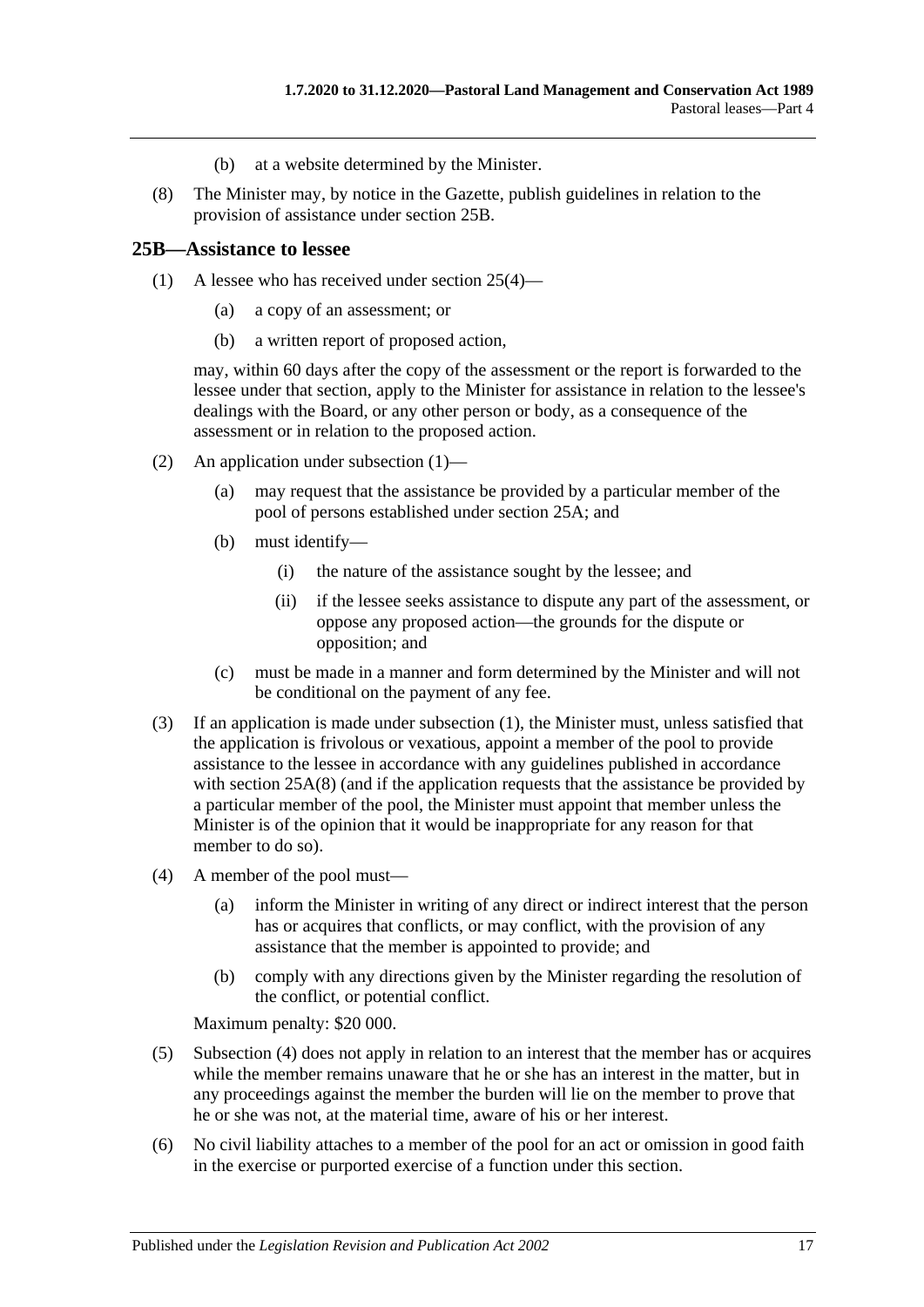(7) The Pastoral Board must give consideration to any comments made to the Board by the lessee relating to the assessment, or the written report of proposed action, referred to in [subsection](#page-16-1) (1).

#### <span id="page-17-0"></span>**26—Extension of term of pastoral leases and variation of conditions**

- (1) The Board may, by notice in writing given to the lessee, vary the land management conditions of a pastoral lease to take effect on the date or dates specified in the notice (and, if a property plan has been approved in respect of the pastoral lease, the variation must accord with the terms of the plan).
- (2) However, the Board cannot vary the land management conditions of a pastoral lease unless the lease conditions as varied by the Board are accepted by the lessee.
- <span id="page-17-5"></span>(3) Subject to [subsection](#page-17-2) (5), the Board must, by notice in writing given to the lessee within 12 months after the completion of the most recent assessment under [section](#page-15-0) 25—
	- (a) if the land management conditions of a pastoral lease are not to be varied by the notice under this subsection—extend the term of a pastoral lease; or
	- (b) if the land management conditions of a pastoral lease are to be varied by the notice under this subsection—offer to extend the term of a pastoral lease,

<span id="page-17-3"></span>by such period as will bring the term to 42 years (measured from the date the most recent assessment was completed).

- <span id="page-17-4"></span>(4) An offer to extend the term of a pastoral lease under [subsection](#page-17-3)  $(3)(b)$  is subject to the condition that the lessee accepts the lease conditions as varied within 12 months after receiving the offer (and if the lessee does not accept the lease conditions as varied within that period the offer is, by force of this section, withdrawn).
- <span id="page-17-2"></span>(5) The Board may refuse to extend the term of a pastoral lease if satisfied—
	- (a) there has been a wilful breach of a condition of the lease resulting in, or likely to result in, degradation of the land; or
	- (b) the lessee has, without reasonable excuse, failed to discharge a duty imposed by [section](#page-5-1) 7.
- $(6)$  If—
	- (a) an offer to extend a pastoral lease has been withdrawn under [subsection](#page-17-4) (4); or
	- (b) the Board has refused to extend the term of a pastoral lease under [subsection](#page-17-2) (5),

the Board may (either on an application by the lessee or of its own motion), if satisfied that the grounds for the revocation or refusal no longer exist, extend the term of a pastoral lease by such period as will bring the balance of the term to 42 years (measured from the date the most recent assessment was completed).

(7) For the purposes of this section, an assessment is taken to have been completed on the day that the Board resolves to issue a notice under [subsection](#page-17-5) (3).

### <span id="page-17-1"></span>**27—Exemption from stamp duty**

The grant of a pastoral lease or extension of the term of a lease is exempt from stamp duty.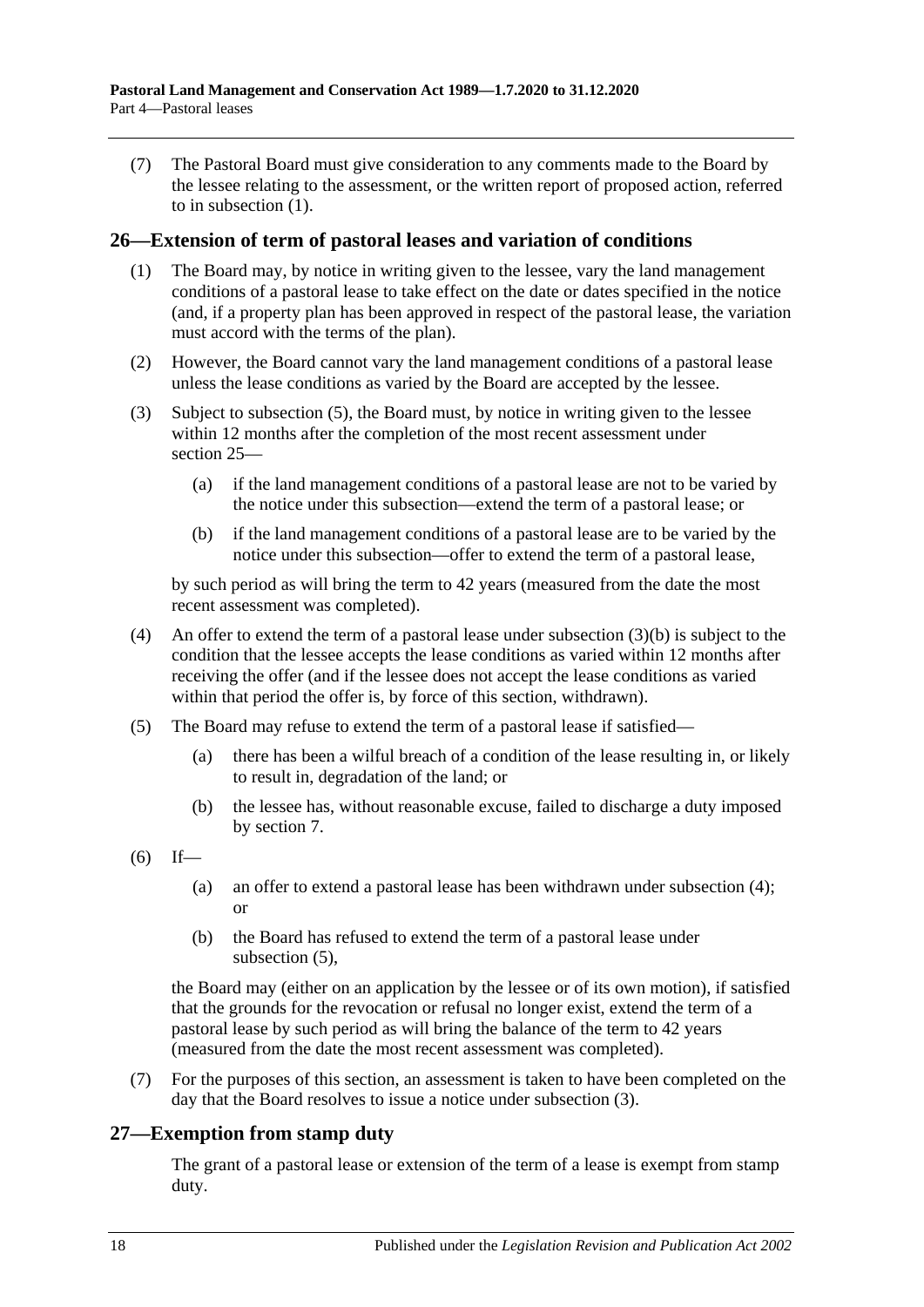### <span id="page-18-3"></span><span id="page-18-0"></span>**28—Dealing with pastoral leases**

- (1) Subject to the conditions of the lease, the interest of the lessee under a pastoral lease cannot be transferred, assigned, mortgaged, sublet or otherwise dealt with without the consent of the Minister.
- (2) The Minister must not unreasonably or capriciously refuse or withhold consent under [subsection](#page-18-3) (1).
- (3) Where a lessee transfers or assigns his or her interest under a pastoral lease, all accrued and accruing liabilities pass to the transferee or assignee.
- (4) Any such liabilities that had accrued before the date of the transfer or assignment may be enforced against the transferor or assignor (who will be regarded as jointly and severally liable with the transferee or assignee).
- (5) A pastoral lease can be wholly or partially surrendered with the consent of the Minister (which may be unconditional or subject to conditions) and, subject to [subsection](#page-18-4) (6), the consent of all persons who have a registered interest in or caveat over the lease.
- <span id="page-18-4"></span>(6) If it appears to the Minister that a consent has been unreasonably withheld, the Minister may accept the surrender despite the absence of that consent.
- (7) Where the surrender of a pastoral lease is conditional on the granting of an interest in the land to the lessee or any other person, an interest or caveat registered on the lease continues in force and will be endorsed on the new lease or other documents of title, unless the holder of the interest or caveat consents to its discharge.
- (8) Where the surrender of a pastoral lease is not conditional on the granting of an interest in the land to the lessee or any other person, the land reverts to the Crown freed from all encumbrances and claims.

### <span id="page-18-1"></span>**29—Agreements to deal with a lease**

Where an agreement is entered into under which the parties agree to transfer, assign, mortgage, sublet or otherwise deal with a pastoral lease, the agreement will expire 12 months after its execution unless the consent of the Minister to the transfer, assignment, mortgage, subletting or other dealing has been obtained.

#### <span id="page-18-5"></span><span id="page-18-2"></span>**30—Consent to certain share transfers in pastoral company**

- (1) Where a company—
	- (a) is a lessee under a pastoral lease; or
	- (b) is a party to an agreement for the transfer, assignment, mortgage or subletting of a pastoral lease to the company,

no change in the ownership of the shares of the company can be effected without the prior consent of the Minister, if the change in ownership would result in a controlling interest in the company being held by some person, or by some other person than the present holder of such an interest.

(2) [Subsection](#page-18-5) (1) does not apply to a change in ownership of shares effected by a will or other testamentary disposition.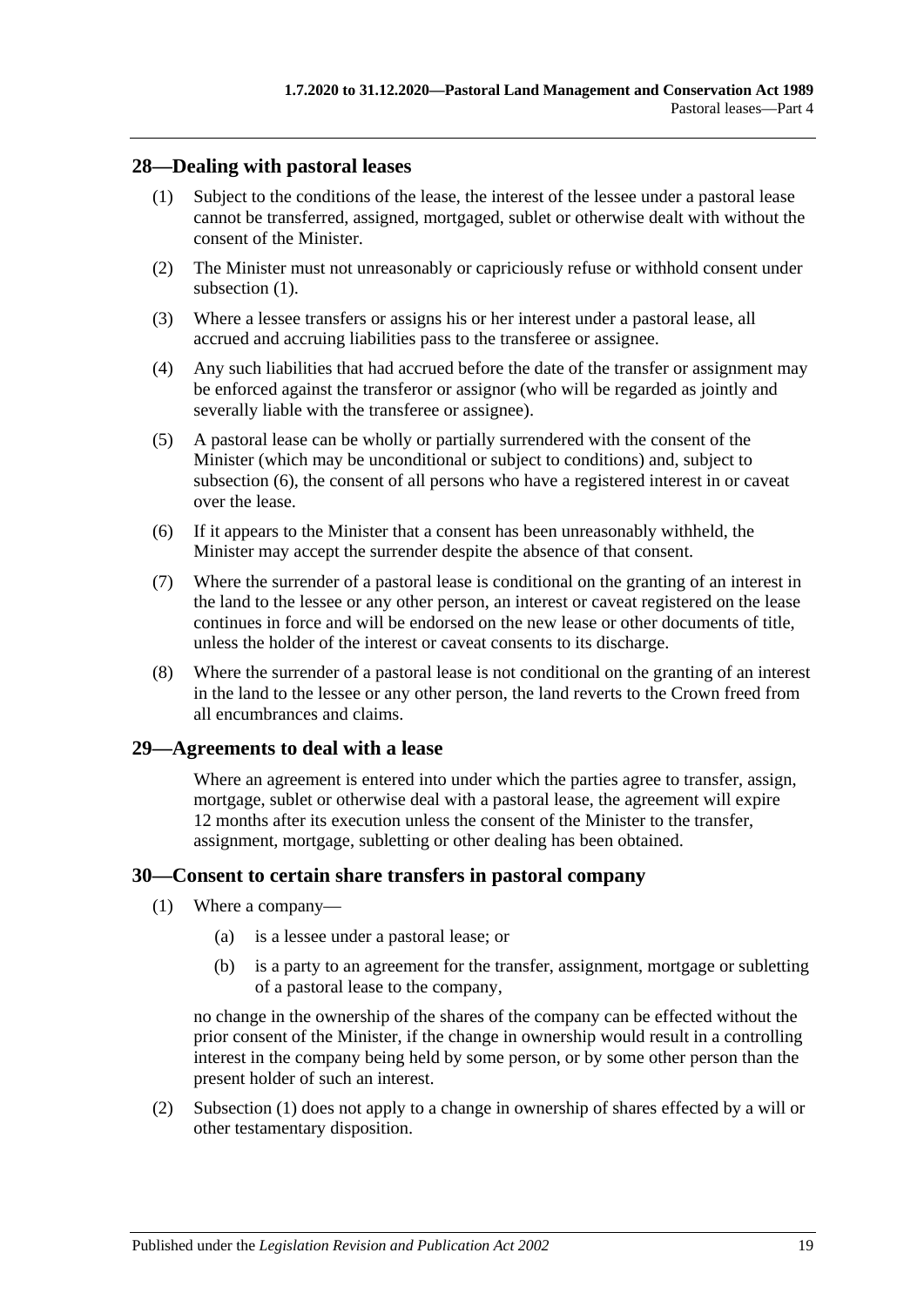#### <span id="page-19-0"></span>**31—Alteration of boundaries**

- (1) If the Board is satisfied that the boundary of land subject to a pastoral lease does not reflect the land actually occupied by the lessee, the Minister may, by notice in writing to the lessee, alter the boundary accordingly.
- <span id="page-19-2"></span> $(1a)$  If—
	- (a) part only of the land subject to a pastoral lease (the *relevant land*) has been resumed in accordance with [section](#page-20-0) 32 for the purposes of a solar energy facility; and
	- (b) construction of the solar energy facility has not, in the opinion of the Minister, been substantially completed within 5 years after the date on which the resumption took effect,

the Minister may, by notice in the Gazette, alter the boundary of the pastoral lease referred to in [paragraph](#page-19-2) (a) so that the relevant land is again included in the lease.

- (2) The Minister may, in a notice under this section, vary the rent payable under the lease to take into account the increase or reduction in value of the lease that results from the alteration of the boundary.
- (3) On registration by the Registrar-General of a boundary alteration pursuant to this section—
	- (a) the alteration takes effect; and
	- (b) all registered interests or caveats to which the pastoral lease is subject extend over the lease as so altered.

### <span id="page-19-1"></span>**31A—Variation of land subject to lease**

- (1) The Minister may, by notice in writing to the relevant lessees—
	- (a) excise land, or a part of land, subject to a pastoral lease and transfer the land, or the part of land, to another lease; and
	- (b) alter the boundaries of the leases accordingly.
- (2) Despite a provision of this Act, the Minister may, in the same notice—
	- (a) vary the rent payable under a pastoral lease to take into account the increase or reduction in value of the lease resulting from the alteration of the boundaries; and
	- (b) vary the land management conditions of a pastoral lease (including varying a condition relating to the maximum level of stock on the land, or a particular part of the land).
- (3) The Minister may only take action under this section—
	- (a) on the recommendation of the Board; and
	- (b) at the request or with the consent of the relevant lessees.
- (4) On registration by the Registrar-General of a boundary alteration pursuant to this section—
	- (a) the alteration takes effect; and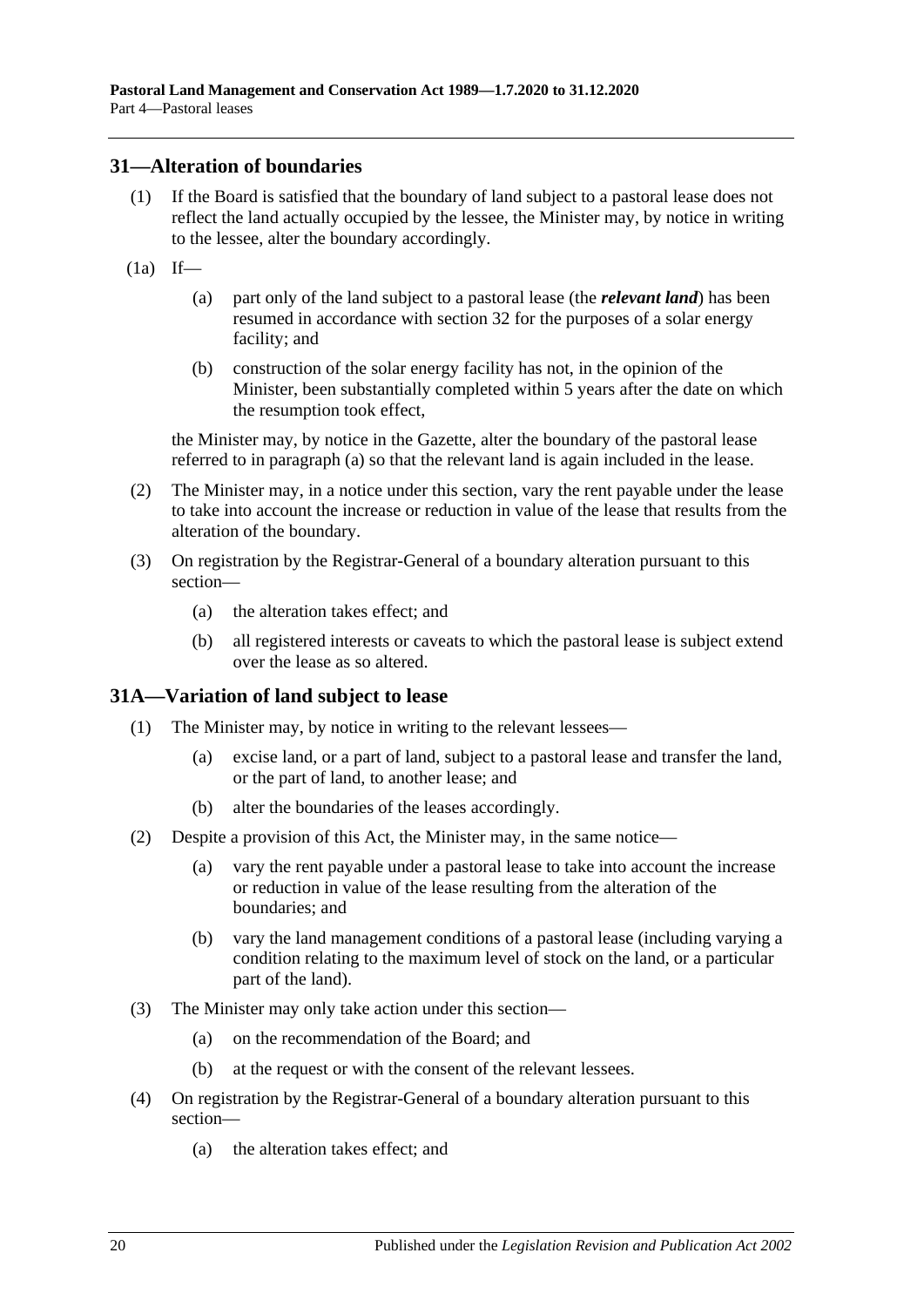(b) all registered interests or caveats to which the pastoral lease is subject extend over the lease as so altered.

## <span id="page-20-3"></span><span id="page-20-0"></span>**32—Resumption of land**

- (1) The Minister may, by notice in the Gazette, resume any pastoral land.
- (2) Before a notice is published under [subsection](#page-20-3) (1), the Minister must give written notice of intention to resume to the lessee under the pastoral lease affected by the proposal.
- (3) The resumption takes effect—
	- (a) if the resumption is for the purposes of a solar energy facility—on a day specified in the notice in the Gazette, which must be a day falling at least 2 months after the date on which that notice is given; or
	- (b) in any other case—on a day specified in the notice in the Gazette, which must be a day falling at least 6 months after the date on which that notice is given.
- (4) Where the whole of the land subject to a pastoral lease is resumed, the resumption operates to cancel the lease.
- <span id="page-20-4"></span>(5) Where part only of the land subject to a pastoral lease is resumed—
	- (a) the area of land resumed is excised from the area to which the lease formerly applied; and
	- (b) the lease continues to apply to the remainder of that land subject to—
		- (i) any variation of its conditions specified in the notice;
		- (ii) any variation of its conditions determined by the Tribunal on the application of the lessee (and any such variation may, according to the Tribunal's determination, operate in addition to or in substitution of a variation under [subparagraph](#page-20-4) (i)).
- <span id="page-20-5"></span>(6) For the purposes of the *[South Australian Civil and Administrative Tribunal Act](http://www.legislation.sa.gov.au/index.aspx?action=legref&type=act&legtitle=South%20Australian%20Civil%20and%20Administrative%20Tribunal%20Act%202013) 2013*, an application to vary any conditions of a lease under [subsection](#page-20-5)  $(5)(b)(ii)$  will be taken to come within the Tribunal's original jurisdiction.

# <span id="page-20-1"></span>**33—Abandonment of land**

If land subject to a pastoral lease has been abandoned, the Board may cancel the lease.

### <span id="page-20-7"></span><span id="page-20-2"></span>**34—Vacation of land**

- (1) Where the lessee or former lessee under a pastoral lease vacates the land leaving behind property, the Minister may, by notice in writing, require him or her to remove the property within a stipulated period.
- <span id="page-20-6"></span>(2) If the notice is not complied with within the stipulated period, the Minister may remove and dispose of the property.
- (3) Any costs incurred by the Minister under [subsection](#page-20-6) (2) that are not covered by the proceeds (if any) of the sale of the property may be recovered as a debt from the person to whom the notice under [subsection](#page-20-7) (1) was given.
- (4) Any surplus proceeds of the sale of the property must be paid to the lessee or former lessee.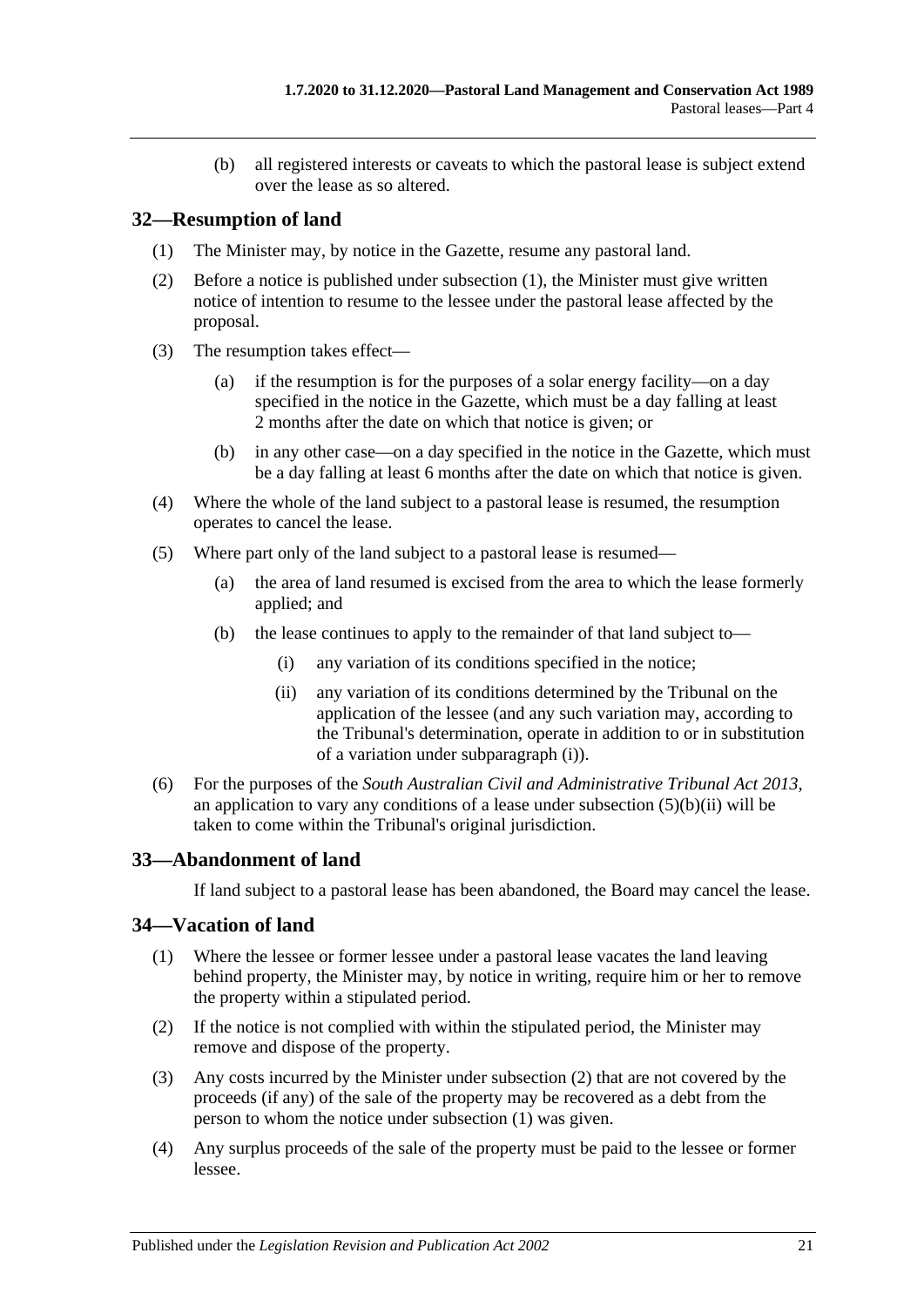#### <span id="page-21-0"></span>**35—Penalties for late payment of rent**

- (1) The Minister may, by notice in the Gazette—
	- (a) fix a scale of penalties to be paid by lessees for late payment of rent or any other amount due under pastoral leases;
	- (b) vary or revoke a scale previously fixed under this section.
- (2) Any such penalty will be regarded as an amount that is due and payable under the pastoral lease.
- (3) The Board may, for proper reasons, remit a penalty under this section in whole or part.

#### <span id="page-21-1"></span>**36—Waiver**

The Board may, if it thinks special reason exists for doing so, waive a breach of, or non-compliance with, a condition of a pastoral lease unconditionally or subject to conditions.

#### <span id="page-21-2"></span>**37—Cancellation of lease or imposition of fine on breach of conditions**

- (1) Subject to [subsection](#page-21-4) (2), the Board may—
	- (a) impose a fine on the lessee under a pastoral lease of an amount not exceeding \$10 000; or
	- (b) cancel a pastoral lease,

if satisfied that a breach of a condition of the lease has occurred.

- <span id="page-21-4"></span>(2) The Board cannot cancel a pastoral lease unless satisfied—
	- (a) that the lessee has been allowed a reasonable opportunity to make good the breach but has failed to do so; or
	- (b) that cancellation is necessary in order to prevent, arrest or minimise damage to or deterioration of the land.
- (3) On cancelling a pastoral lease under this section, the Board may—
	- (a) order that the lessee or the holder of any registered interest in or caveat over the lease be compensated for loss suffered as a result of the cancellation to such extent as the board thinks fit (but the total amount payable under all such orders must not exceed the market value of the lessee's interest less the costs incurred by the Board in taking action under this section); or
	- (b) make such incidental or ancillary orders as it thinks fit.
- (4) On cancellation of a pastoral lease under this section, the land is freed from all encumbrances and claims.
- (5) Fines imposed under this section—
	- (a) are payable by the Board into the Consolidated Account; and
	- (b) if unpaid, may be recovered by the Board from the lessee as a debt.

#### <span id="page-21-3"></span>**38—Cancellation of pastoral lease obtained by false statement**

The Board may cancel a pastoral lease if satisfied that the lease was obtained under this Act by a false declaration or statement.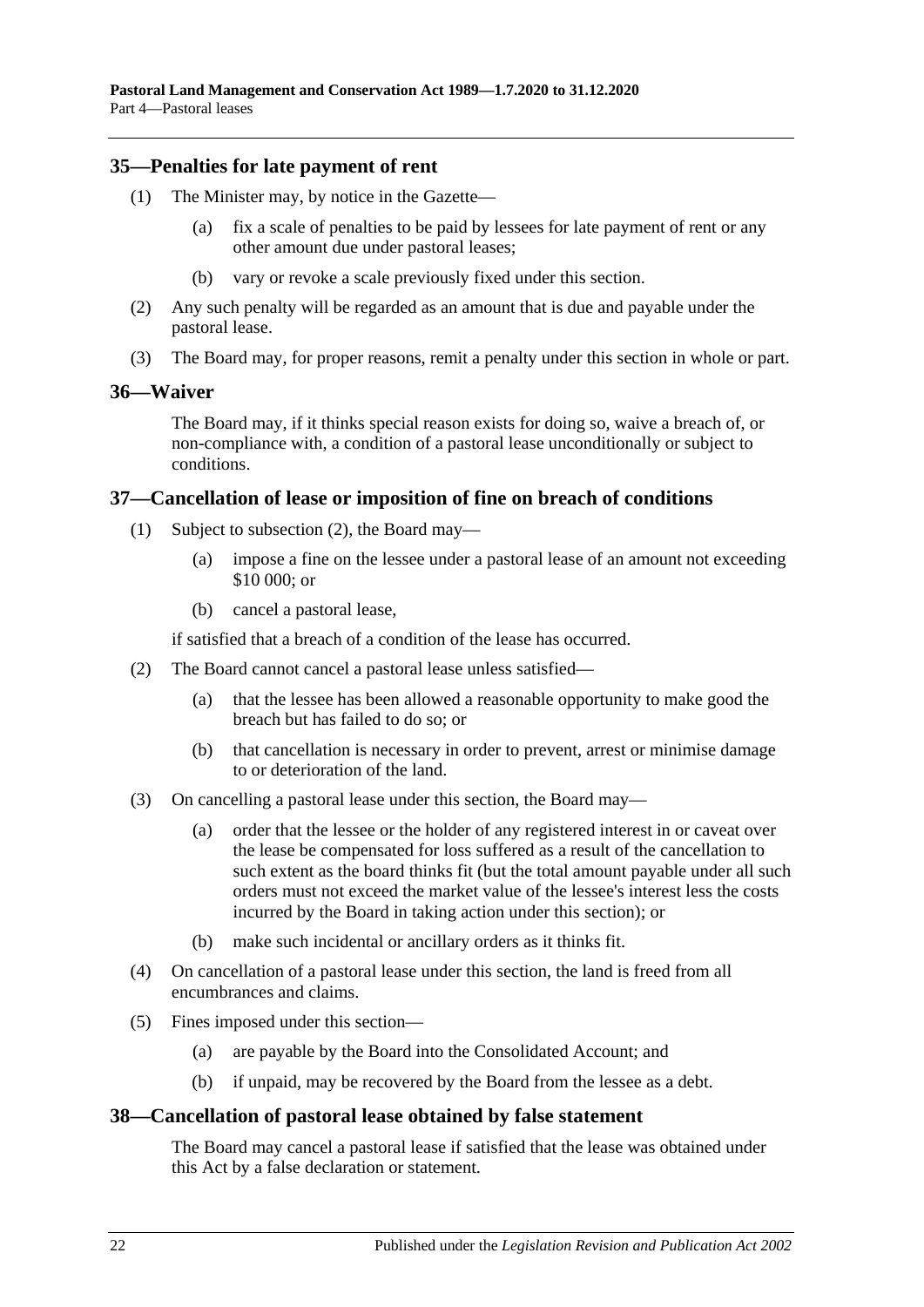### <span id="page-22-0"></span>**39—Compensation**

- (1) A lessee is entitled to compensation on—
	- (a) resumption of pastoral land; or
	- (b) expiry of a lease pursuant to a refusal to extend its term under [section](#page-15-0) 25 or [26.](#page-17-0)
- (2) The amount of the compensation—
	- (a) will be determined by agreement between the Minister and the lessee or, in default of agreement, by the Land and Valuation Court; and
	- (b) must be based on the market value of the pastoral lease as if the lease were not being resumed or were not expiring but had been duly extended in accordance with this Act.

## <span id="page-22-1"></span>**40—Notice of adverse action to be given to holders of registered interests or caveats**

- (1) The Board or the Minister (as the case may require) must—
	- (a) before resuming any pastoral land; or
	- (b) before cancelling a lease pursuant to this Part; or
	- (c) on making a decision under this Part not to extend the term of a lease,

give written notice of the action to all persons who have a registered interest in or caveat over the lease.

(2) Notice of a proposed resumption or cancellation must be given at least 14 days before the proposal is implemented.

# <span id="page-22-2"></span>**Part 5—Land management and protection**

# <span id="page-22-4"></span><span id="page-22-3"></span>**41—Property plans**

- (1) If the Board is of the opinion that pastoral land has, from any cause, been damaged, or is likely to suffer damage or deteriorate, and that in order to prevent, arrest or minimise damage to or deterioration of the land, or to rehabilitate the land, it is necessary that action under this section be taken, the Board may, by notice in writing to the lessee, require the lessee—
	- (a) to submit to the Board a plan (a *property plan*) detailing the proposed management of the pastoral land over a specified period; or
	- (b) to submit to the Board a revised property plan,

in accordance with the terms of the notice.

- (2) The Board must not, in exercising its powers under [subsection](#page-22-4) (1), act capriciously or vexatiously.
- (3) A property plan must contain such information as the Board may require.
- <span id="page-22-5"></span>(4) The Board may—
	- (a) approve, by endorsement, a property plan or revised property plan; or
	- (b) refer the plan back to the lessee for modification; or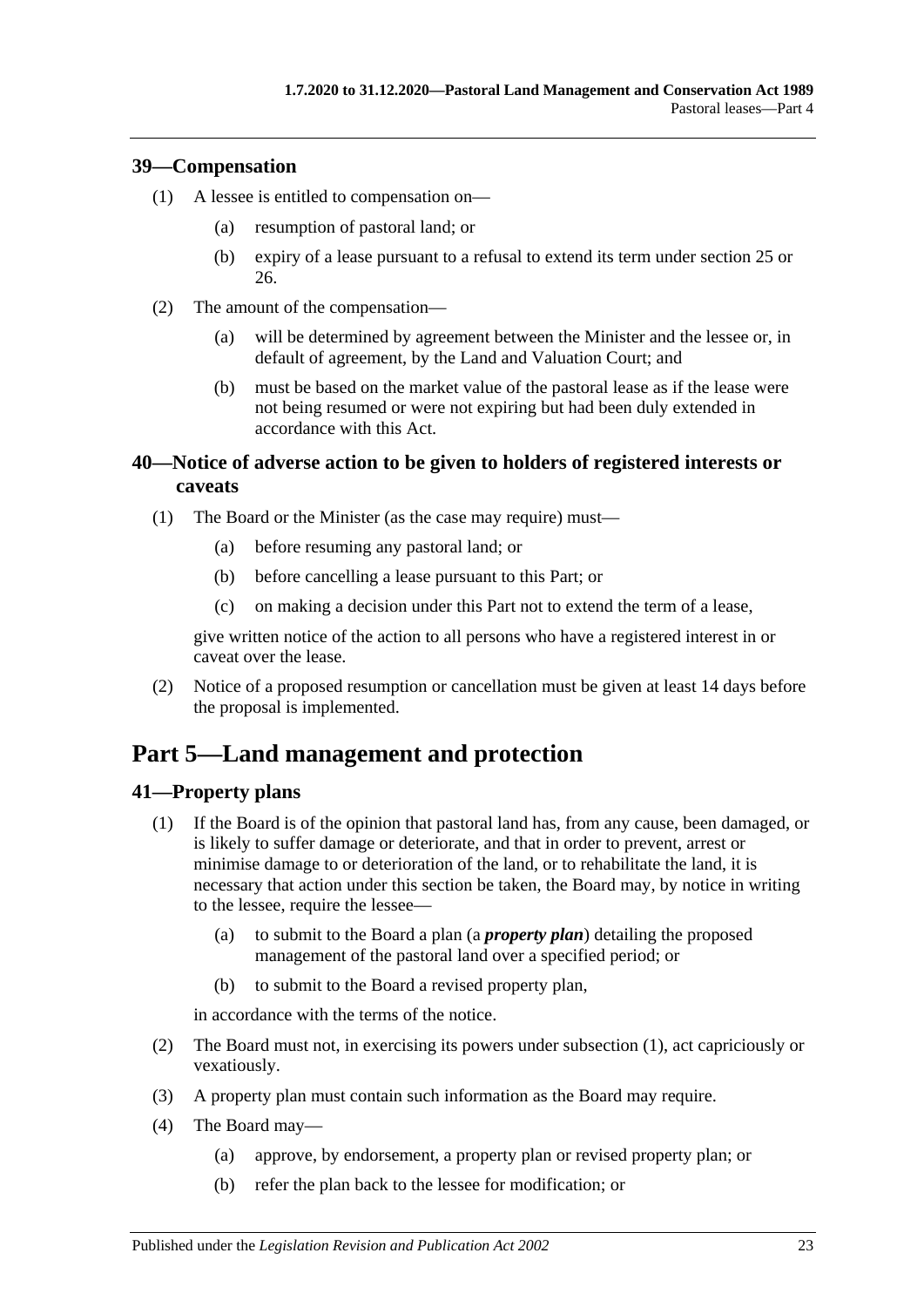- (c) reject the plan and—
	- (i) require, by notice in writing, the lessee to submit a fresh plan; or
	- (ii) prepare (or revise, as the case may be) a property plan itself and recover the cost of doing so from the lessee as a debt.
- <span id="page-23-1"></span>(5) If a lessee fails to comply with a notice under [subsection](#page-22-4) (1) or [\(4\),](#page-22-5) the Board may prepare a property plan or revised property plan in respect of the pastoral land and recover the cost of doing so from the lessee as a debt.
- (6) A property plan or revised property plan prepared by the Board pursuant to [subsection](#page-22-5) (4) or [\(5\)](#page-23-1) will be taken to be an approved property plan for the land to which it relates.
- (7) The Board may, by endorsement, approve a property plan voluntarily submitted to the Board by a lessee.
- (8) An approved property plan may, with the approval of the Board, be varied by the lessee.
- (9) A property plan or revised property plan must be prepared in consultation with the regional landscape board for the region in which the pastoral land to which the plan relates is located.
- (9a) Where a proposed property plan (including a property plan prepared or revised by the Board) includes or will include an activity for which a permit would, but for section 106 of the *[Landscape South Australia Act](http://www.legislation.sa.gov.au/index.aspx?action=legref&type=act&legtitle=Landscape%20South%20Australia%20Act%202019) 2019*, be required under that Act, the Board must not approve the plan or prepare or revise it without first consulting and having regard to the views of the authority under that Act to whom an application for a permit for that activity would otherwise have to be made.
- (10) If a lessee fails, without reasonable excuse
	- (a) to comply with a notice under [subsection](#page-22-4)  $(1)$  or  $(4)$ ; or
	- (b) to implement an approved property plan,

the failure constitutes a breach of the conditions of the pastoral lease.

#### <span id="page-23-0"></span>**42—Verification of stock levels**

- (1) The lessee under a pastoral lease must, not later than 31 July in each year, furnish the Board with a statutory declaration as to stock levels on the pastoral land as at 30 June of that year.
- (2) For the purpose of ascertaining at any time the amount of stock on pastoral land, or on any particular area of pastoral land, the Board may, by notice in writing to the lessee—
	- (a) require the lessee to furnish the Board, within a specified time, with a statutory declaration as to stock levels on the land; or
	- (b) require the lessee to muster stock in accordance with the terms of the notice in order to allow a person authorised by the Minister to count the stock.
- <span id="page-23-2"></span>(3) A statutory declaration furnished pursuant to this section must contain such information as the Board may require.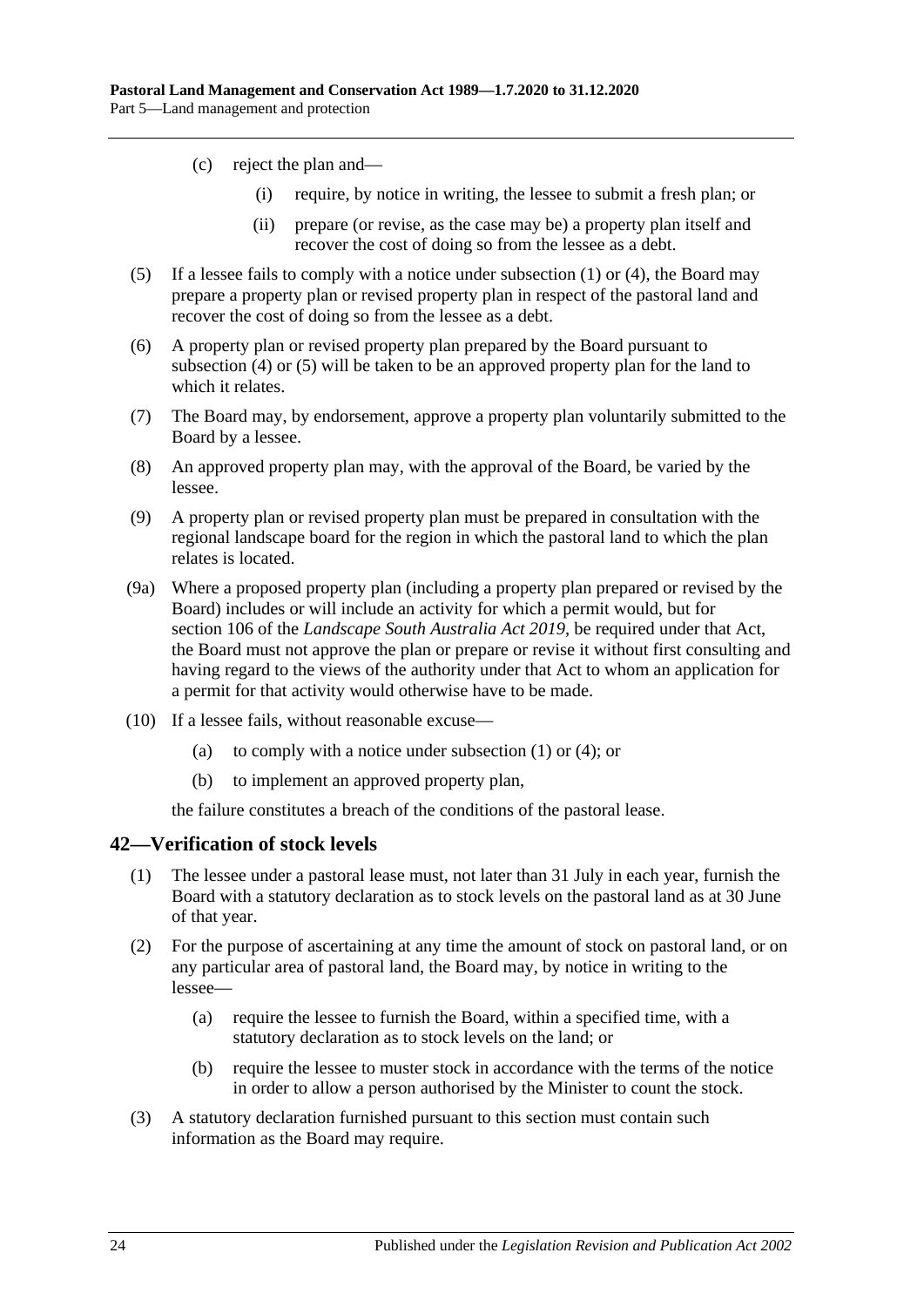- (4) If a lessee fails to comply with a notice under [subsection](#page-23-2) (2)(b), the Board may cause the muster to be carried out and, subject to [subsection](#page-24-1) (5), may recover the cost of doing so from the lessee as a debt.
- <span id="page-24-1"></span>(5) If a muster carried out pursuant to this section verifies that the stock levels as declared by the lessee in accordance with this section were accurate, the cost of carrying out the muster will be borne by the Crown.
- (6) A declaration as to stock levels will be taken to be accurate if a subsequent muster finds that the numbers of stock on the land are less than or do not exceed by more than 10 per cent the declared levels.
- (7) If a lessee fails, without reasonable excuse, to comply with a requirement of, or notice under, this section, the failure constitutes a breach of the conditions of the pastoral lease.

### <span id="page-24-2"></span><span id="page-24-0"></span>**43—Notices to destock or take other action**

- (1) If the Board is of the opinion that pastoral land has, from any cause, been damaged, or is likely to suffer damage or deteriorate, and that in order to prevent, arrest or minimise damage to or deterioration of the land, or to rehabilitate the land, it is necessary that action under this section be taken, the Board may, by notice in writing to the lessee, require the lessee to do any one or more of the following:
	- (a) remove a specified number of stock from the land or a particular part of the land;
	- (b) keep the amount of stock on the land or a particular part of the land to a specified level, or to keep no stock at all on that land;
	- (c) carry out specified improvements to or land treatment works on the land;
	- (d) adopt or desist from specified land management practices,

in accordance with the terms of the notice.

- (2) A notice under [subsection](#page-24-2) (1) may provide—
	- (a) that it is to have effect for a specified period; or
	- (b) that it is to have effect until the Board, on the application of the lessee, directs that the notice cease to operate.
- (2a) Where the Board proposes to issue or vary a notice under [subsection](#page-24-2) (1) that would require a lessee to undertake an activity for which a permit would, but for section 106 of the *[Landscape South Australia Act](http://www.legislation.sa.gov.au/index.aspx?action=legref&type=act&legtitle=Landscape%20South%20Australia%20Act%202019) 2019*, be required under that Act, the Board must not issue or vary the notice without first consulting and having regard to the views of the authority under that Act to whom an application for a permit for that activity would otherwise have to be made.
- (3) The Board may, by notice in writing to the lessee, vary or revoke a notice under this section.
- (4) If a lessee fails to comply with a notice under [subsection](#page-24-2) (1), the Board may cause the required action to be carried out and may recover the cost of doing so from the lessee as a debt.
- (5) If a lessee fails to comply with a notice under [subsection](#page-24-2) (1), the failure constitutes a breach of the conditions of the pastoral lease.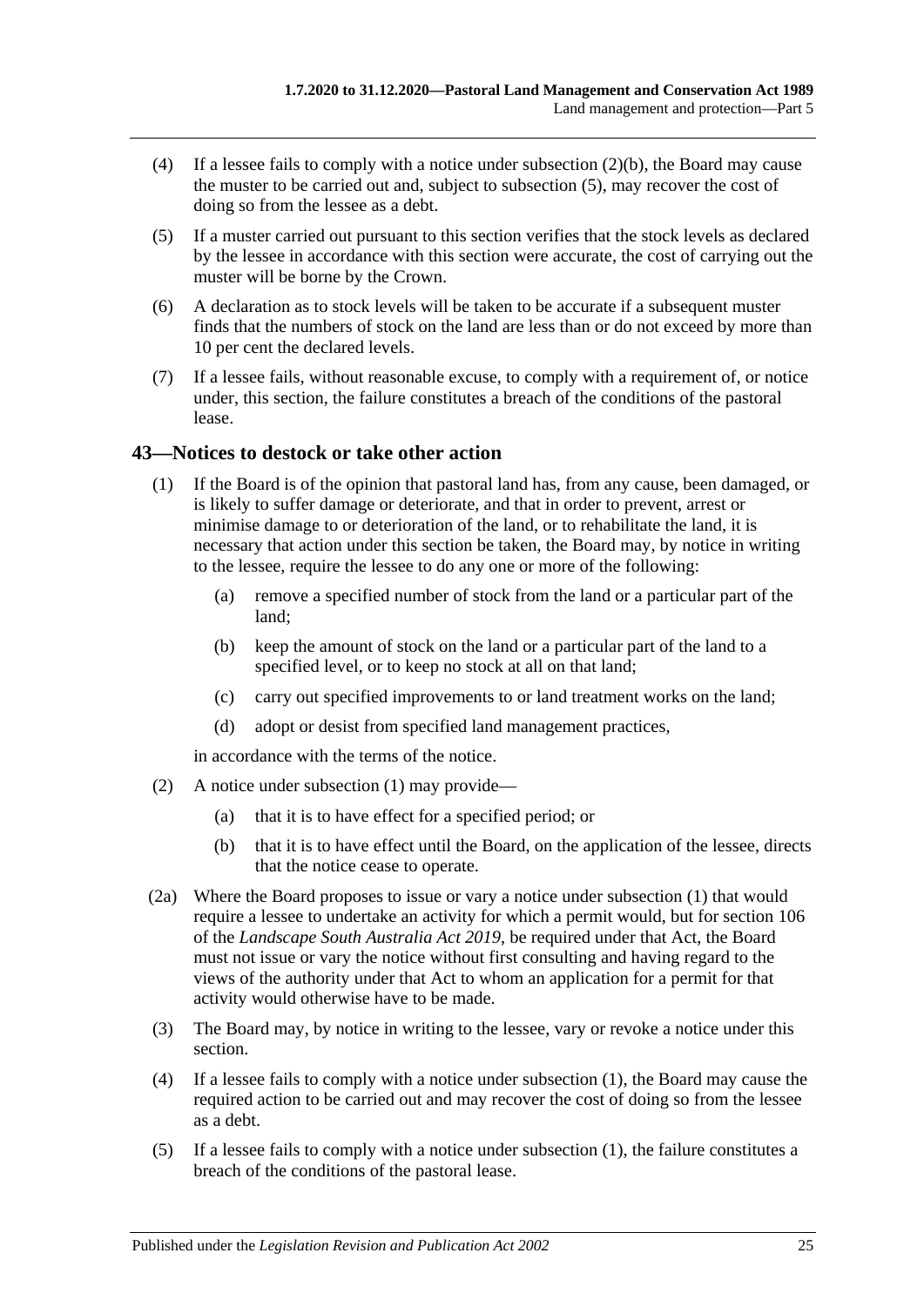#### <span id="page-25-0"></span>**44—Reference areas**

- (1) The Board may, by notice in the Gazette, declare a specified area of pastoral land to be a reference area for the purposes of evaluating the effect that the grazing of stock has on the land.
- (2) A reference area—
	- (a) cannot exceed one square kilometre in size; and
	- (b) will, where necessary, be fenced by the Minister.
- (3) A lessee is not obliged to maintain a reference area or its fences, subject to any agreement between the lessee and the Minister to the contrary.
- (4) The lessee of pastoral land on which a reference area is established—
	- (a) must not, if the area is fenced, allow any stock within the reference area; and
	- (b) must, if the Board so requires, inspect the area and its fences and make reports to the Board in accordance with the directions of the Board.

Maximum penalty: \$5 000.

- (5) The Board may, by notice in the Gazette, vary or revoke a notice under this section.
- (6) The lessee of pastoral land on which a reference area is established is not entitled to compensation for any reduction in the value of the lease resulting from the establishment of the reference area, but any such reduction in value will be taken into account when the lease is next revalued for the purposes of rent determination.

# <span id="page-25-1"></span>**Part 6—Access to pastoral land**

### <span id="page-25-2"></span>**Division 1—Public access routes and stock routes**

#### <span id="page-25-3"></span>**45—Establishment of public access routes and stock routes**

- (1) A public access route is a route dedicated as a public access route pursuant to this section.
- (2) A stock route is a route—
	- (a) delineated as a stock route on a prescribed plan; or
	- (b) dedicated as a stock route pursuant to this section.
- (3) The Board may, by notice in the Gazette—
	- (a) dedicate delineated routes over pastoral land as public access routes or stock routes, or both; or
	- (b) vary or revoke a notice under this section.
- (4) A map in a notice published under this section must also show all public roads that cross the pastoral land, and all stock routes delineated on a prescribed plan that cross the land.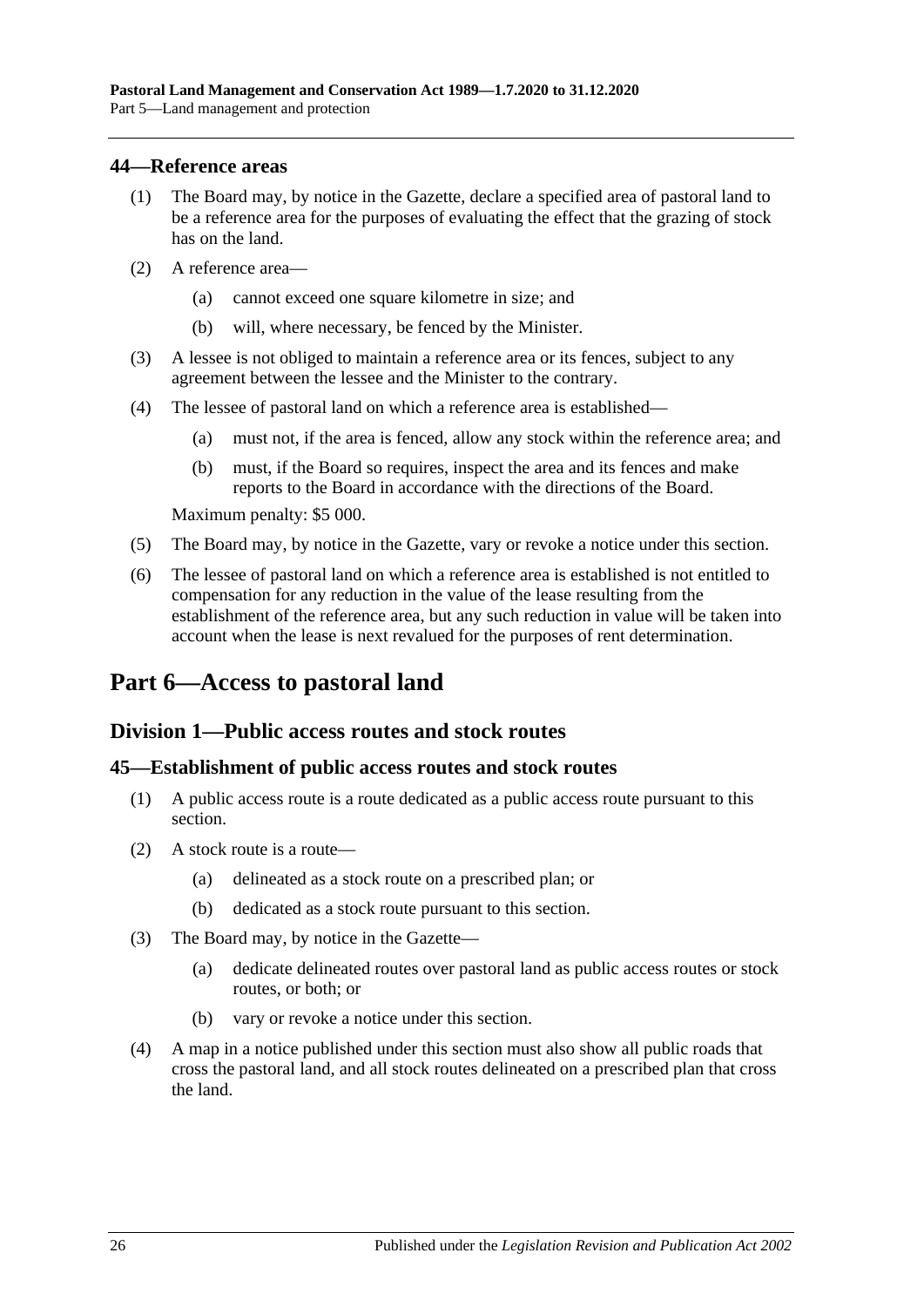- <span id="page-26-0"></span>(5) A notice must not be published under this section unless—
	- (a) the proposal to be implemented by the notice has been published in a newspaper circulating generally in the State inviting members of the public to comment on the proposal within a specified period of not less than three months; and
	- (b) the Board has considered any such comments; and
	- (c) the Board has consulted with—
		- (i) all pastoral lessees affected by the proposal; and
		- (ii) the regional landscape board for the region within which the public access route or stock route lies; and
		- (iii) such organisations as the Board believes have an interest in the matter.
- (6) [Subsection](#page-26-0) (5) does not apply in relation to the temporary closure of a public access route or stock route, or any part of such a route, pursuant to [subsection](#page-26-1)  $(7)$ .
- <span id="page-26-1"></span>(7) On being satisfied, on the application of a lessee, that it is necessary to do so for the purposes of the safety of the public, the management of stock or the carrying out of rehabilitative work on land adjacent to the route, the Board may, by notice in the Gazette, temporarily close a public access route or a stock route, or a part of such a route and, for that purpose, may require the lessee to erect such signs or barriers as the Board thinks fit for the purpose of warning the public of the closure.
- (8) If a public access route or a stock route as delineated on a prescribed plan or on a map published under this section differs from the route as it exists on the ground or as marked out on the ground, the latter prevails.
- (9) On a public access route or stock route being established—
	- (a) the lessee's rights under the pastoral lease over the land comprising the route cease; and
	- (b) the care, control and management of the route is vested in the Minister,

but the Minister is not thereby obliged to maintain any such route.

- (10) However, the Minister may, if of the opinion that an access route has suffered considerable damage as a result of it being used by members of the public, contribute towards the repair or maintenance of the route.
- (11) A lessee of pastoral land over which a public access route or stock route is established is not obliged and cannot be required to keep stock off the route, and may use the route for the purposes of droving stock.
- (12) The lessee of pastoral land over which a public access route or stock route is established is not entitled to compensation for any reduction in the value of the lease resulting from establishment of the route, but any such reduction in value will be taken into account when the lease is next revalued for the purposes of rent determination.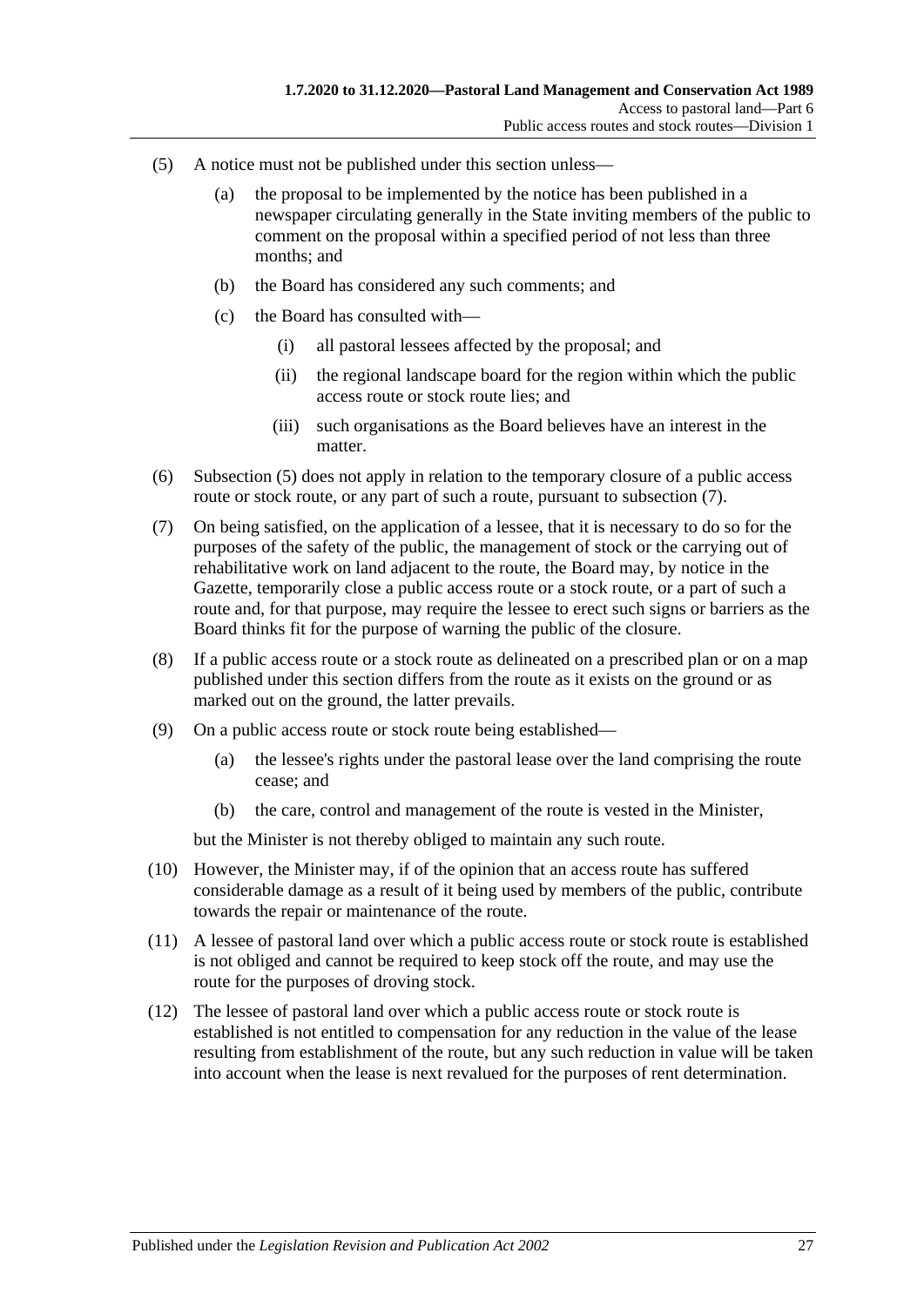# <span id="page-27-0"></span>**Division 2—Travelling stock**

#### <span id="page-27-4"></span><span id="page-27-1"></span>**46—Travelling with stock**

- (1) A person may, after giving notice in accordance with the regulations to the lessee of pastoral land, travel with stock across the land.
- (2) Where the predominant purpose of a person exercising the powers conferred by [subsection](#page-27-4) (1) is to obtain feed for the stock from land comprised in the lease, that person is liable to pay compensation to the lessee in accordance with the regulations.
- (3) A person who exercises powers conferred by this section—
	- (a) must—
		- (i) if there is a stock route across the land—use the stock route;
		- (ii) if there is no such stock route—use a route directed by the lessee;
		- (iii) in the absence of a stock route and directions from the lessee—use the most direct practicable route; and
	- (b) must travel the stock across the land—
		- (i) in the case of sheep—not less than 8 kilometres each day;
		- (ii) in the case of cattle—not less than 16 kilometres each day; and
	- (c) must comply with any conditions imposed by the regulations.

Maximum penalty: \$1 250.

- (4) If pastoral land is fenced, the lessee must, for the purpose of facilitating the exercise of rights conferred by this section—
	- (a) provide a gate or other means of access at any point at which the fence is intersected by a stock route; and
	- (b) provide such other gates or other means of access as are necessary so that the length of fence between points of access does not exceed 16 kilometres.

Maximum penalty: \$1 250.

### <span id="page-27-2"></span>**Division 2A—Indigenous land use agreements**

#### <span id="page-27-3"></span>**46A—Indigenous land use agreement binding on lessees**

- (1) An ILUA that is in force in relation to pastoral land is binding on the current lessee of the land whether or not the lessee was the person with whom the ILUA was made.
- <span id="page-27-5"></span>(2) A lessee of pastoral land may enter an ILUA in relation to contiguous pastoral land that is under the lessee's management and control (and the lessee of the contiguous pastoral land will be taken not to be the occupier of that land for the purposes of this Division).
- (3) An ILUA that is in force in relation to pastoral land the subject of [subsection](#page-27-5) (2) is binding on the current occupier of the land whether or not the occupier was the person with whom the ILUA was made.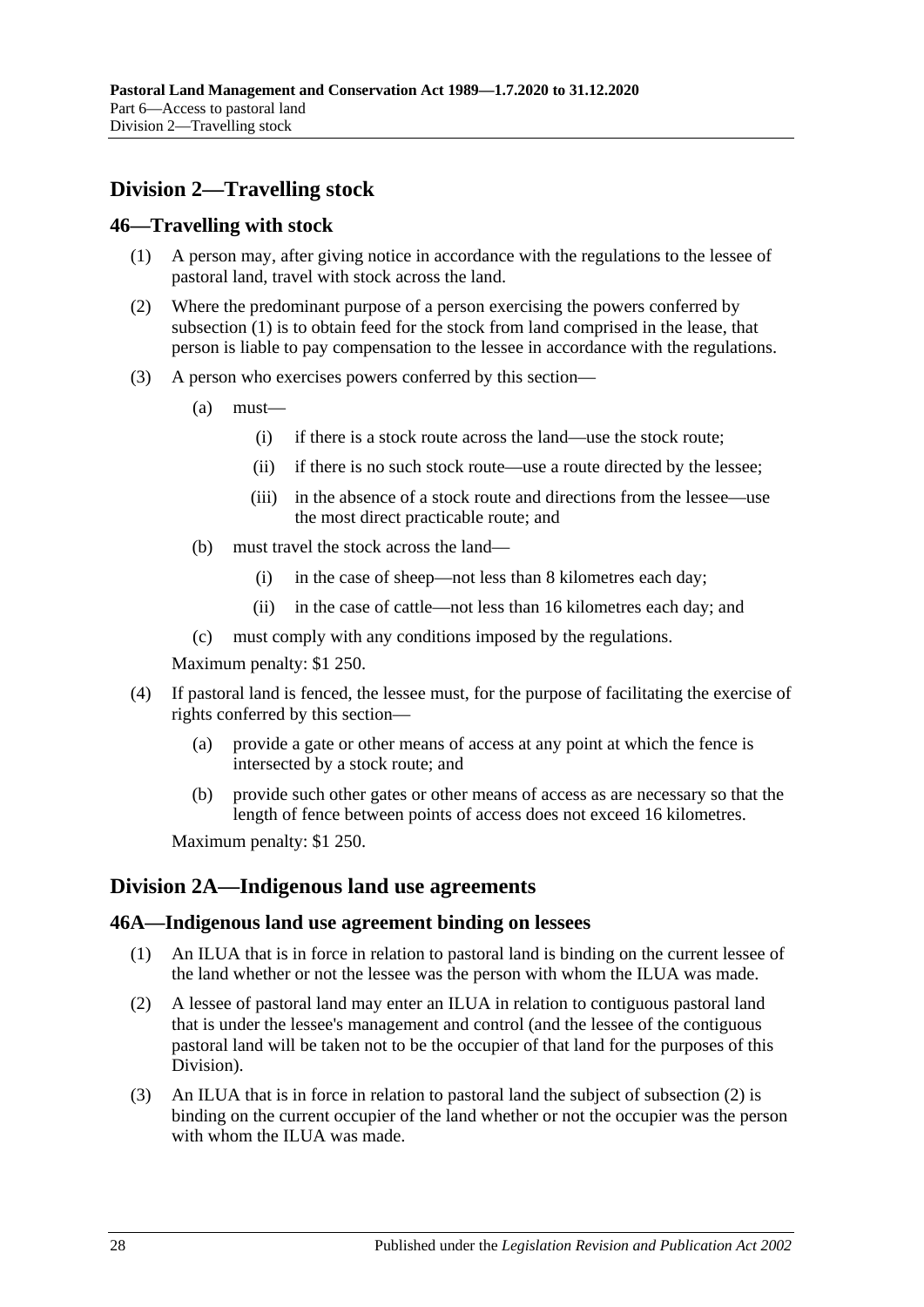## <span id="page-28-0"></span>**46B—Immunity from liability**

- (1) Subject to this section, no civil liability attaches to a party to an ILUA for injury, damage or loss—
	- (a) caused by another party to the ILUA; or
	- (b) suffered by a person who is unlawfully on pastoral land the subject of the ILUA unless the injury, damage or loss was caused intentionally or through gross negligence.
- (2) Subject to this section, an ILUA may—
	- (a) modify the duty of care or standard of care required of a party to an ILUA as against another party to the ILUA; or
	- (b) limit the civil liability of a party to an ILUA as against another party to the ILUA.
- (3) To avoid doubt, sections 17C(4) and (6) of the *[Wrongs Act](http://www.legislation.sa.gov.au/index.aspx?action=legref&type=act&legtitle=Wrongs%20Act%201936) 1936* do not apply to an occupier of pastoral land the subject of an ILUA.
- (4) Nothing in this section affects the operation of a statutory insurance or compensation scheme.
- (5) For the purposes of this section, a reference to—
	- (a) a party to an ILUA includes a reference to—
		- (i) in the case of a lessee of pastoral land—
			- (A) that lessee, in relation to pastoral land used by the lessee for pastoral purposes that is contiguous to land the subject of the pastoral lease; and
			- (B) a family member, employee or invitee (not being a person entering the pastoral land under [section](#page-29-2) 48) of the lessee that is on the pastoral land; and
		- (ii) in the case of a native title group—an invitee of an Aboriginal person exercising a right of entry or staying on the pastoral land under the ILUA or [section](#page-29-3) 47(1);
	- (b) a reference to pastoral land includes a reference to contiguous land that is located within the perimeter fence line of land the subject of a pastoral lease, but is not the subject of the lease.

### <span id="page-28-2"></span><span id="page-28-1"></span>**46C—ILUA to be endorsed on lease**

- (1) If an ILUA is entered in relation to pastoral land, the Minister must cause a notice of that fact (in a form approved by the Registrar-General) to be lodged with the Registrar-General.
- (2) The Registrar-General must, on receipt of a notice under [subsection](#page-28-2) (1), endorse on the relevant pastoral lease or pastoral leases the fact that an ILUA has been entered in relation to pastoral land the subject of the lease or leases.
- (3) No stamp duty or fee is payable in respect of a notice lodged or action of the Registrar-General pursuant to this section.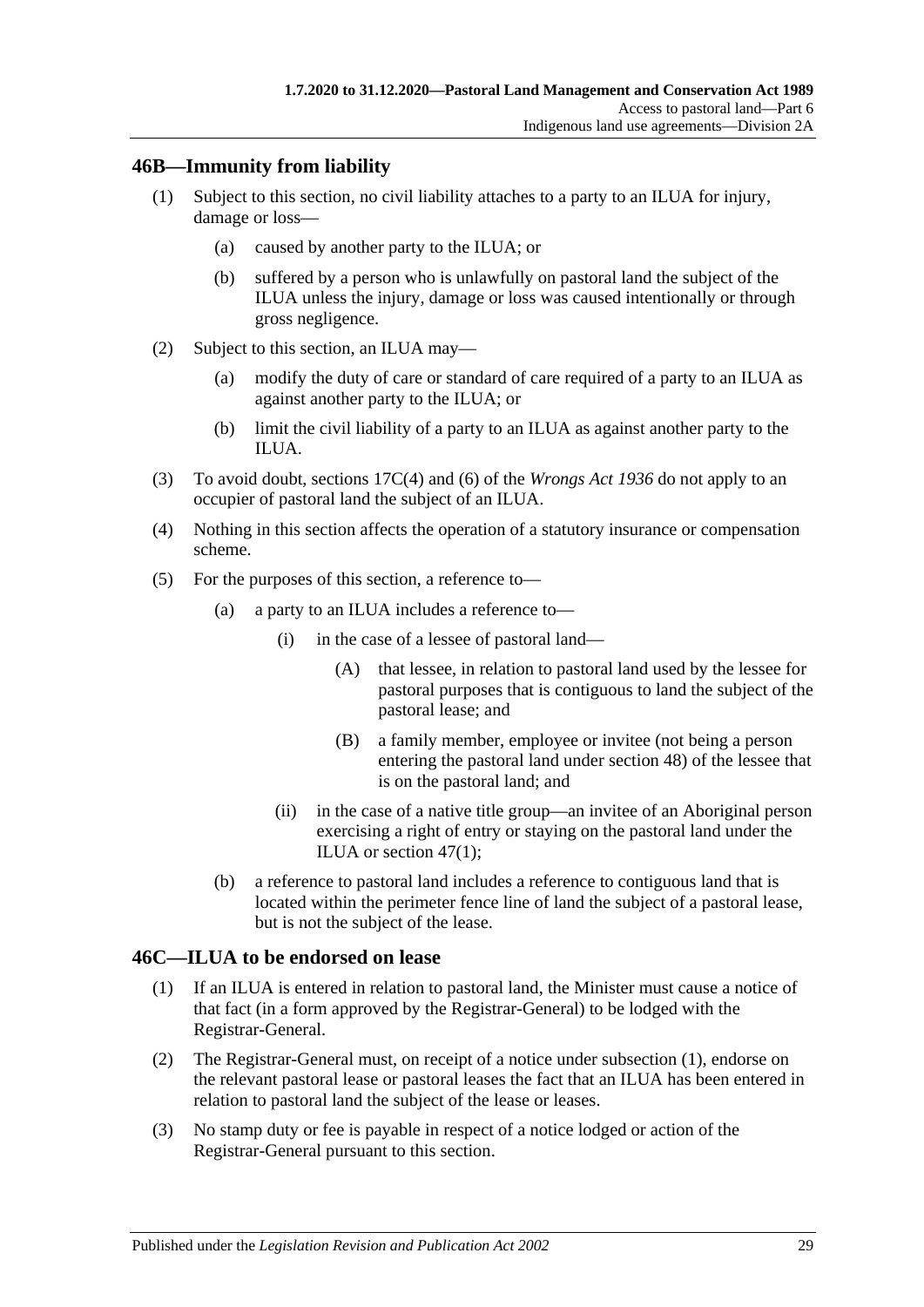# <span id="page-29-0"></span>**Division 3—Public access**

### <span id="page-29-3"></span><span id="page-29-1"></span>**47—Rights of Aboriginal persons**

- (1) Despite this Act or any pastoral lease granted under this Act or the repealed Act, but subject to this section, an Aboriginal person may enter, travel across or stay on pastoral land for the purpose of following the traditional pursuits of the Aboriginal people.
- (2) [Subsection](#page-29-3) (1) does not give an Aboriginal person a right to camp—
	- (a) within a radius of one kilometre of any house, shed or other outbuilding on pastoral land; or
	- (b) within a radius of 500 metres of a dam or any other constructed stock watering point.
- (3) An ILUA in force in relation to particular pastoral land may—
	- (a) confer a right to enter, travel across or stay on the land in addition to the rights conferred by [subsection](#page-29-3) (1); or
	- (b) remove or qualify, or make any other provision in relation to, the rights conferred by [subsection](#page-29-3) (1).

## <span id="page-29-2"></span>**48—Right to travel across and camp on pastoral land**

- (1) Subject to this Act, a person may travel (by any means) or camp temporarily on a public access route.
- <span id="page-29-4"></span>(2) Subject to this Act and to the terms (if any) of an ILUA relating to public access and activities on the land in force in relation to the land, a person may, on giving oral or written notice to the lessee, travel across pastoral land (otherwise than on a public access route) by any means other than a motor vehicle, a horse or a camel and, in the course of so travelling, camp temporarily on the land.
- <span id="page-29-6"></span>(2a) A term of an ILUA may only limit a right conferred by [subsection](#page-29-4) (2) to the extent reasonably necessary for the following purposes:
	- (a) restricting public access to places identified by the native title group as being places of cultural significance;
	- (b) preventing injury, damage or loss to any person that may arise from an activity undertaken under the ILUA or under [section](#page-29-3) 47(1);
	- (c) protecting an activity of the native title group on pastoral land the subject of the ILUA.
- <span id="page-29-5"></span>(3) Subject to this Act, a person may, with the consent of the lessee or the Minister, travel across pastoral land (otherwise than on a public access route) by means of a motor vehicle, a horse or a camel and, in the course of so travelling, camp temporarily on the land.
- (4) This section does not give a person the right to camp—
	- (a) within a radius of one kilometre of any house, shed or other outbuilding on the land; or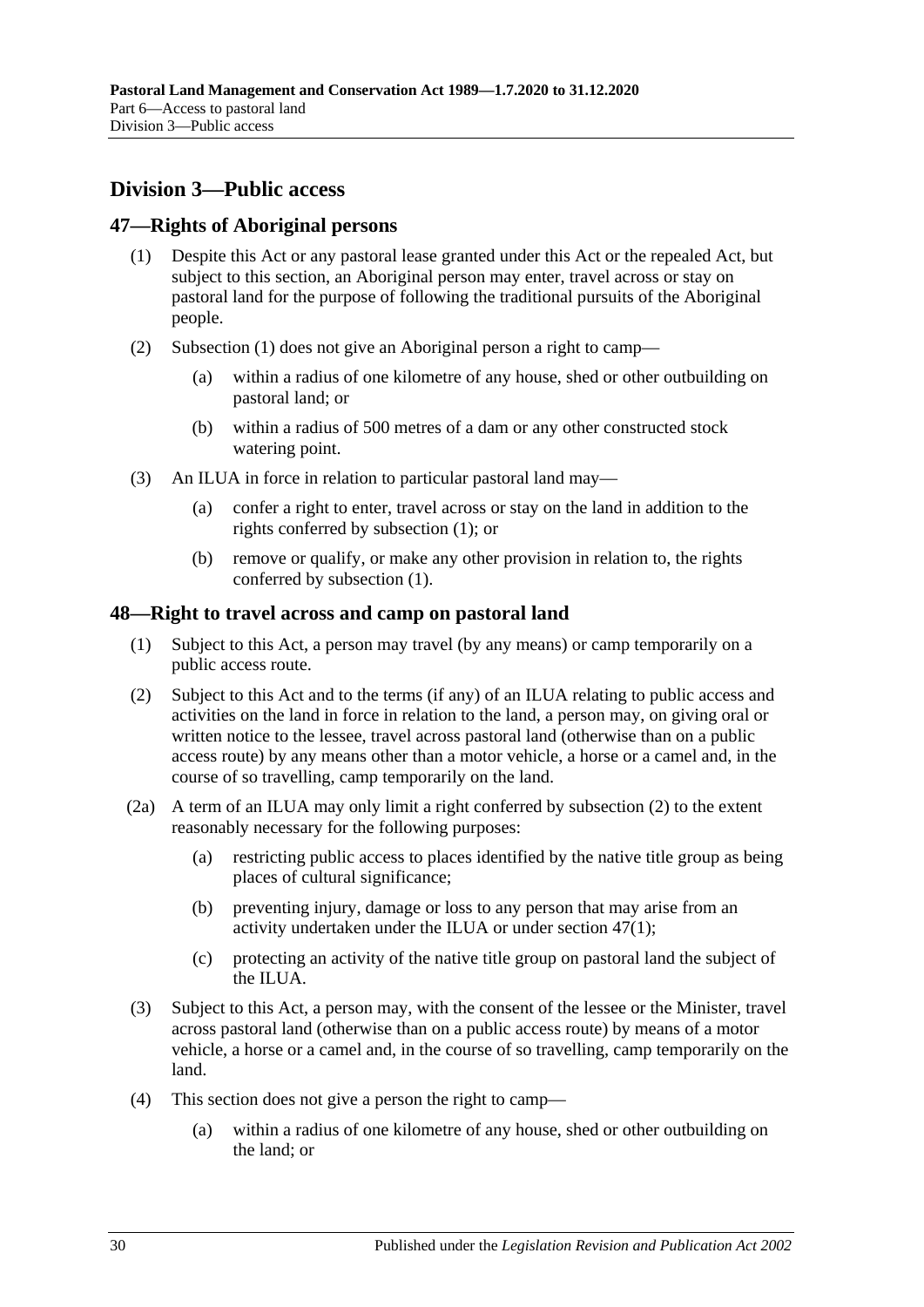- (b) within a radius of 500 metres of a dam or any other constructed stock watering point on the land.
- <span id="page-30-1"></span>(5) A person who proposes to travel across or camp on pastoral land in the manner referred to in [subsection](#page-29-5) (3) must first seek the lessee's consent to the proposal and the lessee may refuse that consent if of the opinion that it is necessary to do so for the purposes of the safety of the public, the management of stock or the carrying out of rehabilitative work on the land or for any other good and sufficient reason.
- (6) If the lessee refuses to consent to a proposal under [subsection](#page-30-1) (5), the person may seek the Minister's consent to the proposal.
- <span id="page-30-2"></span>(7) The Minister may, without consulting the lessee, consent to the proposal but, if the Minister consents to the proposal without consulting the lessee, the proposal cannot be carried out until the Minister has notified the lessee that consent has been given.
- (8) The Minister incurs no liability by virtue of giving consent to a proposal to travel across or camp on pastoral land.
- (8a) A lessee must not give consent under [subsection](#page-30-1) (5), or the Minister under [subsection](#page-30-2) (7), to a proposal to travel across or camp on pastoral land in a manner referred to in [subsection](#page-29-5) (3) if to do so would be inconsistent with the terms (if any) of an ILUA in force in relation to the land relating to public access and activities on the land.
- (9) For the purposes of this section, camping is temporary if it is for a period not exceeding two weeks or, if some other greater or lesser period is prescribed in respect of a particular area, that period in relation to camping in that area.
- <span id="page-30-3"></span>(10) An authorised person may give to a person travelling across or camping on pastoral land the subject of an ILUA such directions as may be reasonably required for the purpose of giving effect to a term of an ILUA relating to one or more of the purposes referred to in [subsection](#page-29-6) (2a).
- (11) A person who, without lawful authority or reasonable excuse, fails to comply with a direction under [subsection](#page-30-3) (10) is guilty of an offence.

Maximum penalty: \$1 250.

(12) In this section—

*authorised person* means—

- (a) the lessee of pastoral land the subject of the ILUA; or
- (b) the native title group in relation to pastoral land the subject of the ILUA; or
- (c) an employee of the lessee or other person acting on the authority of the lessee.
- (13) In proceedings for an offence against this section, an allegation in the complaint that a person named in the complaint was on a specified date an authorised person in relation to specified pastoral land will be accepted, in the absence of proof to the contrary, as proof of the authorisation.

# <span id="page-30-0"></span>**48A—Public register**

- (1) The Minister must maintain a public register in relation to this Division.
- (2) The public register must contain—
	- (a) details of each pastoral lease the subject of an ILUA; and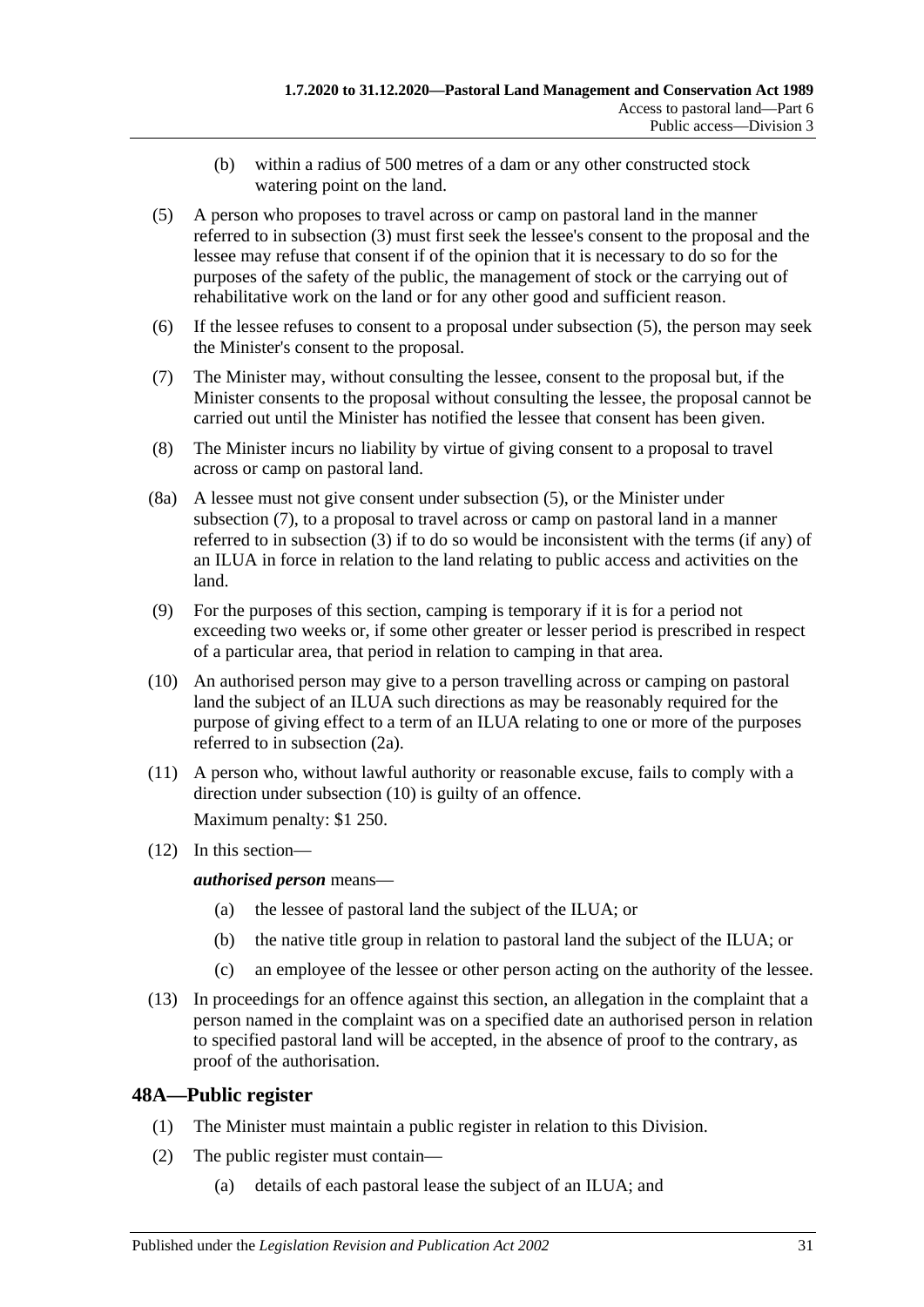- (b) contact details of each lessee of pastoral land the subject of an ILUA; and
- <span id="page-31-1"></span>(c) contact details of each native title group who is a party to an ILUA; and
- (d) information relating to the terms (if any) of an ILUA relating to the access of Aboriginal persons onto pastoral land the subject of an ILUA; and
- (e) information relating to the terms (if any) of an ILUA relating to public access onto pastoral land the subject of an ILUA.
- (3) The public register may be kept in the form of a computer record.
- (4) The public register is to be available for inspection, without fee, during ordinary office hours at a public office, or public offices, determined by the Minister.
- (5) The Minister must ensure that copies of material on the public register can be purchased for a reasonable fee at the public office, or public offices, at which the register is kept available for inspection.
- (6) The Minister must ensure that the public register can be inspected at a website determined by the Minister.
- (7) For the purposes of [subsection](#page-31-1)  $(2)(c)$ , a *native title group* does not include a person who would not, but for the operation of [paragraph](#page-3-1) (c) of the definition of *native title group* in [section](#page-3-2) 3(1), be included in the definition of *native title group*.

### <span id="page-31-0"></span>**48B—Trespassers on pastoral land the subject of an ILUA**

- $(1)$  If—
	- (a) a person trespasses on pastoral land the subject of an ILUA; and
	- (b) the nature of the trespass is such as to interfere with the enjoyment of the land by the lessee or the native title group; and
	- (c) the trespasser is asked by an authorised person to leave the land,

the trespasser is, if he or she fails to leave the land forthwith or again trespasses on the land within 24 hours of being asked to leave, guilty of an offence.

Maximum penalty: \$2 500 or imprisonment for 6 months.

- (2) A person who trespasses on pastoral land the subject of an ILUA must, if asked to do so by an authorised person, give his or her name and address to the authorised person. Maximum penalty: \$1 250.
- (3) An authorised person, on asking a trespasser to leave pastoral land the subject of an ILUA or to give a name and address, must, if the trespasser so requests, inform the trespasser of—
	- (a) the authorised person's name and address; and
	- (b) the capacity in which the person is an authorised person under this section.
- (4) In this section—

#### *authorised person* means—

- (a) the lessee of pastoral land the subject of the ILUA; or
- (b) the native title group in relation to pastoral land the subject of the ILUA; or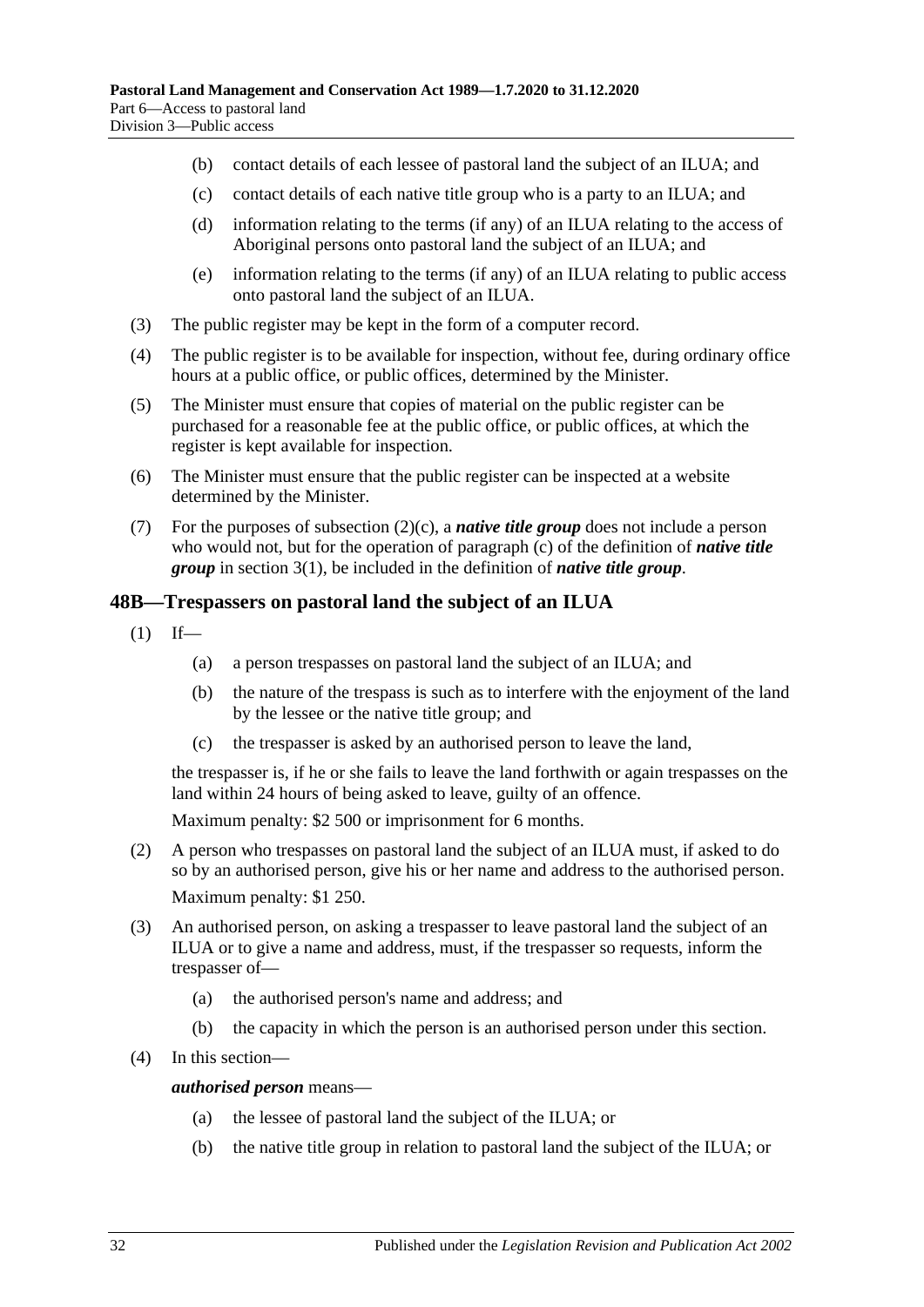- (c) an employee of the lessee or other person acting on the authority of the lessee; or
- (d) a person acting on the written authority of the native title group;

<span id="page-32-3"></span>*pastoral land* includes a building or structure.

- (5) In proceedings for an offence against this section, an allegation in the complaint that a person named in the complaint was on a specified date an authorised person in relation to specified pastoral land will be accepted, in the absence of proof to the contrary, as proof of the authorisation.
- (6) For the purposes of [subsection](#page-32-3)  $(4)(d)$ , a *native title group* does not include a person who would not, but for the operation of [paragraph](#page-3-1) (c) of the definition of *native title group* in [section](#page-3-2) 3(1), be included in the definition of *native title group*.

### <span id="page-32-0"></span>**49—Public access not to be obstructed**

(1) A person must not, without lawful authority, place any obstruction across a public access route or stock route.

Maximum penalty: \$1 250.

- (2) If any pastoral land over which a public access route is established is fenced, the lessee—
	- (a) must provide a gate or other means of access at the point of intersection; and
	- (b) must keep any such gate unlocked.

Maximum penalty: \$1 250.

# <span id="page-32-1"></span>**Division 4—Wind farms**

#### <span id="page-32-2"></span>**49A—Interpretation**

In this Division—

*access agreement*—each of the following are access agreements in relation to pastoral land:

- (a) an agreement between an applicant for a wind farm licence in relation to the land and the lessee for access to the land, or infrastructure on the land, by the lessee;
- (b) if a resources tenement is held over the land—an agreement between an applicant for a wind farm licence in relation to the land and the holder of the resources tenement for access to the land, or infrastructure on the land, by the resources tenement holder during construction and operation of the wind farm,

but an access agreement may not provide for access by a lessee or resources tenement holder to infrastructure associated with a wind farm if access to the infrastructure is not required for pastoral purposes or activities under the relevant resources tenement;

*ERD Court* means the Environment, Resources and Development Court;

*prescribed interested party*, in relation to pastoral land, means the following:

(a) the lessee;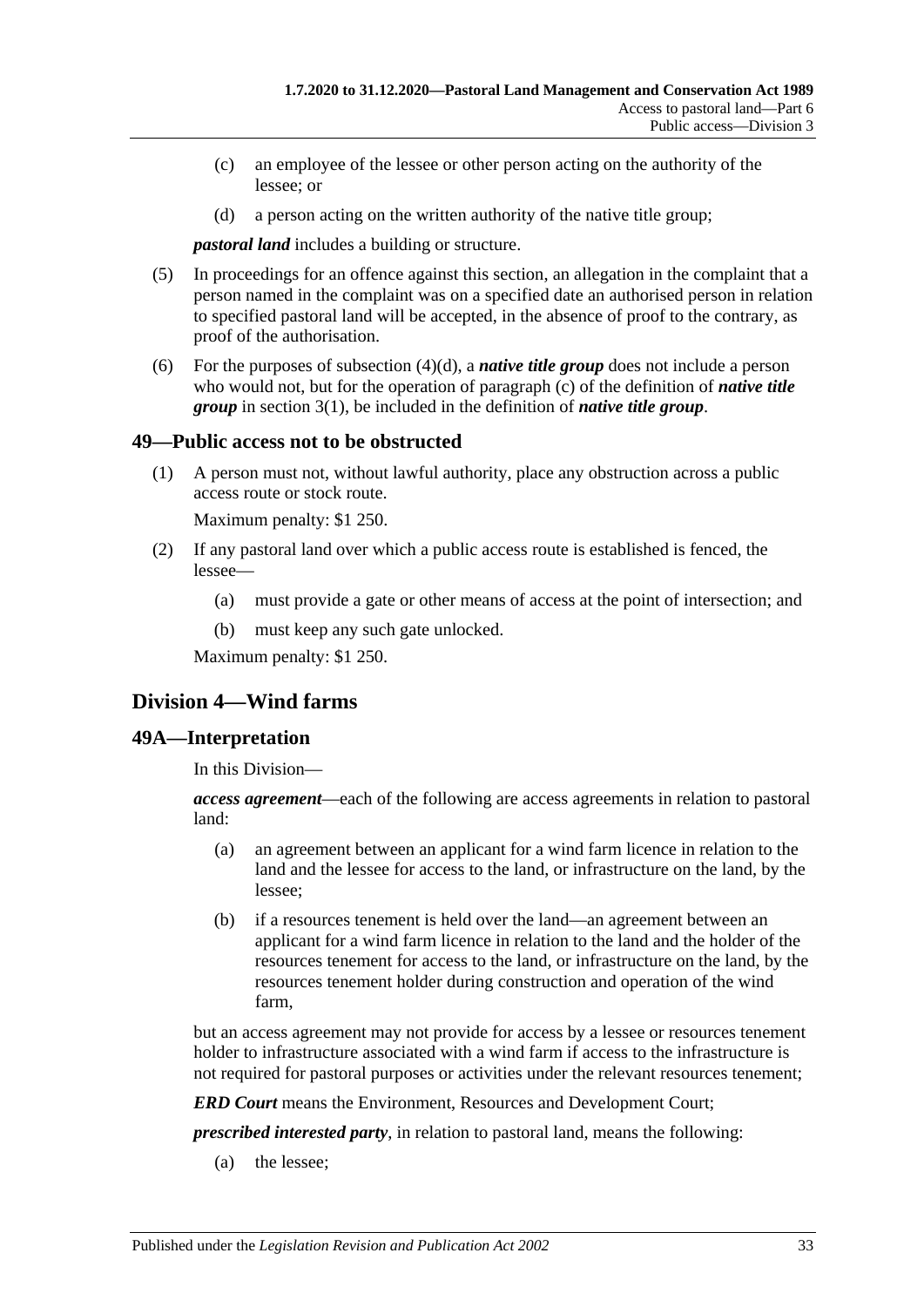- (b) the holder of a resources tenement over the land;
- (c) if there is a native title declaration for the land—the registered representative of the native title holders and the relevant representative Aboriginal body;
- <span id="page-33-4"></span>(d) if there is no native title declaration for the land—all persons who hold, or may hold, native title in the land;<sup>1</sup>

**Note—**

1 For method of service see Part 5 *[Native Title \(South Australia\)](http://www.legislation.sa.gov.au/index.aspx?action=legref&type=act&legtitle=Native%20Title%20(South%20Australia)%20Act%201994)  Act [1994](http://www.legislation.sa.gov.au/index.aspx?action=legref&type=act&legtitle=Native%20Title%20(South%20Australia)%20Act%201994)*.

*related body corporate* has the same meaning as in the *Corporations Act 2001* of the Commonwealth;

*resources tenement* means—

- (a) a mining tenement (within the meaning of the *[Mining Act](http://www.legislation.sa.gov.au/index.aspx?action=legref&type=act&legtitle=Mining%20Act%201971) 1971*); or
- (b) a tenement under the *[Petroleum and Geothermal Energy Act](http://www.legislation.sa.gov.au/index.aspx?action=legref&type=act&legtitle=Petroleum%20and%20Geothermal%20Energy%20Act%202000) 2000*.

#### <span id="page-33-0"></span>**49B—Minister may grant licences**

- (1) Subject to this section, the Minister may grant wind farm licences in relation to pastoral land.
- (2) Before deciding whether to grant a licence, the Minister must consult with, and have regard to the views of, the prescribed interested parties.
- (3) The Minister must provide the prescribed interested parties with information that, in the opinion of the Minister, is relevant and necessary for the purposes of consultation.
- <span id="page-33-2"></span>(4) The Minister may not grant a wind farm licence in relation to pastoral land unless the applicant has—
	- (a) entered into an access agreement with the lessee; and
	- (b) if a resources tenement is held over the land—entered into an access agreement with the holder of the resources tenement.
- <span id="page-33-3"></span>(5) If the Minister has not determined an application for a licence within 3 months (or such longer period, not exceeding 12 months, as may be agreed between the Minister and the applicant), the application will be taken to have been refused.

#### <span id="page-33-1"></span>**49C—Applicant for licence to enter access agreement**

- (1) For the purposes of section [49B\(4\)\(a\)](#page-33-2) and [\(b\),](#page-33-3) the parties to a proposed access agreement must negotiate in good faith with a view to entering into the access agreement.
- (2) If either of the negotiating parties requests the ERD Court to do so, the Court must mediate between the parties to assist in obtaining their agreement.
- (3) If agreement between the negotiating parties is not reached within 6 months from when the negotiations were initiated, either party may apply to the ERD Court for a determination.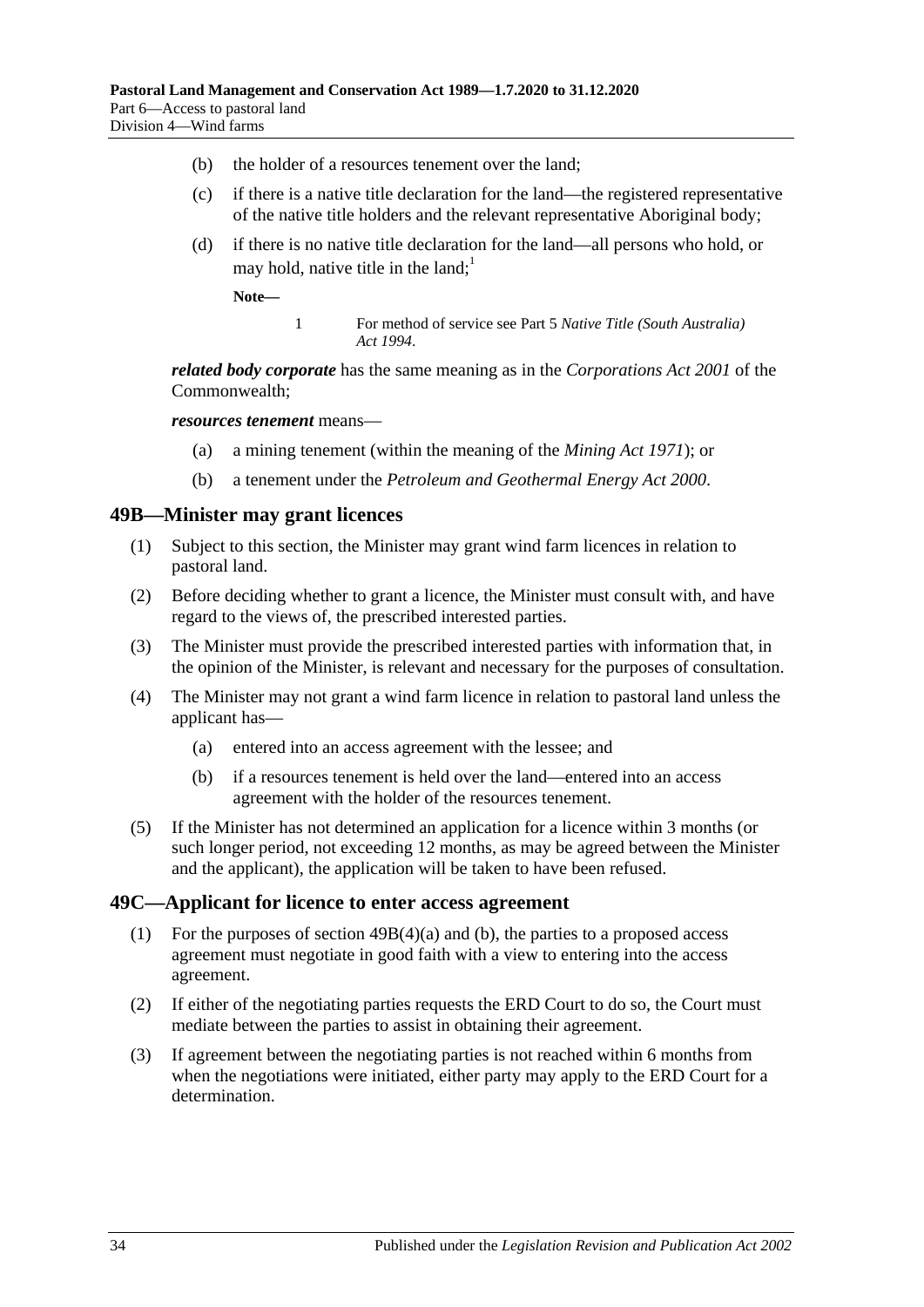- (4) On application under this section, the ERD Court may—
	- (a) make a determination in relation to access to the land by the lessee or resources tenement holder (as the case requires) during the construction and operation of the wind farm (and a determination of the Court is to be taken to be an access agreement entered into between the parties for the purposes of this Division); and
	- (b) make other orders that the ERD Court considers to be appropriate in the circumstances.
- (5) An access agreement entered into for the purposes of this Division is binding on, and enforceable by, a person to whom a wind farm licence, a pastoral lease or a resources tenement is transferred or assigned as if the person were a party to the agreement.
- (6) A party to an access agreement who believes that the other party (the *respondent*) has contravened, or failed to comply with, a term of the agreement may apply to the ERD Court and the ERD Court may, if satisfied that the respondent is in default, make 1 or more of the following orders:
	- (a) an order that the respondent take specified action to comply with the agreement or to rectify a situation caused by the respondent;
	- (b) an order that the respondent pay compensation for loss or damage caused by a breach or a failure to comply with the agreement;
	- (c) any other order that the ERD Court considers to be appropriate in the circumstances.

#### <span id="page-34-0"></span>**49D—Interaction between Division and licence**

The powers of the Minister under this Division in relation to a wind farm licence are in addition to, and do not derogate from, the provisions of the licence but where a provision of the licence is inconsistent with this Act, the Act prevails to the extent of the inconsistency.

### <span id="page-34-1"></span>**49E—Rights under licence**

- (1) A wind farm licence may grant such rights as the Minister considers necessary for the proper functioning of the wind farm to which the licence relates and may include the right to exclude the lessee or any other person from infrastructure associated with the wind farm (provided that the licence must be consistent with an access agreement entered into in relation to the land).
- (2) A wind farm licence may grant rights in relation to the operation of—
	- (a) the wind farm as a whole; or
	- (b) specified aspects of the wind farm.

### <span id="page-34-2"></span>**49F—Minister to fix terms and conditions**

- (1) Subject to this Act, the terms and conditions on which wind farm licences will be granted or renewed under this Act (including the licence fees payable under licences) will be as fixed by the Minister.
- (2) The Minister may, with the consent of the licensee, vary the terms and conditions of a licence.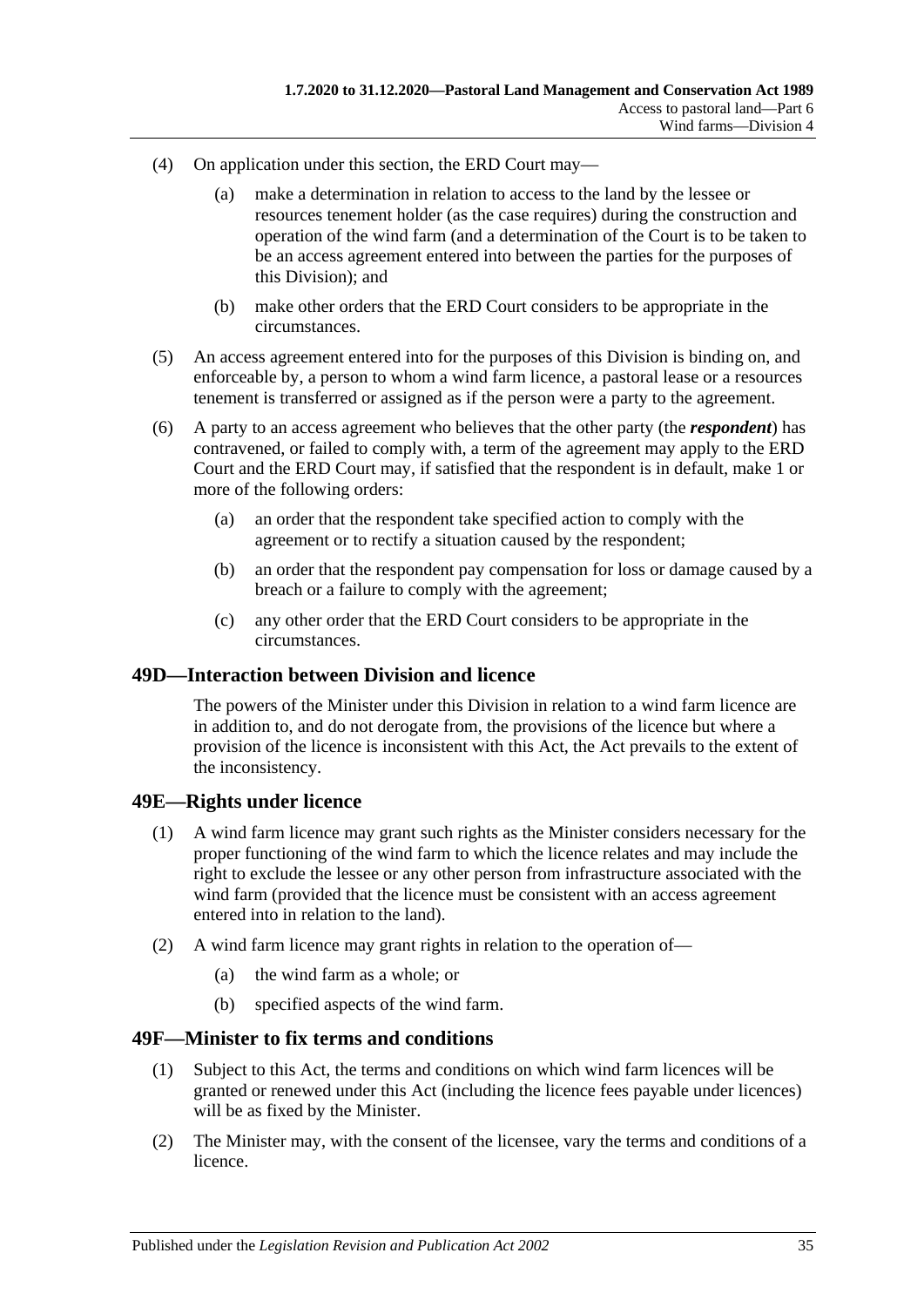- <span id="page-35-3"></span>(3) Subject to [subsection](#page-35-2) (4), a licence must include—
	- (a) a condition that the licensee provide the prescribed interested parties with information on an ongoing basis regarding—
		- (i) the proposed location and area of access roads and infrastructure associated with the wind farm; and
		- (ii) planned activities on the land (including construction of the wind farm) to be conducted under the licence; and
	- (b) conditions ensuring that a proper process is put in place, during the term of the licence, for the eventual decommissioning of the wind farm and rehabilitation of the wind farm site.
- <span id="page-35-4"></span><span id="page-35-2"></span>(4) If more than 1 licence is granted in relation to a wind farm, only 1 of the licences must include the conditions referred to in [subsection](#page-35-3)  $(3)(a)(i)$  and [\(b\)](#page-35-4) (and the Minister may, in his or her absolute discretion, determine which of the licences will include the conditions).
- (5) A licence (other than a licence granted to a Crown agency) must—
	- (a) be granted for a term of at least 25 years; and
	- (b) give the licensee a right to renew the licence for a term of at least 25 years.
- (6) In determining the licence fees payable under a licence, the Minister must not take into account the value of any work carried out by the licensee in relation to the land or any other improvements on the land that do not belong to the Crown.

### <span id="page-35-0"></span>**49G—Waiver of conditions etc**

Despite any other provision of this Act or a provision contained in a wind farm licence, the Minister may, if satisfied that it would be reasonable in the circumstances—

- (a) waive a breach of, or compliance with, a condition of a licence unconditionally or subject to conditions; or
- (b) waive, reduce or remit any licence fees payable under a licence or may allow any licence fee, or part of a licence fee, to be paid at a time other than that specified in the licence.

### <span id="page-35-1"></span>**49H—Dealing with licence**

- (1) Subject to this section and the conditions of the wind farm licence, the licence cannot be transferred, assigned, mortgaged, sublet or otherwise dealt with without the consent of the Minister.
- (2) If the Minister has consented to a wind farm licence being mortgaged under this section, the mortgagee may exercise rights pursuant to the mortgage agreement in relation to the licence without the further consent of the Minister if notice, in writing, of the proposed exercise of rights has been given to the Minister.
- (3) A wind farm licence granted to a body corporate may be transferred or assigned to a related body corporate without the consent of the Minister if notice, in writing, of the proposed transfer or assignment has been given to the Minister.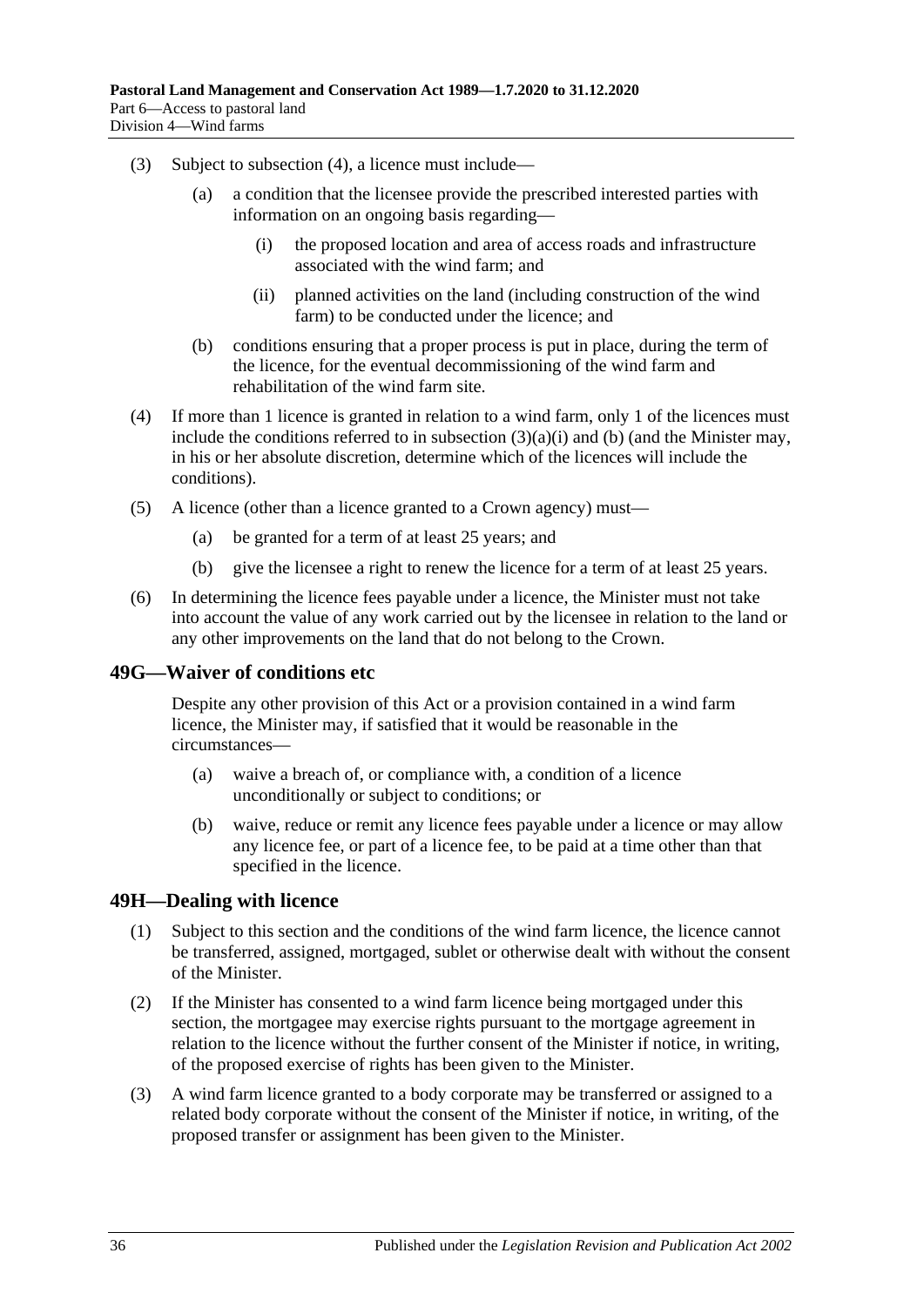- (4) If the licensee transfers or assigns the licence—
	- (a) all accrued and accruing liabilities to the Crown pass to the transferee or assignee; and
	- (b) any such liabilities that had accrued before the date of the transfer or assignment may be enforced against the transferor or assignor (who will be regarded as jointly and severally liable with the transferee or assignee).

#### <span id="page-36-0"></span>**49I—Cancellation of licences**

- <span id="page-36-5"></span><span id="page-36-4"></span>(1) Subject to [subsection](#page-36-2) (2), the Minister may, by notice in writing to a licensee, cancel a wind farm licence if—
	- (a) the Minister is satisfied that a condition of the licence has been breached; or
	- (b) the Minister is not satisfied (on the basis of evidence provided by the licensee) that the licensee has achieved the critical progress milestones specified in [subsection](#page-36-3) (3); or
	- (c) the licensee requests the cancellation.
- <span id="page-36-2"></span>(2) The Minister cannot cancel a licence under [subsection](#page-36-4)  $(1)(a)$  unless satisfied—
	- (a) that the licensee has been allowed a reasonable opportunity to make good the breach but has failed to do so; or
	- (b) that cancellation is necessary in order to prevent, arrest or minimise damage to or deterioration of land associated with the wind farm.
- <span id="page-36-3"></span>(3) For the purposes of [subsection](#page-36-5) (1)(b) the following critical progress milestones must be achieved by a licensee:
	- (a) within 3 years after the grant of the licence, the licensee must—
		- (i) have financing for construction of the major components of the wind farm approved; and
		- (ii) have executed contracts for the construction of the major components of the wind farm;
	- (b) within 5 years after the grant of the licence, the licensee must have all wind turbines erected and have completed the turbine commissioning tests.
- (4) Subject to the regulations, no compensation is payable by the Crown in respect of the cancellation of a licence under this section.

#### <span id="page-36-6"></span><span id="page-36-1"></span>**49J—Access to pastoral land prior to grant of licence**

- (1) A person who intends to apply for a wind farm licence may, with the approval of the Minister, enter and occupy pastoral land—
	- (a) to conduct any investigations or tests, temporarily install any devices, or take any samples, for the purposes of making such application (or determining whether to make such application); or
	- (b) for a purpose approved by the Minister.
- (2) The Minister may only grant an approval under [subsection](#page-36-6) (1) if the person who intends to enter and occupy pastoral land has paid the fee fixed by the Minister.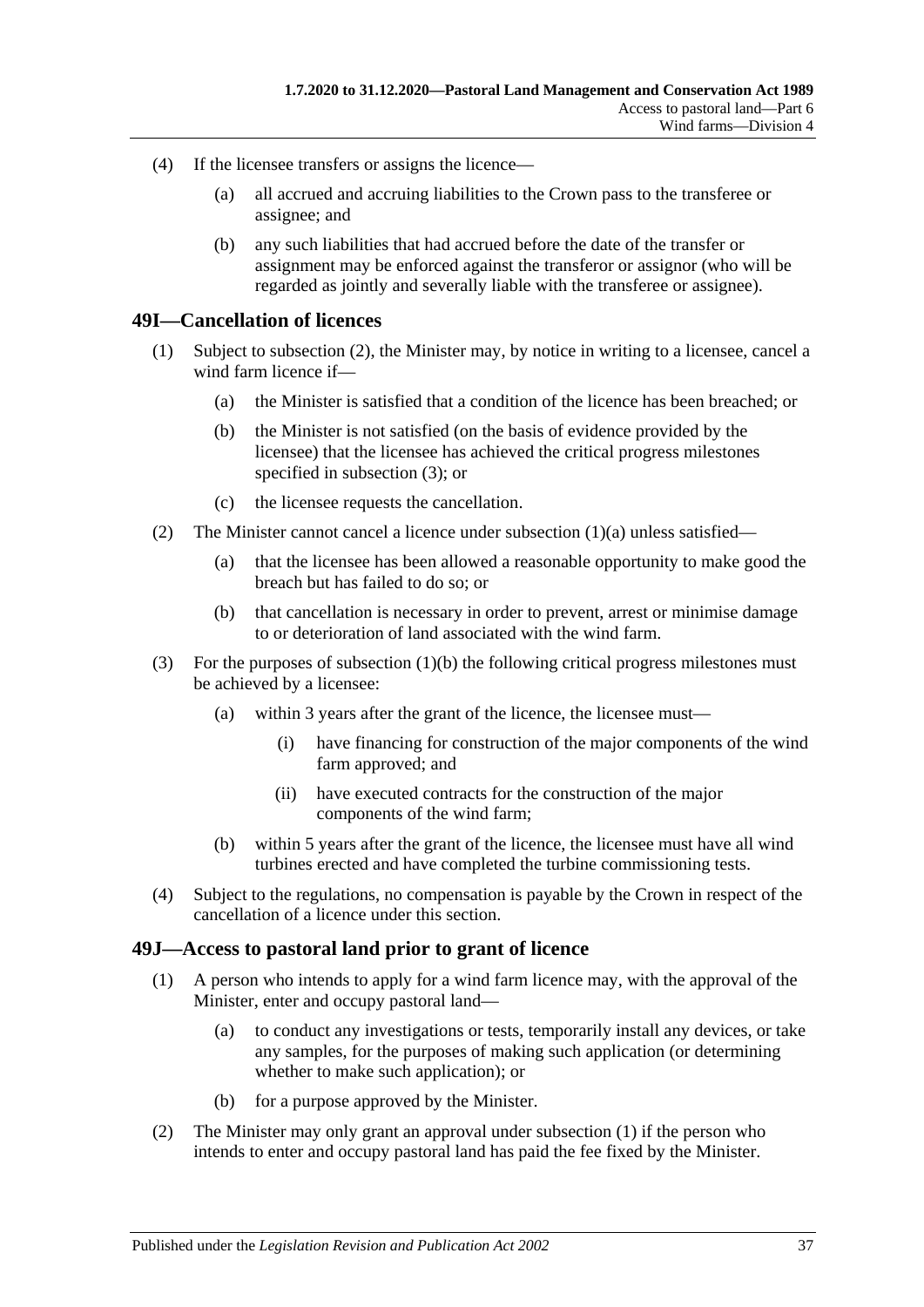- (3) A person who intends to enter and occupy pastoral land under [subsection](#page-36-6) (1) must give the prescribed interested parties at least 14 days notice of his or her intention to enter and occupy the land.
- <span id="page-37-2"></span>(4) If the Minister grants an approval under this section to a person to enter and occupy pastoral land, no application may, for the period of 2 years and 6 months commencing from the granting of the approval, be made by another person to the Minister for an approval under this section in respect of that land.
- (5) The Minister may, on application by a person granted an approval under this section, extend the period of 2 years and 6 months referred to in [subsection](#page-37-2) (4) so that that subsection would apply in relation to the land for a further period of 3 years from the granting of the application for the extension, if the Minister is satisfied that the person has developed a plan for a wind farm on the land and can fund completion of that plan.
- (6) Nothing in this section requires a person granted an approval under this section to disclose to the Minister or any other person any information collected pursuant to the approval.
- (7) An approval granted to a body corporate under this section will be taken to apply to a related body corporate on the related body corporate giving notice, in writing, to the Minister of its intention to exercise rights under the approval.

## <span id="page-37-3"></span><span id="page-37-0"></span>**49K—Payments**

- <span id="page-37-4"></span>(1) Subject to this section, the Minister must authorise the payment (on an equitable basis) of an amount or amounts from the Fund to the prescribed interested parties if—
	- (a) an approval is granted to a person under [section](#page-36-1) 49J to enter and occupy pastoral land; or
	- (b) a wind farm licence is granted in relation to pastoral land,

(and the prescribed interested parties are not entitled to any other payment or compensation under this Act in respect of the wind farm).

- (2) Before authorising the payment of an amount or amounts to a prescribed interested party under [subsection](#page-37-3) (1), the Minister must consult with, and have regard to the views of, the prescribed interested party.
- (3) A payment may not be made under this section to a prescribed interested party that is the holder of a resources tenement over the land.
- (4) [Subsection](#page-37-4) (1)(a) does not apply to a prescribed interested party of a kind referred to in [paragraph](#page-33-4) (d) of the definition of *prescribed interested party*.

### <span id="page-37-1"></span>**49L—Appeals to ERD Court**

- (1) A person who is dissatisfied with a decision made under this Division may appeal against the decision to the ERD Court.
- (2) An appeal must be made in a manner and form determined by the ERD Court, setting out the grounds of the appeal.
- <span id="page-37-5"></span>(3) Subject to this section, an appeal under this section must be instituted within 21 days after notice of the relevant decision is given to the appellant.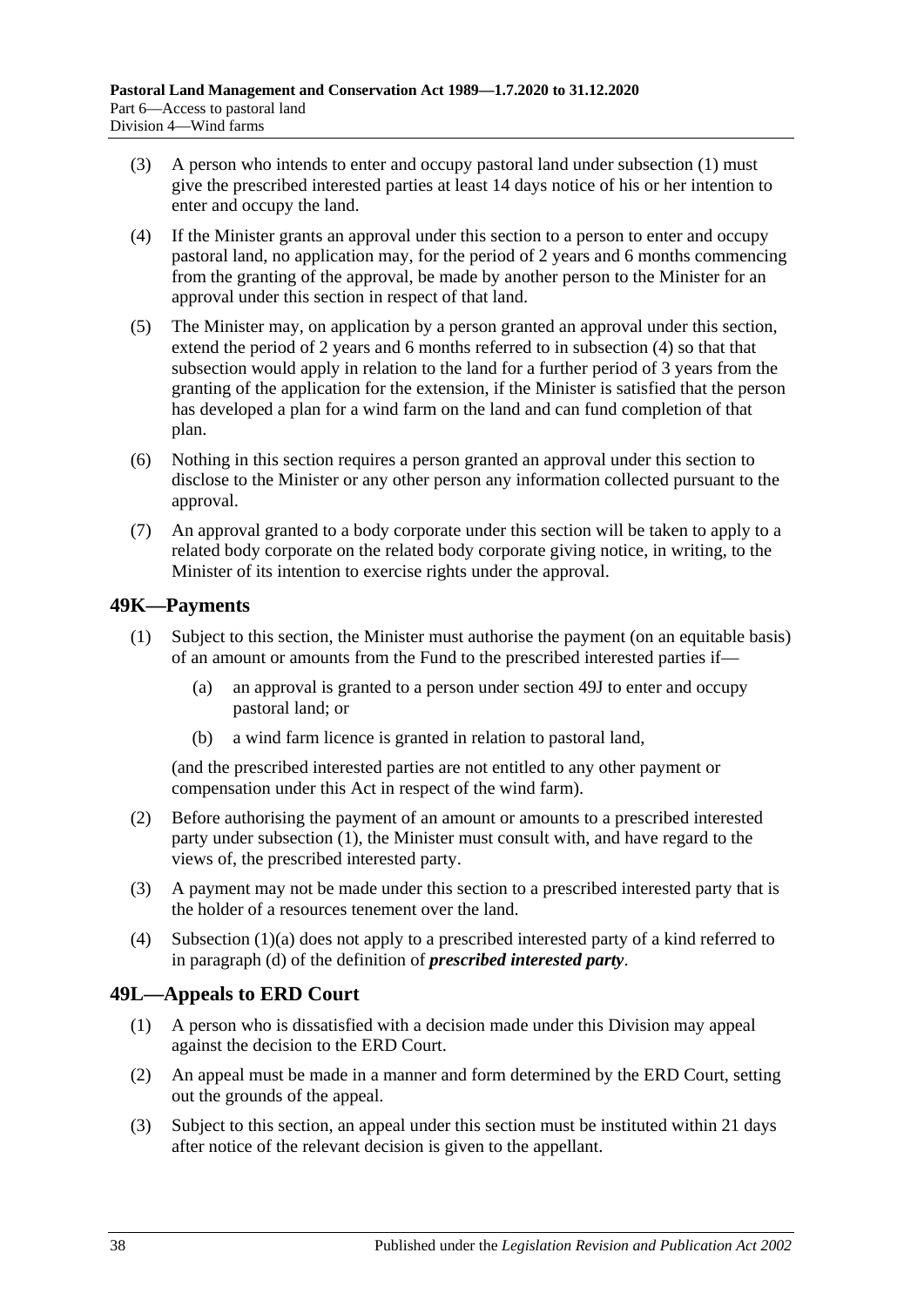- (4) If the reasons of the Minister are not given to the appellant in writing at the time of making the decision and the appellant (within the period specified in [subsection](#page-37-5) (3) as the time within which an appeal may be instituted) requires the Minister to state the reasons in writing—
	- (a) the Minister must, within 30 days after being required to do so by the appellant, state in writing the reasons for the decision; and
	- (b) the time for instituting an appeal runs from the time at which the appellant receives the written statement of those reasons.
- (5) The ERD Court may, if it is satisfied that it is just and reasonable in the circumstances to do so, dispense with the requirement that an appeal be made within the period fixed by this section.
- (6) Unless otherwise determined by the ERD Court, an appeal must be referred in the first instance to a conference under section 16 of the *[Environment, Resources and](http://www.legislation.sa.gov.au/index.aspx?action=legref&type=act&legtitle=Environment%20Resources%20and%20Development%20Court%20Act%201993)  [Development Court Act](http://www.legislation.sa.gov.au/index.aspx?action=legref&type=act&legtitle=Environment%20Resources%20and%20Development%20Court%20Act%201993) 1993* (and the provisions of that Act will then apply in relation to that appeal).
- (7) Subject to [subsection](#page-38-0) (8), the institution of an appeal does not affect the operation of the decision to which the appeal relates.
- <span id="page-38-0"></span>(8) The ERD Court may, on application by a party to an appeal, make an order staying or otherwise affecting the operation or implementation of the whole or a part of a decision if the Court is satisfied that it is appropriate to do so.
- (9) An order under [subsection](#page-38-0) (8)—
	- (a) may be varied or revoked by the ERD Court by further order; and
	- (b) is subject to such conditions as are specified in the order; and
	- (c) has effect until—
		- (i) the end of the period of operation (if any) specified in the order; or
		- (ii) the decision of the ERD Court on the appeal comes into operation,

whichever is the earlier.

- (10) The ERD Court must not make an order under [subsection](#page-38-0) (8) unless each party to the appeal has been given a reasonable opportunity to make submissions in relation to the matter.
- (11) The ERD Court may, on hearing an appeal under this section—
	- (a) confirm, vary or revoke the decision or order appealed against;
	- (b) order or direct a person or body to take such action as the Court thinks fit, or to refrain (either temporarily or permanently) from such action or activity as the Court thinks fit;
	- (c) make any consequential or ancillary order or direction, or impose any condition, that it considers necessary or expedient.
- (12) An order for costs cannot be made against an appellant unless the ERD Court is satisfied that the appellant's conduct in relation to the proceedings was frivolous, vexatious or calculated to cause delay.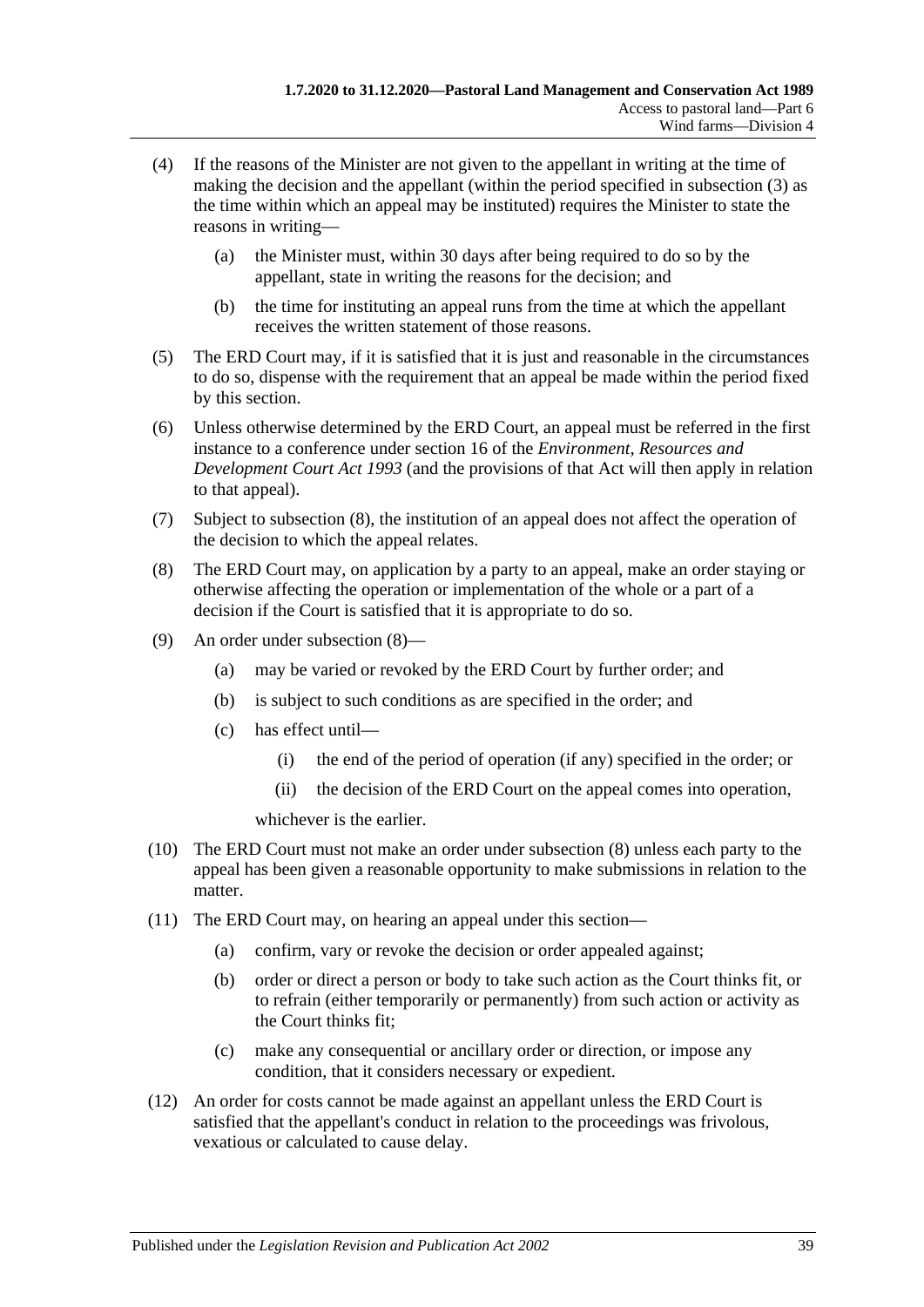## <span id="page-39-0"></span>**49M—Exemption from stamp duty**

The grant or renewal of a wind farm licence is exempt from stamp duty.

### <span id="page-39-1"></span>**49N—Special provisions relating to Murray-Darling Basin and River Murray Protection Areas**

- (1) If a proposed wind farm licence relates to an area within the Murray-Darling Basin, the Minister must, in considering whether to grant the licence, take into account the objects of the *[River Murray Act](http://www.legislation.sa.gov.au/index.aspx?action=legref&type=act&legtitle=River%20Murray%20Act%202003) 2003* and the *Objectives for a Healthy River Murray* under that Act.
- (2) If a proposed licence relates to a River Murray Protection Area under the *[River](http://www.legislation.sa.gov.au/index.aspx?action=legref&type=act&legtitle=River%20Murray%20Act%202003)  [Murray Act](http://www.legislation.sa.gov.au/index.aspx?action=legref&type=act&legtitle=River%20Murray%20Act%202003) 2003* and is within a class of licences prescribed by the regulations for the purposes of this provision (which class may be prescribed so as to consist of all such licences), the Minister must, before deciding whether to grant the licence—
	- (a) consult with the Minister to whom the administration of that Act is committed; and
	- (b) comply with the Minister's directions (if any) in relation to the licence (including a direction that the licence not be granted, or that if it is granted, then the licence be subject to conditions specified by the Minister).

### <span id="page-39-2"></span>**49O—Application of** *Crown Land Management Act 2009*

- (1) Part 3 Division 6 of the *[Crown Land Management Act](http://www.legislation.sa.gov.au/index.aspx?action=legref&type=act&legtitle=Crown%20Land%20Management%20Act%202009) 2009* does not apply to a wind farm licence.
- (2) Part 4 Division 3 of the *[Crown Land Management Act](http://www.legislation.sa.gov.au/index.aspx?action=legref&type=act&legtitle=Crown%20Land%20Management%20Act%202009) 2009* applies to a wind farm licence, and to the holder of that licence, as if the licence granted the holder a right in relation to Crown land under that Act.

# <span id="page-39-3"></span>**49P—Rights under wind farm licence to prevail**

- (1) Despite [section](#page-43-1) 62 (but subject to [subsection](#page-39-7) (2)), a licence or other interest in land may not be granted by or under any other Act if to do so would be inconsistent with the rights of the holder of a wind farm licence under this Act.
- <span id="page-39-7"></span>(2) Nothing in this section prevents—
	- (a) the renewal of a licence or other interest in land; or
	- (b) the grant of a licence or other interest in land—
		- (i) that is associated with a licence or interest in land granted before the commencement of this Division; or
		- (ii) with the consent of the holder of the relevant wind farm licence.

# <span id="page-39-4"></span>**Part 7—Reviews**

# <span id="page-39-5"></span>**Division 1—Reviews by Tribunal**

# <span id="page-39-6"></span>**50—Jurisdiction of Tribunal**

- (1) A lessee who is dissatisfied with—
	- (a) a decision to vary the conditions of a pastoral lease; or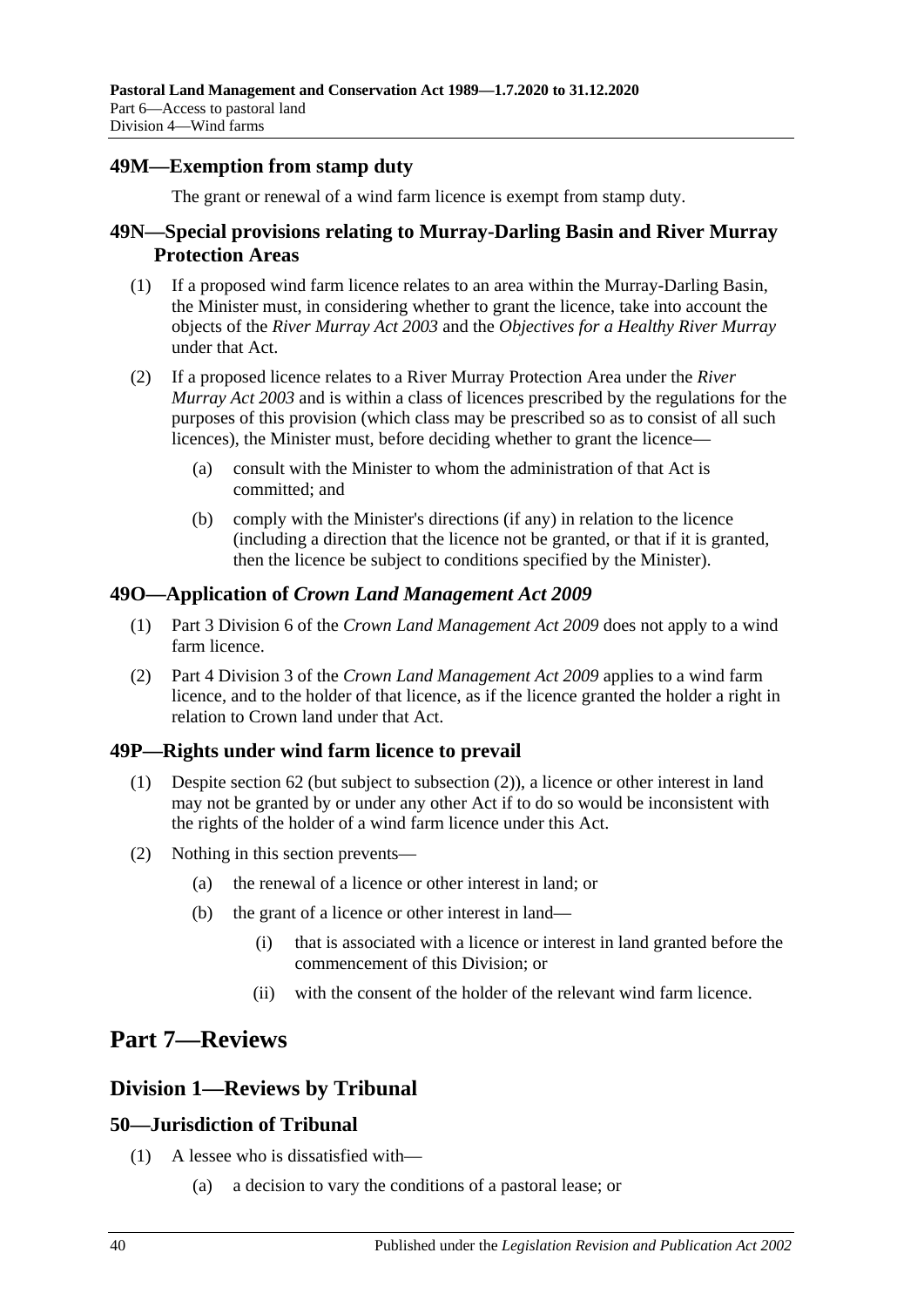- (b) a decision not to extend the term of a pastoral lease; or
- (c) a decision under section 41 (property plans); or
- (d) a decision under section 45 (establishment of public access routes and stock routes); or
- (e) a refusal of consent to a transfer, assignment, mortgage, subletting or other dealing with a pastoral lease; or
- (f) a decision to cancel a pastoral lease or impose a fine on a lessee for breach of lease conditions,

may apply to the Tribunal under section 34 of the *[South Australian Civil and](http://www.legislation.sa.gov.au/index.aspx?action=legref&type=act&legtitle=South%20Australian%20Civil%20and%20Administrative%20Tribunal%20Act%202013)  [Administrative Tribunal Act](http://www.legislation.sa.gov.au/index.aspx?action=legref&type=act&legtitle=South%20Australian%20Civil%20and%20Administrative%20Tribunal%20Act%202013) 2013* for a review of the decision.

- (2) An application for review must be made within 3 months after notification of the decision to the lessee.
- <span id="page-40-2"></span>(3) For the purposes of proceedings before the Tribunal under this Part, a panel of assessors must be established under section 22 of the *[South Australian Civil and](http://www.legislation.sa.gov.au/index.aspx?action=legref&type=act&legtitle=South%20Australian%20Civil%20and%20Administrative%20Tribunal%20Act%202013)  [Administrative Tribunal Act](http://www.legislation.sa.gov.au/index.aspx?action=legref&type=act&legtitle=South%20Australian%20Civil%20and%20Administrative%20Tribunal%20Act%202013) 2013* consisting of persons with expertise that would be of value to the Tribunal in exercising its jurisdiction under this part.
- (4) In any proceedings under this Part, the Tribunal may, if the President of the Tribunal so determines, sit with 1 or more assessors selected by the President from the panel referred to in [subsection](#page-40-2) (3).

#### <span id="page-40-0"></span>**51—Operation of certain decisions pending review**

- (1) Subject to this section, a decision in relation to which an application for review to the Tribunal may be made continues to operate despite the right to make such an application or the commencement of proceedings for review.
- (2) A decision to cancel a pastoral lease or impose a fine on a lessee for breach of lease conditions cannot be implemented or enforced until the period for commencing proceedings for a review of the decision has elapsed or, if an application has been made to the Tribunal, until the proceedings have been determined or withdrawn.
- (3) The operation of a decision in relation to which an application for review to the Tribunal has been made may, on the application of the lessee, be suspended by the Tribunal in whole or in part pending the determination of the matter.

### <span id="page-40-1"></span>**52—Related provisions**

- (1) The Tribunal may not allow non-party intervention in proceedings before the Tribunal under this Division.
- <span id="page-40-3"></span>(2) The Tribunal must require the parties to proceedings under this Division to attend a compulsory conference under section 50 of the *[South Australian Civil and](http://www.legislation.sa.gov.au/index.aspx?action=legref&type=act&legtitle=South%20Australian%20Civil%20and%20Administrative%20Tribunal%20Act%202013)  [Administrative Tribunal Act](http://www.legislation.sa.gov.au/index.aspx?action=legref&type=act&legtitle=South%20Australian%20Civil%20and%20Administrative%20Tribunal%20Act%202013) 2013*.
- (3) Counsel for the parties to proceedings under this Division are not entitled to attend a compulsory conference under [subsection](#page-40-3) (2).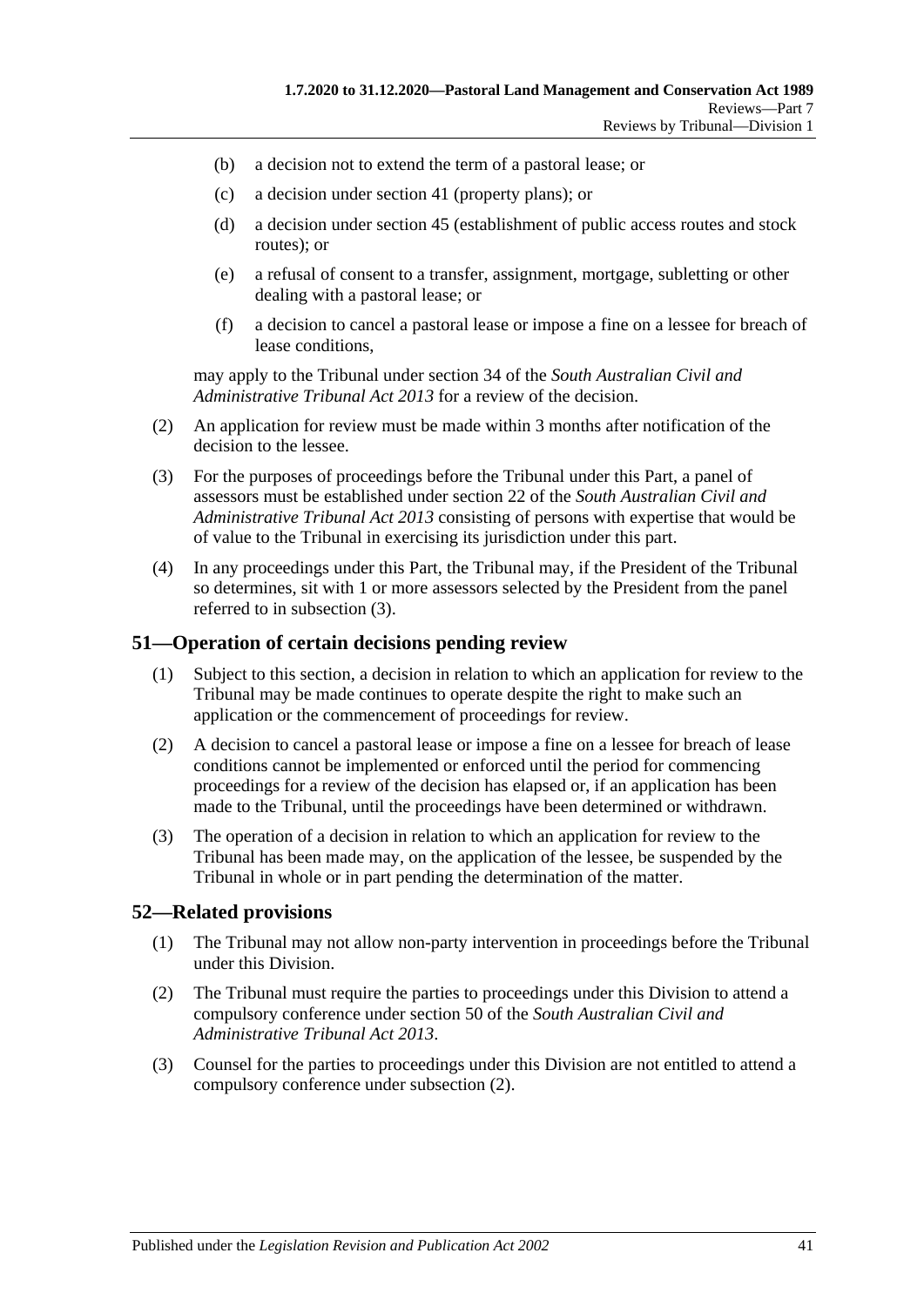# <span id="page-41-0"></span>**Division 2—Review of valuation and review by Tribunal**

### <span id="page-41-4"></span><span id="page-41-1"></span>**53—Valuations—right of review**

- <span id="page-41-5"></span>(1) A lessee who is dissatisfied with a determination by the Valuer-General of the annual rent for the lessee's pastoral lease may, within 3 months of receiving a copy of the notice of determination—
	- (a) apply to the Valuer-General for a review of the determination; or
	- (b) apply to the Tribunal for a review of the determination.
- (2) The Valuer-General must, on the written request of a lessee who is dissatisfied with a determination of annual rent, endeavour to resolve the matter informally by conferring with the lessee, whether or not the lessee has lodged an application for review under [subsection](#page-41-4)  $(1)$ .
- <span id="page-41-6"></span>(3) An application under [subsection](#page-41-5)  $(1)(a)$  must be made, and will be dealt with, in accordance with the *[Valuation of Land Act](http://www.legislation.sa.gov.au/index.aspx?action=legref&type=act&legtitle=Valuation%20of%20Land%20Act%201971) 1971*, as if it were an application for review of a valuation under that Act.
- (4) If the lessee or the Valuer-General is dissatisfied with the decision of a land valuer on a review under [subsection](#page-41-6) (3), the lessee or the Valuer-General may, within 1 month of receiving notification of the decision, apply to the Tribunal for a review of the decision.
- (5) For the purposes of the *[South Australian Civil and Administrative Tribunal Act](http://www.legislation.sa.gov.au/index.aspx?action=legref&type=act&legtitle=South%20Australian%20Civil%20and%20Administrative%20Tribunal%20Act%202013) 2013*, an application to the Tribunal under this Division will be taken to come within the Tribunal's review jurisdiction but, in the exercise of this jurisdiction, the Tribunal will consider the matter *de novo* (adopting such processes and procedures, and considering and receiving such evidence or material, as it thinks fit for the purposes of the proceedings).

# <span id="page-41-2"></span>**Part 8—Miscellaneous**

### <span id="page-41-7"></span><span id="page-41-3"></span>**57—Misuse of pastoral land**

- (1) A person who, without lawful authority or excuse—
	- (a) occupies pastoral land; or
	- (b) brings animals onto pastoral land or causes or permits animals (for which the person is responsible) to enter or remain on pastoral land; or
	- (c) damages or interferes with pastoral land, or anything on pastoral land; or
	- (d) cuts down, lops branches from or otherwise damages any living tree or bush on pastoral land; or
	- (e) pollutes any water on the land, whether stored or a natural source of water; or
	- (f) deposits litter or abandons any goods on pastoral land; or
	- (g) erects or places any structure on pastoral land; or
	- (h) hunts or shoots on pastoral land,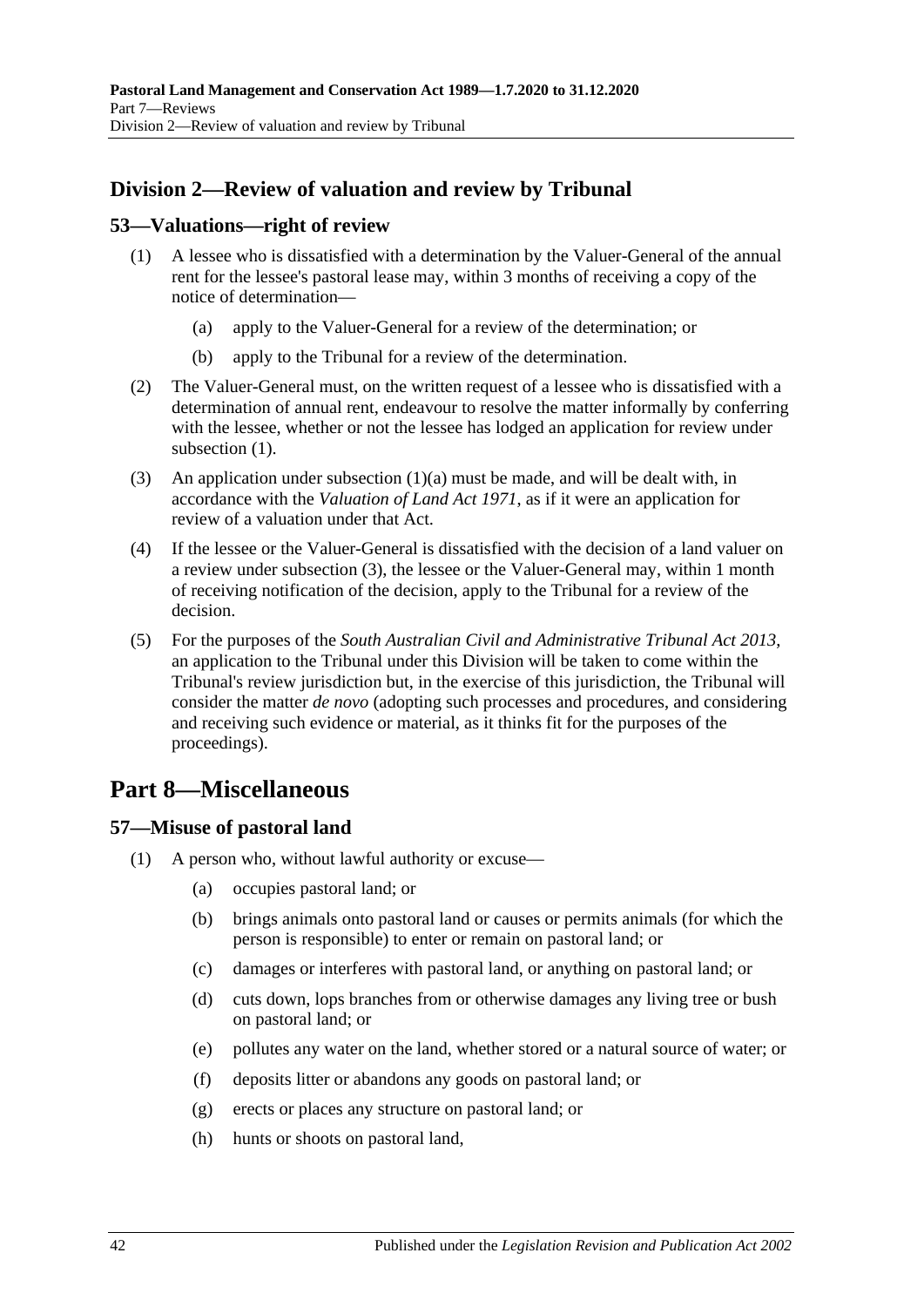is guilty of an offence. Maximum penalty: \$10 000. Expiation fee: \$315.

(2) In proceedings for an offence against [subsection](#page-41-7) (1), the onus of proving lawful authority or excuse lies on the defendant.

## <span id="page-42-4"></span><span id="page-42-0"></span>**58—Notice to be given of cattle muster**

- (1) Subject to [subsection](#page-42-3) (2), a person must not muster cattle on pastoral land outside the dog fence unless at least 14 but not more than 28 days notice in writing of the proposed muster has been given to the occupiers of adjacent land.
- <span id="page-42-3"></span>(2) [Subsection](#page-42-4) (1) does not require notice to be given to a particular occupier of adjacent land if an agreement, approved by the Board, for the giving of some other form or period of notice exists between the person proposing to muster and that occupier.

Maximum penalty: \$1 250.

## <span id="page-42-6"></span><span id="page-42-1"></span>**59—Right to take water**

- (1) A person exercising a right of access to or through pastoral land pursuant to this Act—
	- (a) may take water from any natural source or storage point on the land, but only so much as is sufficient for his or her personal or domestic needs; and
	- (b) in the case of a person travelling with stock, may permit the stock access to water on the land, subject to compliance with such directions as the lessee may give.
- <span id="page-42-5"></span>(2) The holder of a mining tenement over pastoral land may, with the approval of the Board, take reasonable quantities of water from any natural source or storage point on the land for mining, personal or domestic purposes, but not so as to deprive the lessee of the water necessary for all of the lessee's purposes.
- (3) A person who takes water pursuant to [subsection](#page-42-5) (2) is liable to pay compensation to the lessee in accordance with the regulations.
- (4) [Subsections](#page-42-6) (1) and [\(2\)](#page-42-5) do not entitle a person to take water from a domestic rainwater tank.
- (5) This section is subject to the *[Landscape South Australia Act](http://www.legislation.sa.gov.au/index.aspx?action=legref&type=act&legtitle=Landscape%20South%20Australia%20Act%202019) 2019*.

### <span id="page-42-7"></span><span id="page-42-2"></span>**60—Policing powers**

- (1) An authorised officer may—
	- (a) require any person who is on pastoral land without lawful authority or excuse to leave the land;
	- (b) require any person reasonably suspected of having committed an offence in relation to pastoral land to state his or her name and address;
	- (c) arrest any person on pastoral land who is reasonably suspected of having committed an offence in relation to pastoral land.
- (2) A person who fails to comply with a requirement under [subsection](#page-42-7) (1) is guilty of an offence.

Maximum penalty: \$2 500.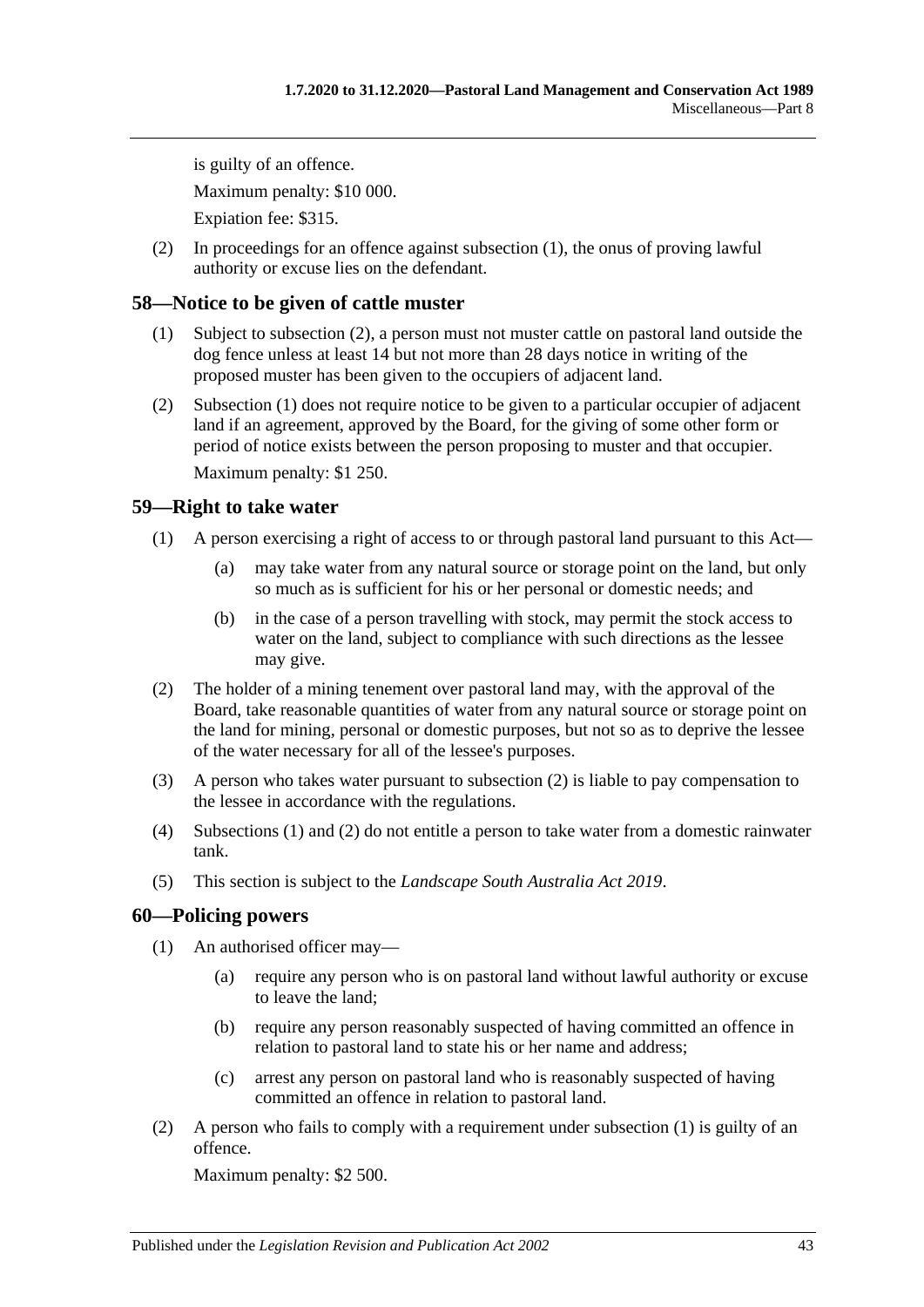(3) A person arrested under this section must be taken as soon as practicable to the nearest police station.

#### <span id="page-43-3"></span><span id="page-43-0"></span>**61—Powers of entry etc**

- (1) Subject to this section, an authorised officer, a member of the Board, the Minister or any other person authorised by the Minister for the purpose may, at any reasonable time, exercise any of the following powers in relation to pastoral land:
	- (a) enter the land;
	- (b) carry out an inspection of the land;
	- (c) take samples from the land;
	- (d) take photographs;
	- (e) carry out work authorised by the Board pursuant to this Act on the land.
- (2) A person cannot exercise powers under [subsection](#page-43-3) (1) unless reasonable notice has been given to the lessee, orally or in writing, but no such notice need be given in the following circumstances:
	- (a) where it is not practicable to do so; or
	- (b) where the person believes on reasonable grounds that an offence has been, is being or is about to be committed on the land, or that a breach of the conditions of the pastoral lease has occurred or is occurring.
- (3) An authorised officer or person may seize any animals found trespassing on pastoral land.
- (4) Any such animals will be impounded, sold or destroyed in accordance with policies determined by the Minister.
- (5) A person exercising powers under this section may be accompanied by such assistants as are reasonably necessary in the circumstances.
- (6) An authorised officer or other person must at the request of the lessee, or an agent of the lessee, produce for the inspection of that person a certificate or other proof of his or her authority to exercise the powers conferred by this section.

## <span id="page-43-1"></span>**62—Act does not derogate from Mining Act, Opal Mining Act or Petroleum Act**

Nothing in this Act derogates from the operation of the *[Mining Act](http://www.legislation.sa.gov.au/index.aspx?action=legref&type=act&legtitle=Mining%20Act%201971) 1971*, the *[Opal](http://www.legislation.sa.gov.au/index.aspx?action=legref&type=act&legtitle=Opal%20Mining%20Act%201995)  [Mining Act](http://www.legislation.sa.gov.au/index.aspx?action=legref&type=act&legtitle=Opal%20Mining%20Act%201995) 1995* or the *[Petroleum Act](http://www.legislation.sa.gov.au/index.aspx?action=legref&type=act&legtitle=Petroleum%20Act%202000) 2000* or of a tenement granted under any of those Acts.

### <span id="page-43-2"></span>**63—Offence of hindering or obstructing person exercising powers under this Act**

(1) A person who intentionally hinders or obstructs a person acting in the exercise of powers conferred by this Act is guilty of an offence.

Maximum penalty: \$2 500.

Expiation fee: \$210.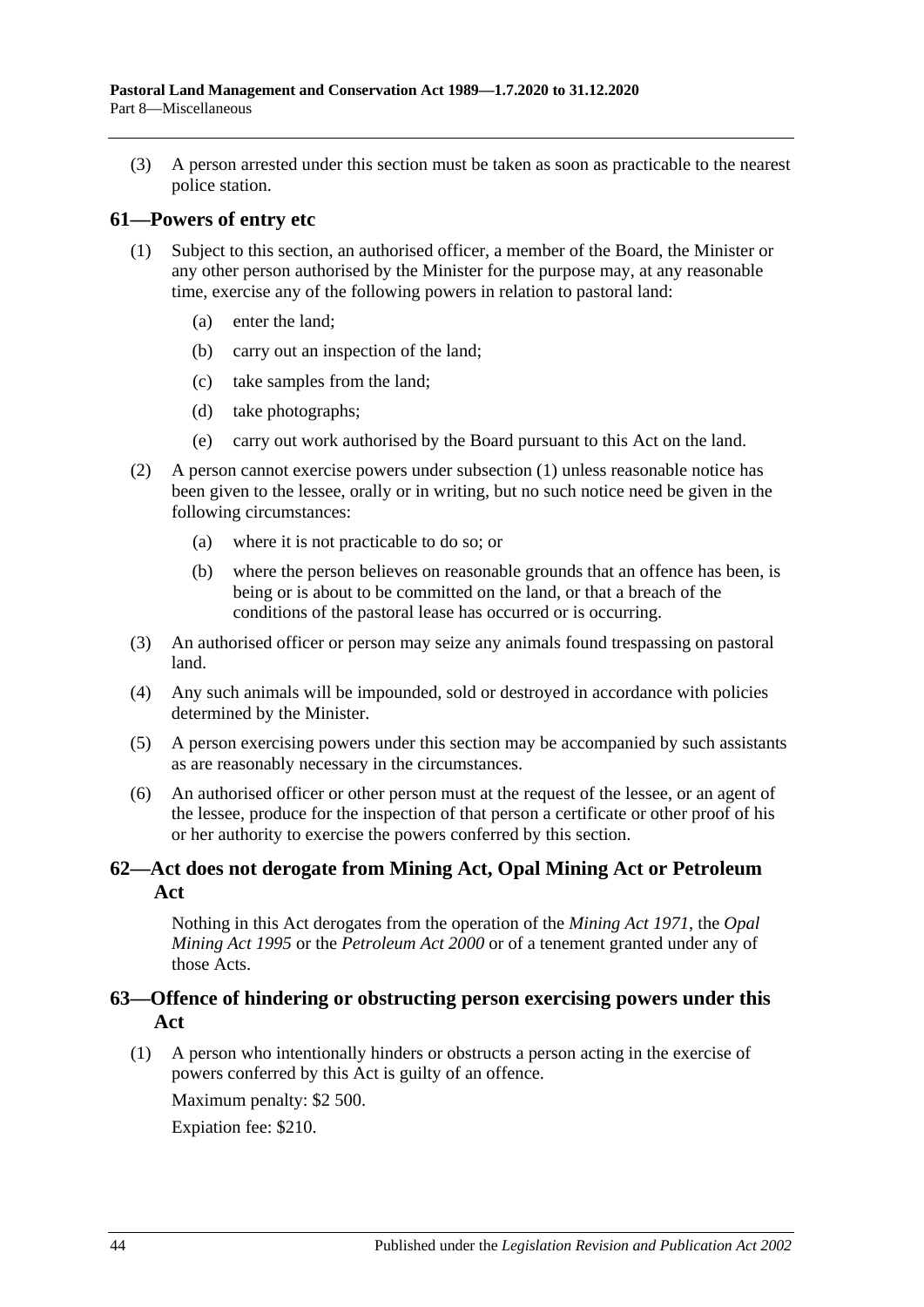(2) A person who addresses offensive language to a person acting in the exercise of powers conferred by this Act is guilty of an offence.

Maximum penalty: \$2 500.

Expiation fee: \$210.

(3) A person who assaults a person acting in the exercise of powers conferred by this Act is guilty of an offence.

Maximum penalty: \$2 500 or imprisonment for 6 months.

#### <span id="page-44-0"></span>**65—Duty of Registrar-General**

- (1) The Registrar-General will—
	- (a) issue such pastoral leases; or
	- (b) cancel such pastoral leases; or
	- (c) make such endorsements on pastoral leases or other instruments,

as may be necessary or expedient for the purposes of the administration of this Act.

(2) The reference in this section to the issuing of a pastoral lease extends to any process (including an electronic process) under which a pastoral lease is brought into existence.

#### <span id="page-44-1"></span>**66—Certain debts are charges over leases**

Where pursuant to this Act the Board may recover from a lessee the costs incurred by the Board in taking action under this Act, the amount from time to time due and payable by the lessee is a charge over the pastoral lease, ranking in priority before all other charges or mortgages (other than a charge or mortgage in favour of the Crown or a Crown instrumentality).

#### <span id="page-44-2"></span>**67—Service of notices**

A written notice required or authorised by this Act to be given to a person may be given as follows:

- (a) by personal service on the person or an agent of the person;
- (b) by leaving it for the person at his or her place of residence or business with someone apparently over the age of 16 years;
- (c) by serving it by post on the person or an agent of the person;
- (d) if the whereabouts of the person is unknown—by affixing it in a prominent position on the land to which it relates, or publishing a copy of it in a newspaper circulating generally throughout the State.

### <span id="page-44-3"></span>**68—Evidentiary provision**

In any proceedings—

- (a) a certificate apparently signed by the Minister or the Chief Executive of the Department responsible to the Minister for the administration of this Act that specified land is or is not—
	- (i) pastoral land; or
	- (ii) a public access route; or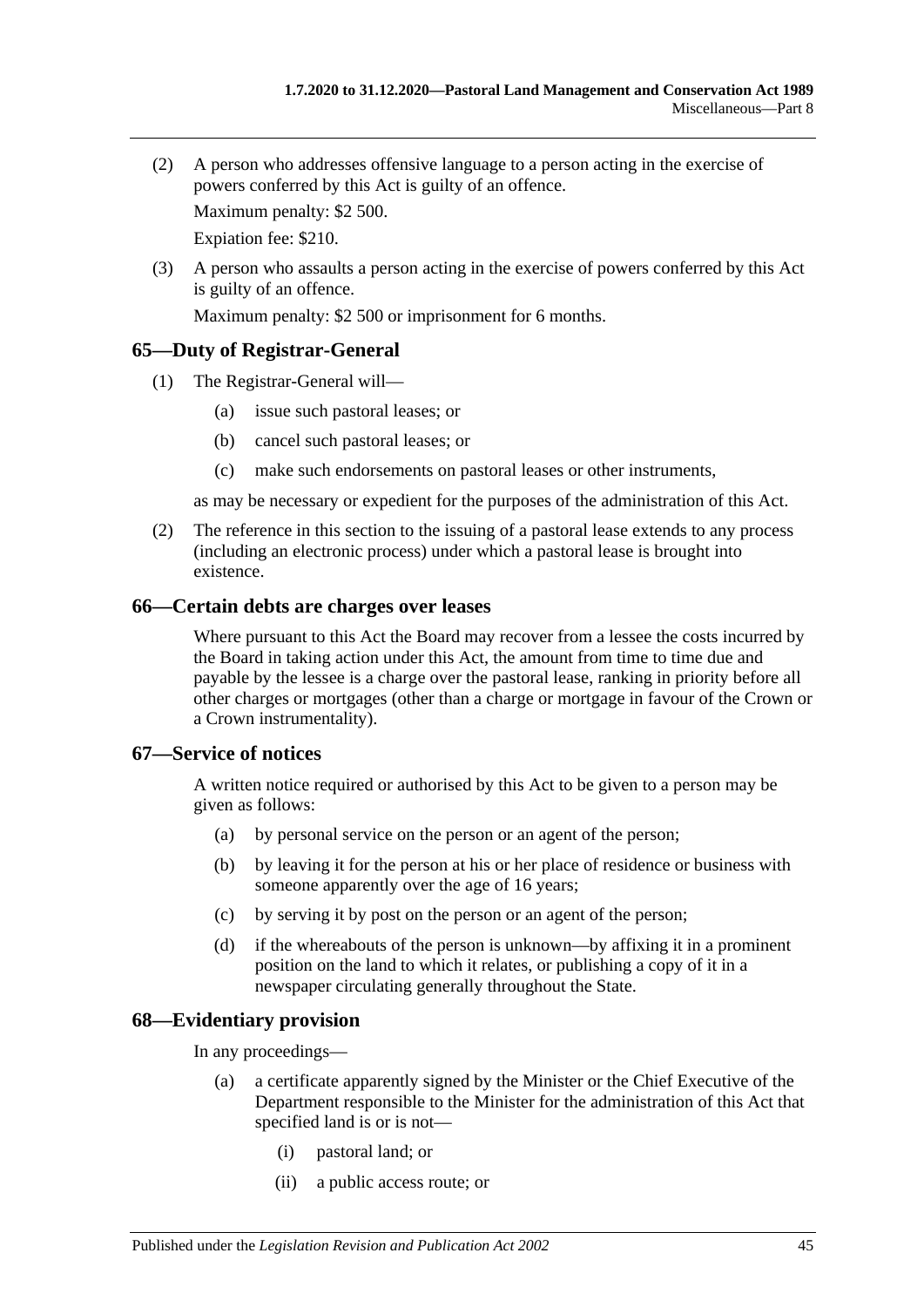- (iii) a stock route; or
- (iv) a reference area,

will be accepted, in the absence of proof to the contrary, as proof of the matter certified;

- (b) a map or plan apparently signed by or on behalf of the Surveyor-General will be accepted, in the absence of proof to the contrary, as an accurate map or plan of the land to which it relates;
- (c) a certificate of value apparently signed by or on behalf of the Valuer-General will be accepted, in the absence of proof to the contrary, as proof of the value of the pastoral lease to which it relates as at the date of the certificate;
- (d) a certificate as to a delegation apparently signed by a body or person who has a power of delegation under this Act will be accepted, in the absence of proof to the contrary, as proof of the delegation.

### <span id="page-45-0"></span>**69—General defence**

(2) In any proceedings for an offence against this Act it is a defence for the defendant to prove that, in the circumstances of the case, there was no failure on his or her part to take reasonable care to avoid commission of the offence.

#### <span id="page-45-3"></span><span id="page-45-1"></span>**70—Regulations**

- (1) The Governor may make such regulations as are contemplated by this Act or as are necessary or expedient for the purposes of this Act.
- (2) Without limiting the generality of [subsection](#page-45-3) (1), those regulations may—
	- (a) prohibit, regulate or restrict a specified activity or a specified class of activity on pastoral land generally, or on a specified area of pastoral land, or on public access routes or stock routes generally, or on a specified route or specified part of a route;
	- (b) fix standard conditions or reservations for pastoral leases;
	- (c) prescribe fees and provide for their recovery or waiver by the Minister;
	- (d) prescribe fines, not exceeding \$1 250, for contravention of the regulations.

# <span id="page-45-2"></span>**Schedule—Transitional provisions**

- 4 A reference to the *Pastoral Board* in any Act or instrument will be taken (where the context admits) to be a reference to the Pastoral Board established under this Act.
- <span id="page-45-4"></span>5 (1) Subject to [clause](#page-46-0) 6, a lease in force under the repealed Act immediately prior to the commencement of this Act becomes, on that commencement, and continues in force as, a pastoral lease under this Act with a term of 42 years running from that commencement.
	- (2) The conditions (including covenants) and reservations of such a lease are not affected by its conversion to a pastoral lease pursuant to subclause (1), with the following exceptions:
		- (a) rent is payable in accordance with this Act;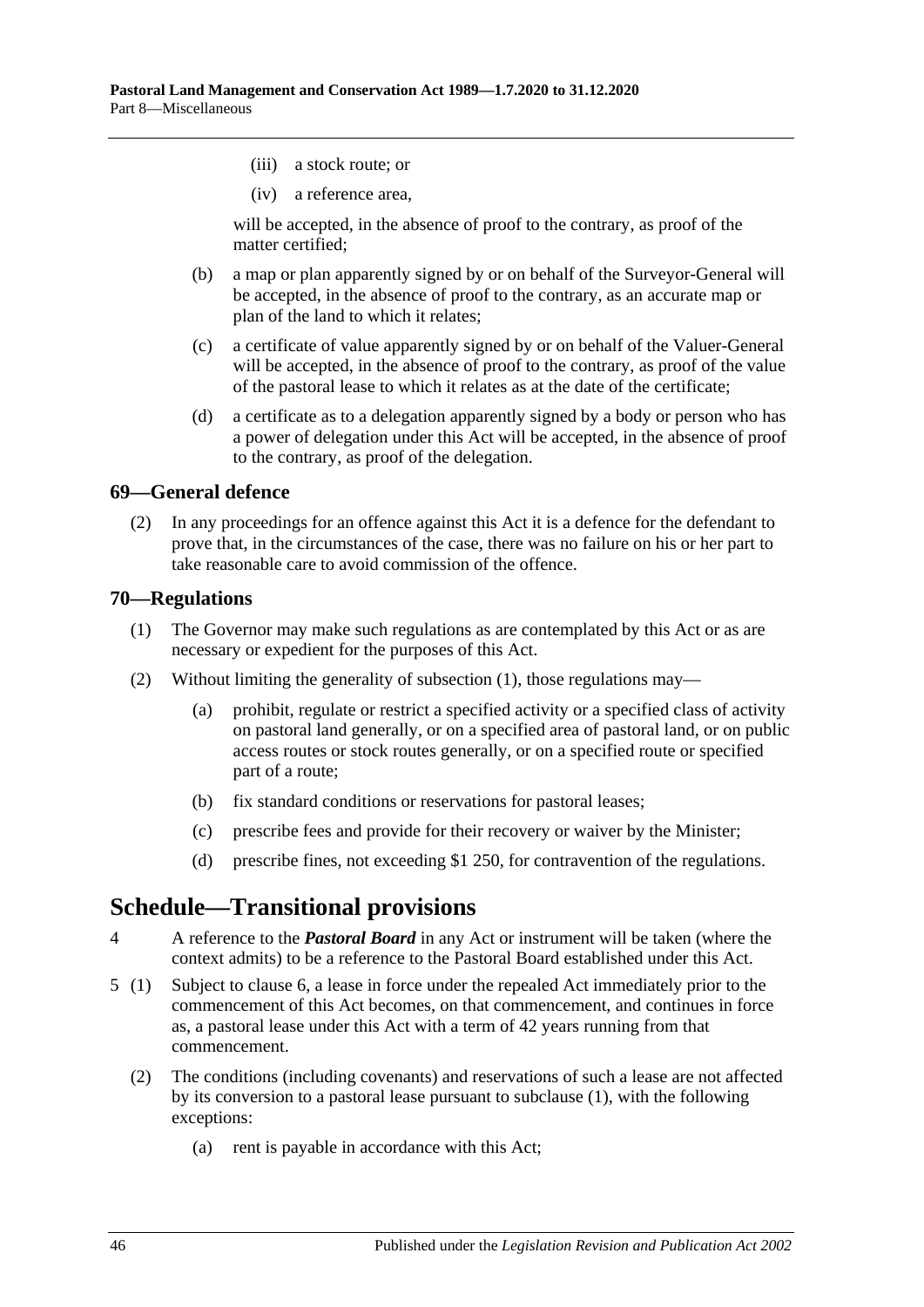- (b) no species of animal other than sheep or beef cattle can be pastured on the land as part of the commercial enterprise under the lease without the prior approval of the Board;
- (c) the reservations relating to aboriginal persons and access to the land will be taken to have been revoked.
- (3) Despite [sections](#page-15-0) 25 and [26](#page-17-0) of the Act—
	- (a) the question of the first extension of the term of a pastoral lease to which this clause applies and the variation (if at all) of its land management conditions must be dealt with, in accordance with those sections, no later than 31 December 2000; and
	- (b) any such extension must be for such period as will bring the balance of the term of the lease to 42 years.
- <span id="page-46-0"></span>6 (1) [Clause](#page-45-4) 5 does not apply to a lease in force under the repealed Act if—
	- (a) the Governor has determined that the land subject to the lease should be set aside or used for some other more appropriate purpose; or
	- (b) the Minister is satisfied that the land subject to the lease is no longer suitable for pastoral purposes,

and written notice has been given by the Minister to the lessee proposing resumption of the land or offering some other form of tenure of the land.

- (2) An offer of alternative tenure, if not accepted by the lessee, lapses two years after it is made.
- (3) The following provisions apply in relation to a lease referred to in subclause (1):
	- (a) the lease continues in force despite the repeal of the repealed Act and will, subject to this Act, continue in force until expiry of its term;
	- (b) this Act applies in relation to the lease as if it were a pastoral lease under this Act, but—
		- (i) the term of the lease cannot be extended; and
		- (ii) the conditions of the lease cannot (except by agreement with the lessee) be varied by the Board;
	- (c) rent is payable in accordance with this Act;
	- (d) the reservations in the lease relating to aboriginal persons and access to the land will be taken to have been revoked.
- (4) On expiry of a lease to which this clause applies—
	- (a) the lessee is entitled to compensation;
	- (b) compensation will be based on the market value of the lease as if the lessee were the holder of a pastoral lease; and
	- (c) the amount of the compensation will be determined by agreement between the Minister and the lessee or, in default of agreement, by the Land and Valuation Court.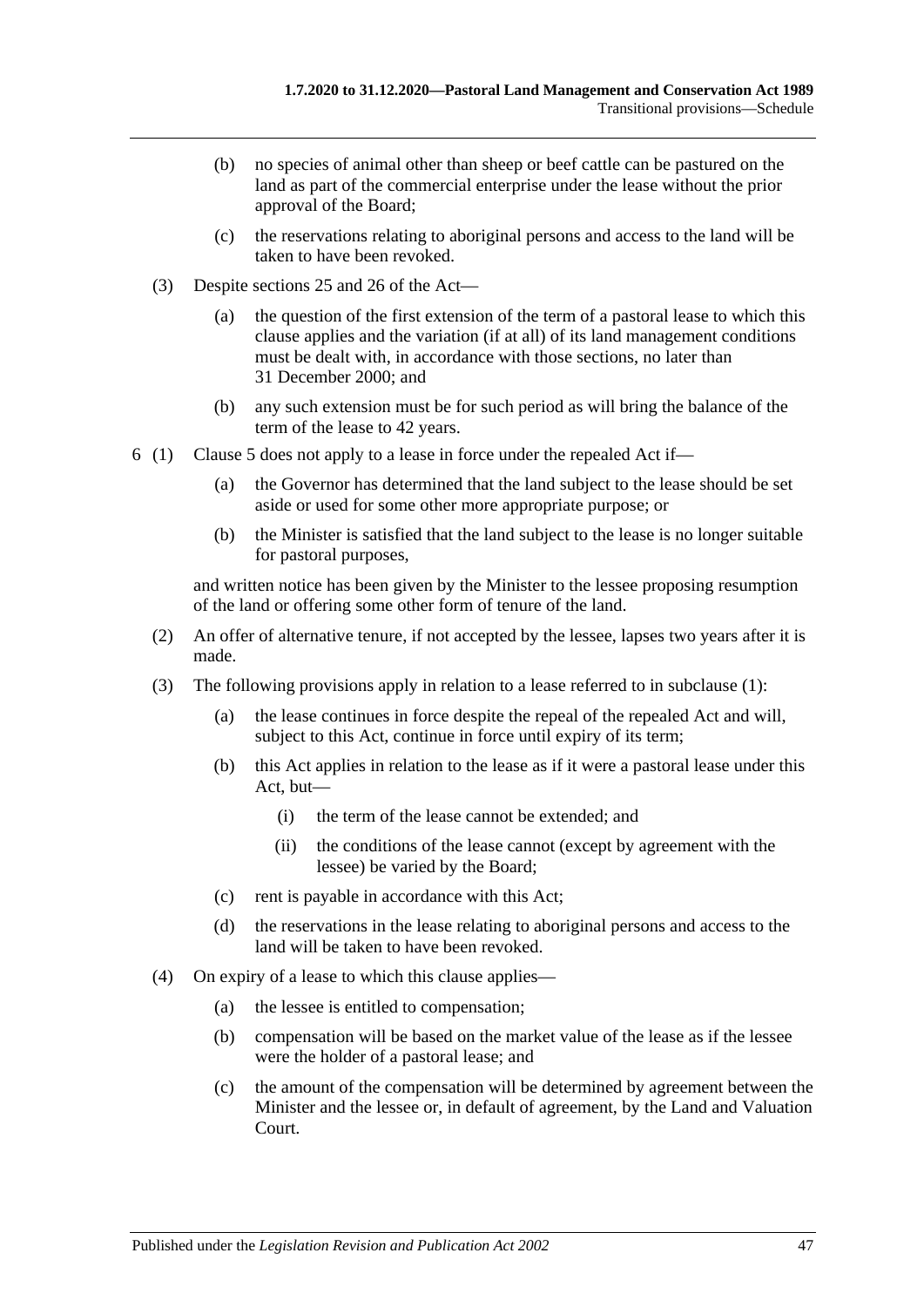# <span id="page-47-0"></span>**Legislative history**

## **Notes**

- Amendments of this version that are uncommenced are not incorporated into the text.
- Please note—References in the legislation to other legislation or instruments or to titles of bodies or offices are not automatically updated as part of the program for the revision and publication of legislation and therefore may be obsolete.
- Earlier versions of this Act (historical versions) are listed at the end of the legislative history.
- For further information relating to the Act and subordinate legislation made under the Act see the Index of South Australian Statutes or www.legislation.sa.gov.au.

# **Legislation repealed by principal Act**

The *Pastoral Land Management and Conservation Act 1989* repealed the following:

*Pastoral Act 1936*

# **Principal Act and amendments**

New entries appear in bold.

| Year | N <sub>0</sub> | Title                                                                                             | Assent     | Commencement                                                     |
|------|----------------|---------------------------------------------------------------------------------------------------|------------|------------------------------------------------------------------|
| 1989 | 51             | Pastoral Land Management and<br><b>Conservation Act 1989</b>                                      | 7.9.1989   | 7.3.1990 except s $12(2)$ — $(8)$ —7.3.1996:<br>s <sub>2</sub>   |
| 1992 | 71             | <b>Statutes Amendment (Expiation of</b><br>Offences) Act 1992                                     | 19.11.1992 | Sch-1.3.1993 (Gazette 18.2.1993<br>p600                          |
| 1996 | -9             | Pastoral Land Management and<br>Conservation (Board Membership)<br>Amendment Act 1996             | 4.4.1996   | 4.4.1996                                                         |
| 1997 | 35             | <b>Statutes Amendment (Water</b><br>Resources) Act 1997                                           | 19.6.1997  | Pt 5 (ss $22-24$ )-2.7.1997 ( <i>Gazette</i><br>26.6.1997 p3052) |
| 1998 | 64             | Pastoral Land Management and<br>Conservation (Board Procedures,<br>Rent, etc.) Amendment Act 1998 | 10.9.1998  | 10.9.1998                                                        |
| 2003 | 44             | <i>Statute Law Revision Act 2003</i>                                                              | 23.10.2003 | Sch 1-24.11.2003 (Gazette 13.11.2003)<br><i>p4048</i> )          |
| 2004 | 34             | Natural Resources Management Act 5.8.2004<br>2004                                                 |            | Sch 4 (cll 30-36)-1.7.2005 (Gazette<br>30.6.2005 p2093)          |
| 2004 | 35             | Pastoral Land Management and<br>Conservation (Miscellaneous)<br>Amendment Act 2004                | 5.8.2004   | 9.9.2004 (Gazette 9.9.2004 p3610)                                |
| 2005 | 20             | <b>Statutes Amendment (Environment</b><br>and Conservation Portfolio) Act<br>2005                 | 9.6.2005   | Pt 6 (ss 29 & 30) & Sch 5–23.6.2005<br>(Gazette 23.6.2005 p1901) |
| 2006 | 43             | <b>Statutes Amendment (Domestic</b><br>Partners) Act 2006                                         | 14.12.2006 | Pt 61 (s $164$ )-1.6.2007 ( <i>Gazette</i><br>26.4.2007 p1352)   |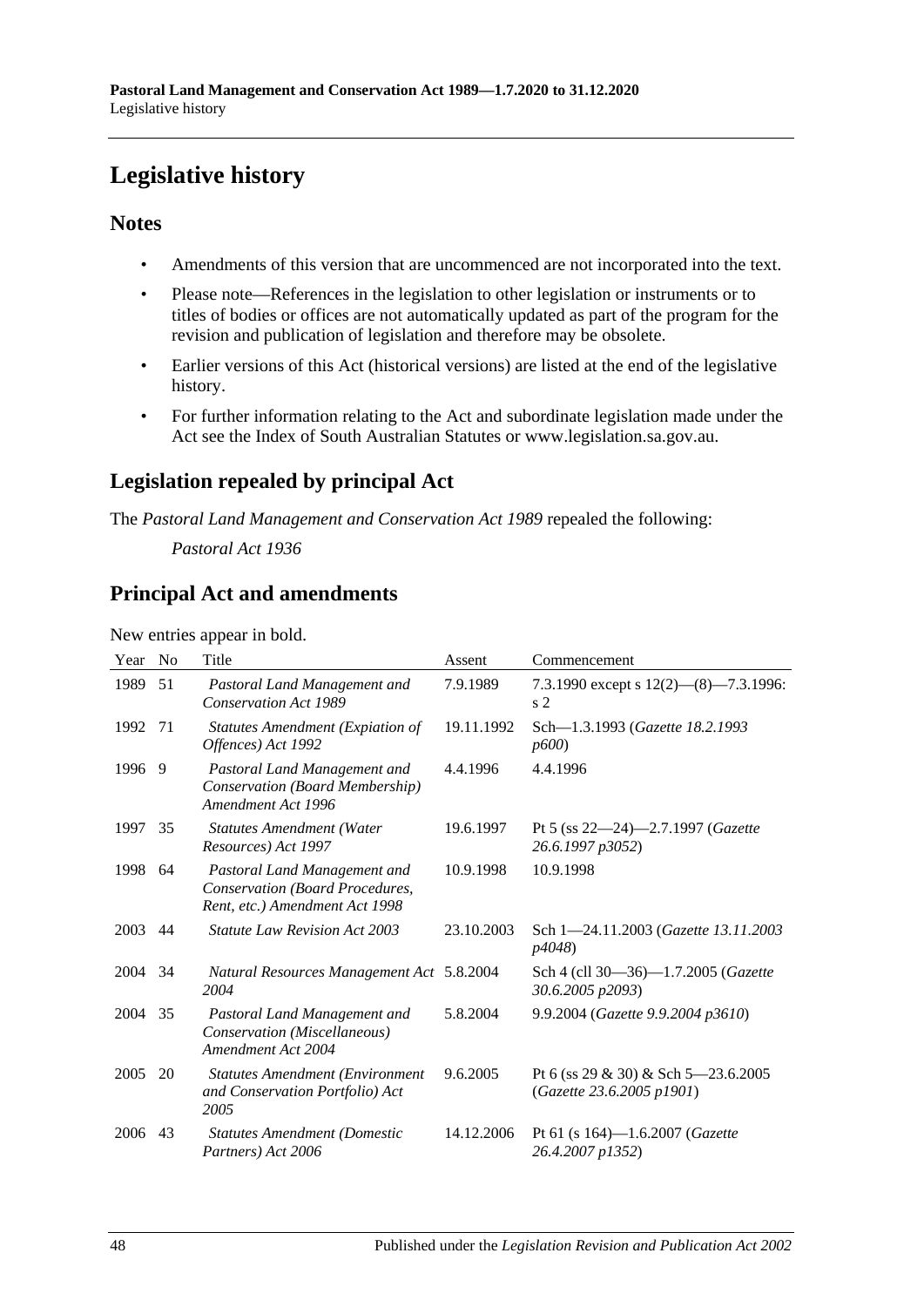#### **1.7.2020 to 31.12.2020—Pastoral Land Management and Conservation Act 1989** Legislative history

| 2009   | 84             | <b>Statutes Amendment (Public Sector</b><br>Consequential Amendments) Act<br>2009     | 10.12.2009 | Pt 109 (ss 260 & 261)—1.2.2010<br>(Gazette 28.1.2010 p320)               |
|--------|----------------|---------------------------------------------------------------------------------------|------------|--------------------------------------------------------------------------|
| 2012   | $\overline{1}$ | Arkaroola Protection Act 2012                                                         | 8.3.2012   | Sch 1 (cl 5)—26.4.2012 ( <i>Gazette</i><br>26.4.2012 p1496)              |
| 2014   | -12            | Pastoral Land Management and<br>Conservation (Renewable Energy)<br>Amendment Act 2014 | 23.10.2014 | 19.9.2015 (Gazette 17.9.2015 p4278)                                      |
| 2015 8 |                | Statutes Amendment (Boards and<br>Committees—Abolition and Reform)<br>Act 2015        | 18.6.2015  | Pt 28 (ss $180 - 183$ ) $-1.7.2015$ ( <i>Gazette</i><br>25.6.2015 p3076) |
| 2017   | - 51           | Statutes Amendment (SACAT No 2)<br>Act 2017                                           | 28.11.2017 | Pt 33 (ss 187 to 191)—4.10.2018<br>(Gazette 28.6.2018 p2618)             |
| 2019   | -14            | Statutes Amendment (SACAT)<br>Act 2019                                                | 11.7.2019  | Pt 20 (s 129)-9.8.2019 ( <i>Gazette</i><br>8.8.2019 p2948)               |
| 2019   | <b>33</b>      | Landscape South Australia<br>Act 2019                                                 | 21.11.2019 | Sch 5 (cll 58 to 64)-1.7.2020 ( <i>Gazette</i><br>25.6.2020 p3502)       |
| 2019   | 45             | Supreme Court (Court of Appeal)<br>Amendment Act 2019                                 | 19.12.2019 | Sch 1 (cll 70 & 71)-1.1.2021 (Gazette<br>10.12.2020 p5638)               |

# **Provisions amended**

New entries appear in bold.

Entries that relate to provisions that have been deleted appear in italics.

| Provision                | How varied                                         | Commencement |
|--------------------------|----------------------------------------------------|--------------|
| Long title               | amended by $64/1998$ s $8$ (Sch)                   | 10.9.1998    |
| Pt1                      |                                                    |              |
| s <sub>2</sub>           | deleted by 64/1998 s 8 (Sch)                       | 10.9.1998    |
| s 3                      |                                                    |              |
| s(3(1))                  | s 3 redesignated as s $3(1)$ by $35/2004$ s $4(4)$ | 9.9.2004     |
| Aborigine                | deleted by $35/2004 s 4(1)$                        | 9.9.2004     |
| Aboriginal person        | inserted by $35/2004$ s 4(1)                       | 9.9.2004     |
| authorised officer       | amended by 20/2005 Sch 5                           | 23.6.2005    |
| <b>ILUA</b>              | inserted by $35/2004$ s $4(2)$                     | 9.9.2004     |
| the Minister             | deleted by $64/1998$ s $8$ (Sch)                   | 10.9.1998    |
| native title group       | inserted by $35/2004$ s $4(3)$                     | 9.9.2004     |
| solar energy<br>facility | inserted by $12/2014$ s $4(1)$                     | 19.9.2015    |
| the Tribunal             | deleted by 51/2017 s 187                           | 4.10.2018    |
| Tribunal                 | inserted by 51/2017 s 187                          | 4.10.2018    |
| unimproved value         | inserted by $64/1998$ s 2                          | 10.9.1998    |
| wind farm                | inserted by $12/2014$ s $4(2)$                     | 19.9.2015    |
| wind farm licence        | inserted by $12/2014$ s $4(2)$                     | 19.9.2015    |
| s(2)                     | inserted by $35/2004$ s $4(4)$                     | 9.9.2004     |
| Pt 2                     |                                                    |              |
| s <sub>4</sub>           | amended by 35/2004 s 5                             | 9.9.2004     |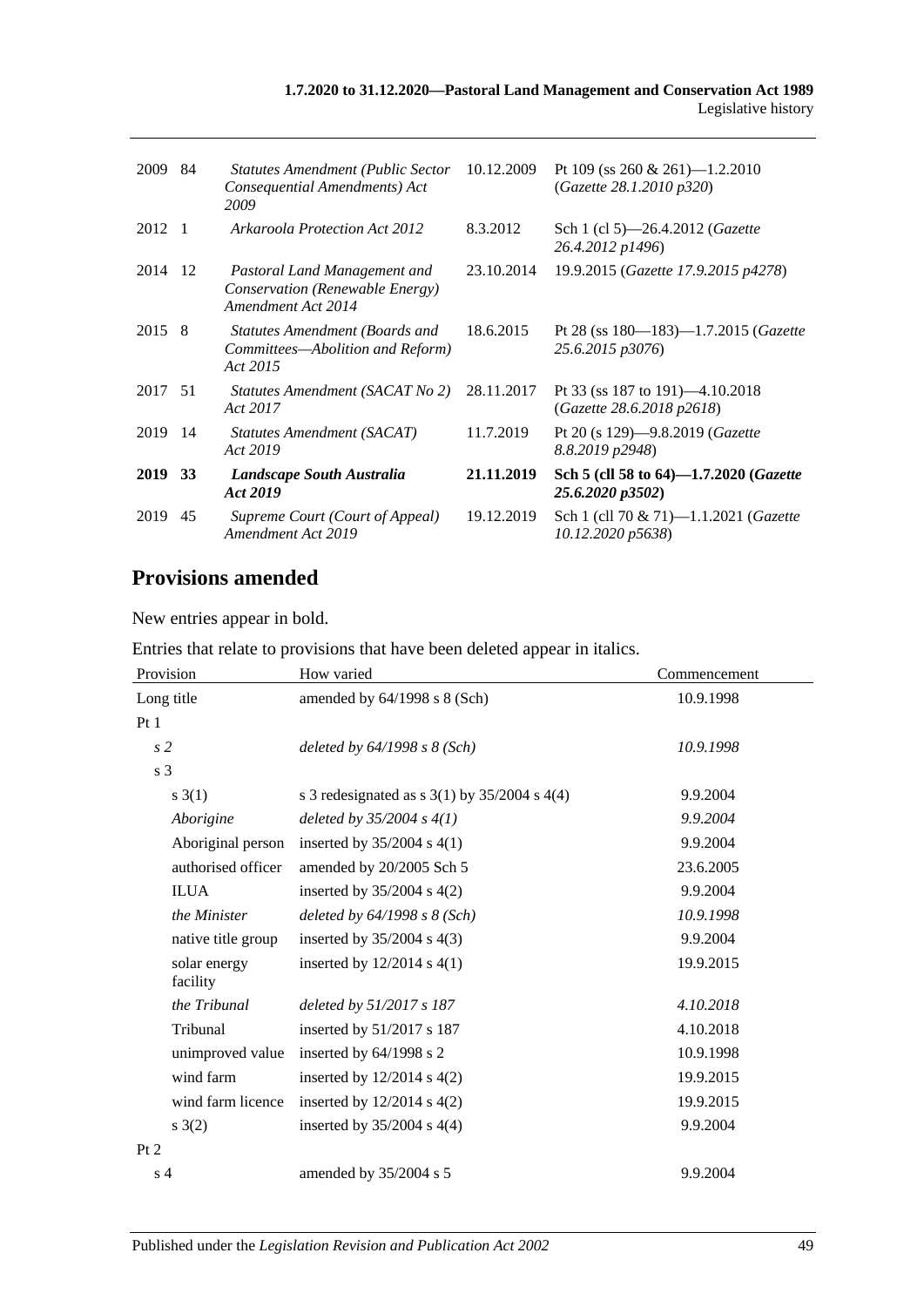|                                           | amended by 12/2014 s 5                      | 19.9.2015 |
|-------------------------------------------|---------------------------------------------|-----------|
| s <sub>5</sub>                            | amended by 35/2004 s 6                      | 9.9.2004  |
|                                           | amended by 34/2004 Sch 4 cl 30              | 1.7.2005  |
|                                           | amended by 33/2019 Sch 5 cl 58              | 1.7.2020  |
| s 6                                       | deleted by 35/2004 s 7                      | 9.9.2004  |
| s <sub>8</sub>                            | amended by $64/1998$ s $8$ (Sch)            | 10.9.1998 |
| s 9                                       |                                             |           |
| $s \, 9(2)$                               | amended by 20/2005 s 29                     | 23.6.2005 |
|                                           | amended by 12/2014 s 6(1)                   | 19.9.2015 |
| $s \, 9(5)$                               | amended by $12/2014$ s $6(2)$               | 19.9.2015 |
| $s \, 9(6)$                               | inserted by $12/2014$ s $6(3)$              | 19.9.2015 |
| $Pt\,3$                                   |                                             |           |
| s 12                                      |                                             |           |
| s 12(2)                                   | amended by $9/1996$ s $2(a)$ —(d)           | 4.4.1996  |
|                                           | amended by 64/1998 s 8 (Sch)                | 10.9.1998 |
|                                           | amended by $8/2015$ s $180(1)$ —(3)         | 1.7.2015  |
| s $12(4)$ and $(5)$                       | amended by 8/2015 s 180(4)                  | 1.7.2015  |
| s 12(6)                                   | amended by $9/1996$ s $2(e)$                | 4.4.1996  |
| s 12(7)                                   | amended by $9/1996$ s $2(f)$                | 4.4.1996  |
| s 13                                      |                                             |           |
| s $13(2)$ and $(3)$                       | amended by 8/2015 s 181                     | 1.7.2015  |
| s <sub>14</sub>                           | amended by 8/2015 s 182                     | 1.7.2015  |
| s 15                                      |                                             |           |
| s 15(2)                                   | amended by $64/1998$ s $8$ (Sch)            | 10.9.1998 |
| s 15(4)                                   | substituted by $64/1998$ s $3(a)$           | 10.9.1998 |
| s $15(5a)$ (5c)                           | inserted by $64/1998$ s $3(b)$              | 10.9.1998 |
| s 16 before<br>substitution by<br>84/2009 |                                             |           |
| $s\,16(2)$                                | amended by $43/2006$ s $164(1)$             | 1.6.2007  |
| $s\,16(3)$                                | amended by $64/1998 s 8$ (Sch)              | 10.9.1998 |
| $s\,16(5)$                                | amended by $64/1998 s 8$ (Sch)              | 10.9.1998 |
| $s\,16(8)$                                | inserted by $43/2006$ s $164(2)$            | 1.6.2007  |
| s 16                                      | substituted by 84/2009 s 260                | 1.2.2010  |
| s 17                                      |                                             |           |
| $s\ 17(2)$                                | amended by 20/2005 s 30                     | 23.6.2005 |
| s 18A                                     | inserted by 64/1998 s 4                     | 10.9.1998 |
| Pt 4                                      |                                             |           |
| s 20                                      |                                             |           |
| $s \ 20(1)$                               | s 20 redesignated as s 20(1) by 35/2004 s 8 | 9.9.2004  |
| $s \ 20(2)$                               | inserted by 35/2004 s 8                     | 9.9.2004  |
| s 22                                      |                                             |           |
| $s\ 22(1)$                                | amended by 64/1998 s 8 (Sch)                | 10.9.1998 |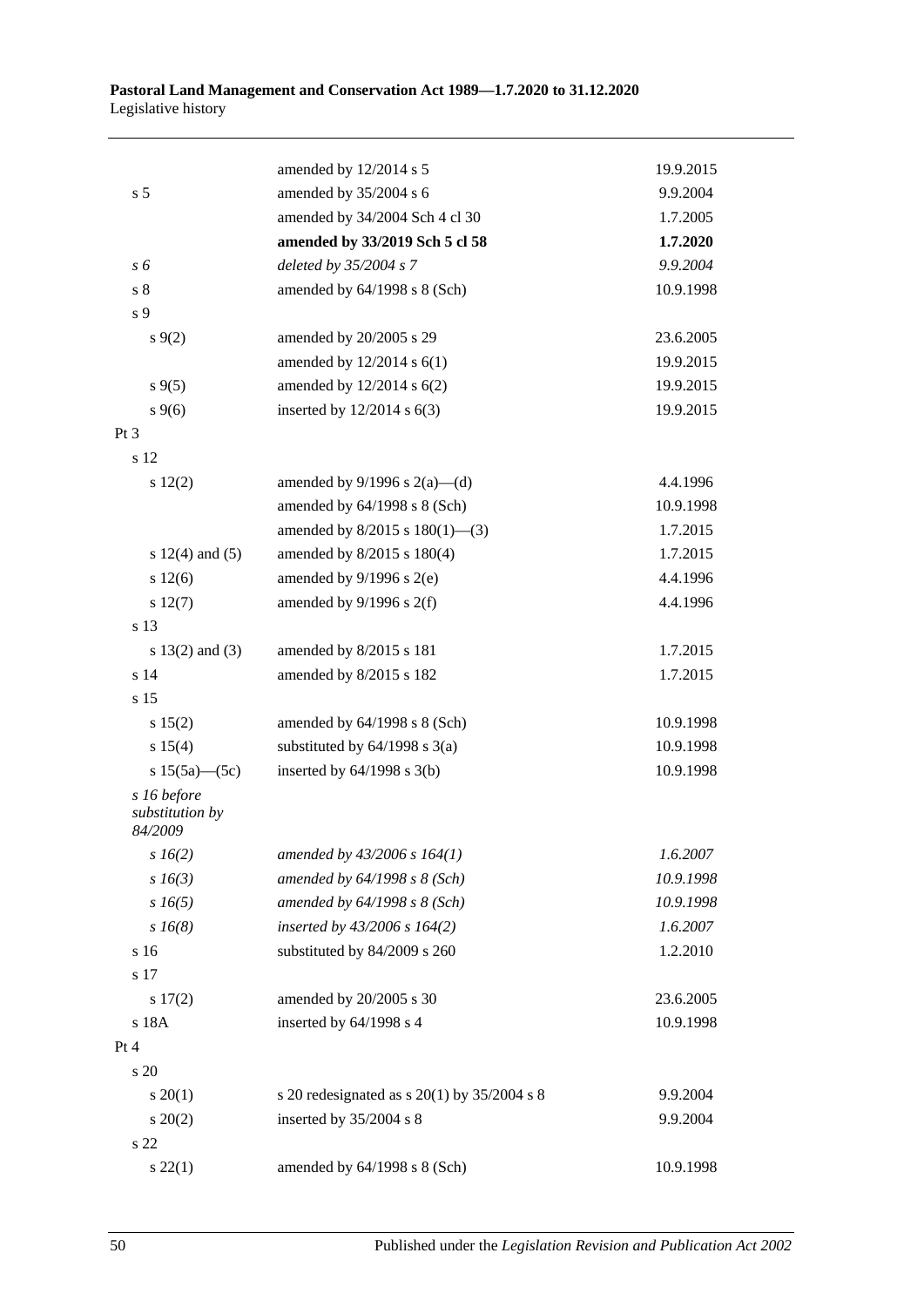|                     | amended by 35/2004 s 9(1), (2)                               | 9.9.2004                        |
|---------------------|--------------------------------------------------------------|---------------------------------|
|                     | amended by 34/2004 Sch 4 cl 31(1)                            | 1.7.2005                        |
|                     | $(a)(v)(E)$ and $(F)$ deleted by 34/2004 Sch 4<br>cl $31(2)$ | 1.7.2005                        |
|                     | amended by 20/2005 Sch 5                                     | 23.6.2005                       |
|                     | amended by 1/2012 Sch 1 cl 5                                 | 26.4.2012                       |
|                     | amended by $12/2014$ s $7(1)$ , (2)                          | 19.9.2015                       |
|                     | amended by 33/2019 Sch 5 cl 59                               | 1.7.2020                        |
| $s$ 22 $(1a)$       | inserted by 35/2004 s 9(3)                                   | 9.9.2004                        |
| $s\,22(5)$ —(7)     | inserted by $35/2004$ s $9(4)$                               | 9.9.2004                        |
| $s\,22(8)$          | inserted by $12/2014$ s $7(3)$                               | 19.9.2015                       |
| s 23                | substituted by 64/1998 s 5                                   | 10.9.1998                       |
| $s\,23(2)$          | amended by 34/2004 Sch 4 cl 32                               | 1.7.2005                        |
|                     | amended by 33/2019 Sch 5 cl 60                               | 1.7.2020                        |
| s <sub>25</sub>     | substituted by 35/2004 s 10                                  | 9.9.2004                        |
| s25A                | inserted by 35/2004 s 10                                     | 9.9.2004                        |
| s 25A(2)            | amended by 8/2015 s 183                                      | 1.7.2015                        |
| s25B                | inserted by 35/2004 s 10                                     | 9.9.2004                        |
| s <sub>26</sub>     | substituted by 35/2004 s 10                                  | 9.9.2004                        |
| s 28                |                                                              |                                 |
| $s\,28(6)$          | amended by $64/1998$ s $8$ (Sch)                             | 10.9.1998                       |
| s 31                |                                                              |                                 |
| $s \, 31(1a)$       | inserted by $12/2014$ s $8(1)$                               | 19.9.2015                       |
| $s \, 31(2)$        | amended by 12/2014 s 8(2)                                    | 19.9.2015                       |
| s 31A               | inserted by 35/2004 s 11                                     | 9.9.2004                        |
| s 32                |                                                              |                                 |
| $s \, 32(3)$        | substituted by 12/2014 s 9                                   | 19.9.2015                       |
| $s \, 32(6)$        | inserted by 51/2017 s 188                                    | 4.10.2018                       |
| s 37                |                                                              |                                 |
| $s \frac{37(5)}{2}$ | amended by 64/1998 s 8 (Sch)                                 | 10.9.1998                       |
| s 39                |                                                              |                                 |
| $s \, 39(2)$        | amended by 45/2019 Sch 1 cl 70                               | uncommenced-not<br>incorporated |
| Pt 5                |                                                              |                                 |
| s 41                |                                                              |                                 |
| $s\,41(9)$          | amended by 34/2004 Sch 4 cl 33(1)                            | 1.7.2005                        |
|                     | amended by 33/2019 Sch 5 cl 61(1)                            | 1.7.2020                        |
| $s\ 41(9a)$         | inserted by 35/1997 s 22                                     | 2.7.1997                        |
|                     | amended by 34/2004 Sch 4 cl 33(2)                            | 1.7.2005                        |
|                     | amended by 33/2019 Sch 5 cl 61(2)                            | 1.7.2020                        |
| s 42                |                                                              |                                 |
| $s\ 42(1)$          | substituted by 35/2004 s 12                                  | 9.9.2004                        |
|                     |                                                              |                                 |

s 43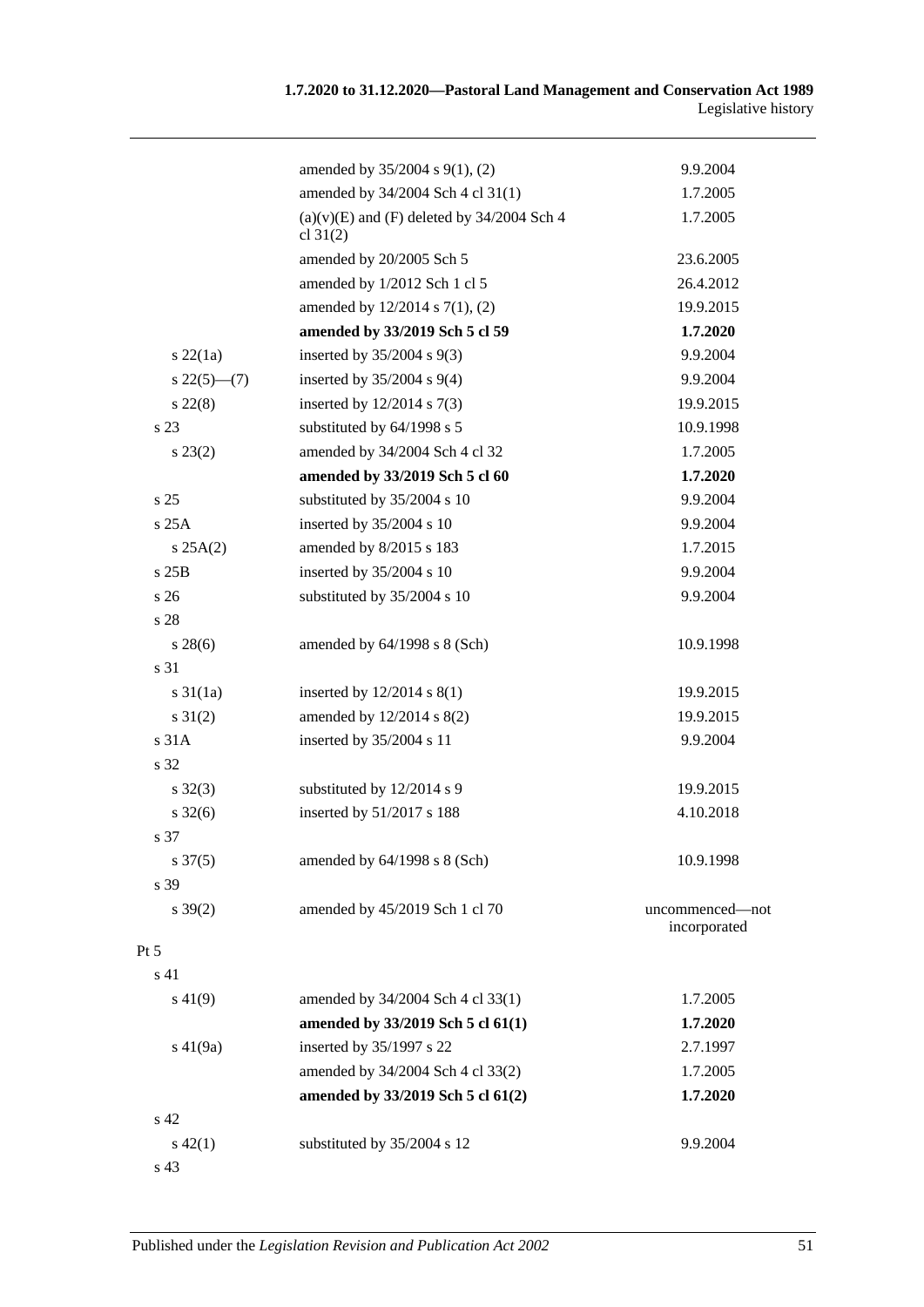#### **Pastoral Land Management and Conservation Act 1989—1.7.2020 to 31.12.2020** Legislative history

| $s\ 43(2a)$                            | inserted by 35/1997 s 23                         | 2.7.1997  |
|----------------------------------------|--------------------------------------------------|-----------|
|                                        | amended by 34/2004 Sch 4 cl 34                   | 1.7.2005  |
|                                        | amended by 33/2019 Sch 5 cl 62                   | 1.7.2020  |
| s <sub>44</sub>                        |                                                  |           |
| $s\,44(4)$                             | amended by $64/1998$ s $8$ (Sch)                 | 10.9.1998 |
| Pt $6$                                 |                                                  |           |
| Pt 6 Div 1                             |                                                  |           |
| s 45                                   |                                                  |           |
| $s\,45(5)$                             | amended by 34/2004 Sch 4 cl 35                   | 1.7.2005  |
|                                        | amended by 33/2019 Sch 5 cl 63                   | 1.7.2020  |
| $s\,45(10)$                            | amended by 64/1998 s 8 (Sch)                     | 10.9.1998 |
| Pt 6 Div 2                             |                                                  |           |
| s 46                                   |                                                  |           |
| $s\ 46(3)$ and (4)                     | amended by 64/1998 s 8 (Sch)                     | 10.9.1998 |
| Pt 6 Div 2A                            | inserted by 35/2004 s 13                         | 9.9.2004  |
| Pt 6 Div 3                             |                                                  |           |
| s 47                                   |                                                  |           |
| $s\,47(1)$                             | amended by 64/1998 s 8 (Sch)                     | 10.9.1998 |
|                                        | amended by 35/2004 s 14(1)                       | 9.9.2004  |
| $s\,47(2)$                             | amended by 35/2004 s 14(2)                       | 9.9.2004  |
| $s\,47(3)$                             | inserted by 35/2004 s 14(3)                      | 9.9.2004  |
| s 48                                   |                                                  |           |
| $s\,48(2)$                             | amended by 35/2004 s 15(1)                       | 9.9.2004  |
| $s\ 48(2a)$                            | inserted by 35/2004 s 15(2)                      | 9.9.2004  |
| s 48(8a)                               | inserted by 35/2004 s 15(3)                      | 9.9.2004  |
| $s\ 48(10)$ (13)                       | inserted by $35/2004$ s $15(4)$                  | 9.9.2004  |
| ss 48A and 48B                         | inserted by 35/2004 s 16                         | 9.9.2004  |
| s 49                                   |                                                  |           |
|                                        | s 49(1) and (2) amended by $64/1998$ s $8$ (Sch) | 10.9.1998 |
| Pt 6 Div 4                             | inserted by 12/2014 s 10                         | 19.9.2015 |
| Pt 7 before substitution<br>by 51/2017 |                                                  |           |
| s <sub>52</sub>                        |                                                  |           |
| s 52(2)<br>s <sub>55</sub>             | amended by $64/1998 s 8$ (Sch)                   | 10.9.1998 |
| s 55(1)                                | amended by $64/1998 s 8$ (Sch)                   | 10.9.1998 |
| s 56                                   |                                                  |           |
| $s\,56(1)$                             | substituted by $64/1998 s 6(a)$                  | 10.9.1998 |
| $s\,56(1a)$                            | inserted by $64/1998 s 6(a)$                     | 10.9.1998 |
| $s\,56(3)$                             | amended by $64/1998 s 6(b)$                      | 10.9.1998 |
| $s\,56(5)$                             | amended by $64/1998 s 6(c)$ , (d)                | 10.9.1998 |
| Pt 7                                   | substituted by 51/2017 s 189                     | 4.10.2018 |
| s 50                                   |                                                  |           |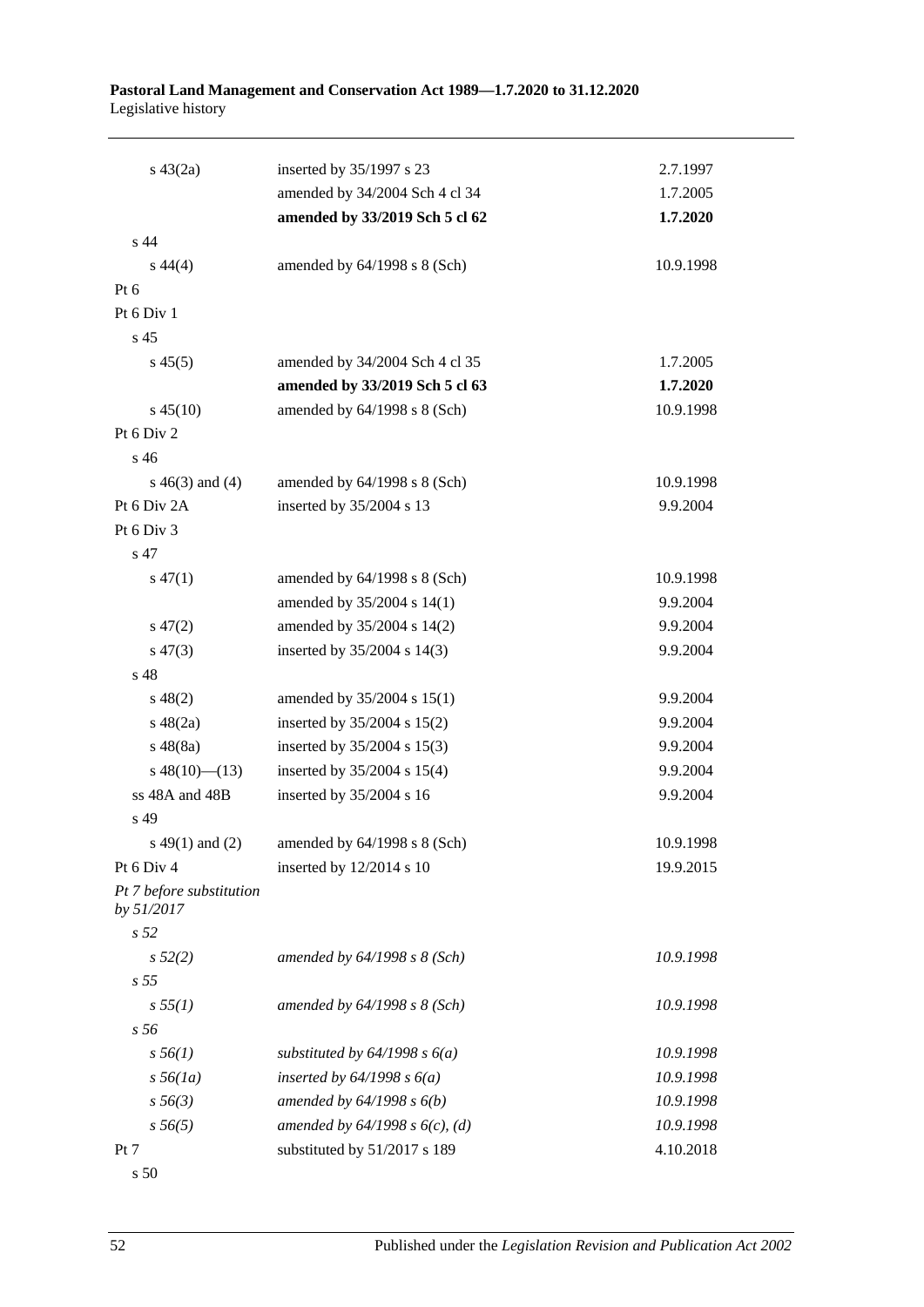| 1.7.2020 to 31.12.2020—Pastoral Land Management and Conservation Act 1989 |                     |
|---------------------------------------------------------------------------|---------------------|
|                                                                           | Legislative history |

| $s\ 50(3)$        | amended by 14/2019 s 129                          | 9.8.2019                        |
|-------------------|---------------------------------------------------|---------------------------------|
| Pt 8              |                                                   |                                 |
| s 57              |                                                   |                                 |
| s 57(1)           | amended by 71/1992 s 3(1) (Sch)                   | 1.3.1993                        |
|                   | amended by 64/1998 s 8 (Sch)                      | 10.9.1998                       |
| s 58              |                                                   |                                 |
| s 58(2)           | amended by 64/1998 s 8 (Sch)                      | 10.9.1998                       |
| s 59              |                                                   |                                 |
| s 59(5)           | inserted by 35/1997 s 24                          | 2.7.1997                        |
|                   | amended by 34/2004 Sch 4 cl 36                    | 1.7.2005                        |
|                   | amended by 33/2019 Sch 5 cl 64                    | 1.7.2020                        |
| s 60              |                                                   |                                 |
| s 60(2)           | amended by 64/1998 s 8 (Sch)                      | 10.9.1998                       |
| s 62              | amended by 64/1998 s 8 (Sch)                      | 10.9.1998                       |
|                   | amended by 20/2005 Sch 5                          | 23.6.2005                       |
| s 63              |                                                   |                                 |
| $s 63(1)$ and (2) | amended by 71/1992 s 3(1) (Sch)                   | 1.3.1993                        |
|                   | amended by 64/1998 s 8 (Sch)                      | 10.9.1998                       |
| s 63(3)           | amended by 64/1998 s 8 (Sch)                      | 10.9.1998                       |
| s 64              | deleted by 84/2009 s 261                          | 1.2.2010                        |
| s 68              | amended by 64/1998 s 8 (Sch)                      | 10.9.1998                       |
|                   | (e) deleted by 51/2017 s 190                      | 4.10.2018                       |
| s 69              |                                                   |                                 |
| $s\,69(1)$        | deleted by $64/1998 s 8 (Sch)$                    | 10.9.1998                       |
| s 70              |                                                   |                                 |
| 570(2)            | amended by 64/1998 s 8 (Sch)                      | 10.9.1998                       |
| Sch               | heading substituted by $44/2003$ s $3(1)$ (Sch 1) | 24.11.2003                      |
| Sch Divs 1 and 2  | deleted by $64/1998 s 8 (Sch)$                    | 10.9.1998                       |
| Sch Div 3         |                                                   |                                 |
| heading           | deleted by $44/2003$ s $3(1)$ (Sch 1)             | 24.11.2003                      |
| $cl$ 3            | deleted by $64/1998 s 8 (Sch)$                    | 10.9.1998                       |
| cl 4              | cl 2 redesignated as cl 4 by $64/1998$ s 8 (Sch)  | 10.9.1998                       |
| cl <sub>5</sub>   | cl 4 redesignated as cl 5 by $64/1998$ s 8 (Sch)  | 10.9.1998                       |
| cl $5(1)$         | amended by 64/1998 s 8 (Sch)                      | 10.9.1998                       |
| cl $5(3)$         | amended by 64/1998 ss 7, 8 (Sch)                  | 10.9.1998                       |
| cl <sub>6</sub>   | cl 5 redesignated as cl 6 by $64/1998$ s 8 (Sch)  | 10.9.1998                       |
| cl $6(1)$         | amended by $64/1998$ s $8$ (Sch)                  | 10.9.1998                       |
| cl $6(3)$         | amended by 64/1998 s 8 (Sch)                      | 10.9.1998                       |
| cl $6(4)$         | amended by 45/2019 Sch 1 cl 71                    | uncommenced-not<br>incorporated |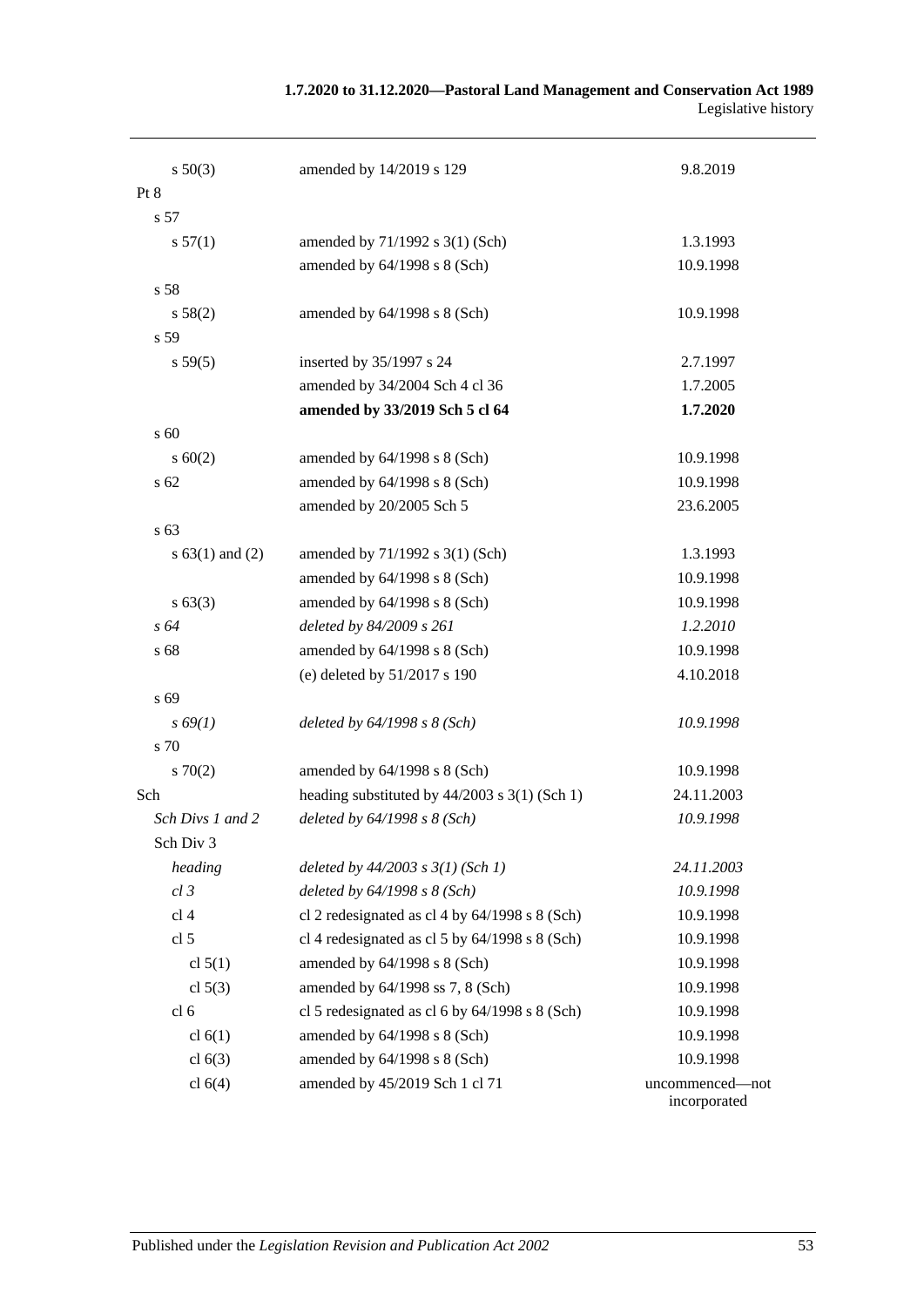# **Transitional etc provisions associated with Act or amendments**

## *Statutes Amendment (SACAT No 2) Act 2017, Pt 33*

#### **191—Transitional provisions**

- (1) Nothing in this Part affects any proceedings before PLAT or the Land and Valuation Court commenced before the relevant day.
- (2) A right to appeal to PLAT under Part 7 Division 2 of the principal Act in existence before the relevant day (and not exercised before that day) will be exercised as if this Part has been in operation before that right arose, so that the relevant proceedings may be commenced instead before SACAT.
- (3) A right to appeal to the Land and Valuation Court under Part 7 Division 3 of the principal Act in existence before the relevant day (and not exercised before that day) will be exercised as if this Part had been in operation before that right arose, so that the relevant proceedings may be commenced instead before SACAT.
- <span id="page-53-0"></span>(4) The Governor may, when the Governor thinks it is appropriate to do so, by proclamation, dissolve PLAT.
- (5) When a proclamation is made under [subsection](#page-53-0) (4) any member of PLAT, or member of a panel constituted for the purposes of PLAT, holding office at the time of the making of the proclamation will cease to hold office under the principal Act and any contract of employment, agreement or arrangement relating to the office held by that member is terminated by force of this subsection at the same time.
- (6) In this section—

*PLAT* means the *Pastoral Land Appeal Tribunal* established under the principal Act;

*principal Act* means the *[Pastoral Land Management and Conservation Act](http://www.legislation.sa.gov.au/index.aspx?action=legref&type=act&legtitle=Pastoral%20Land%20Management%20and%20Conservation%20Act%201989) 1989*;

*relevant day* means the day on which this Part comes into operation;

*SACAT* means the South Australian Civil and Administrative Tribunal established under the *[South Australian Civil and Administrative Tribunal Act](http://www.legislation.sa.gov.au/index.aspx?action=legref&type=act&legtitle=South%20Australian%20Civil%20and%20Administrative%20Tribunal%20Act%202013) 2013*.

# **Historical versions**

Reprint No 1—1.3.1993 Reprint No 2—4.4.1996 Reprint No 3—2.7.1997 Reprint No 4—10.9.1998 Reprint No 5—24.11.2003 9.9.2004 23.6.2005 (electronic only) 1.7.2005 1.6.2007 1.2.2010 26.4.2012 1.7.2015 19.9.2015